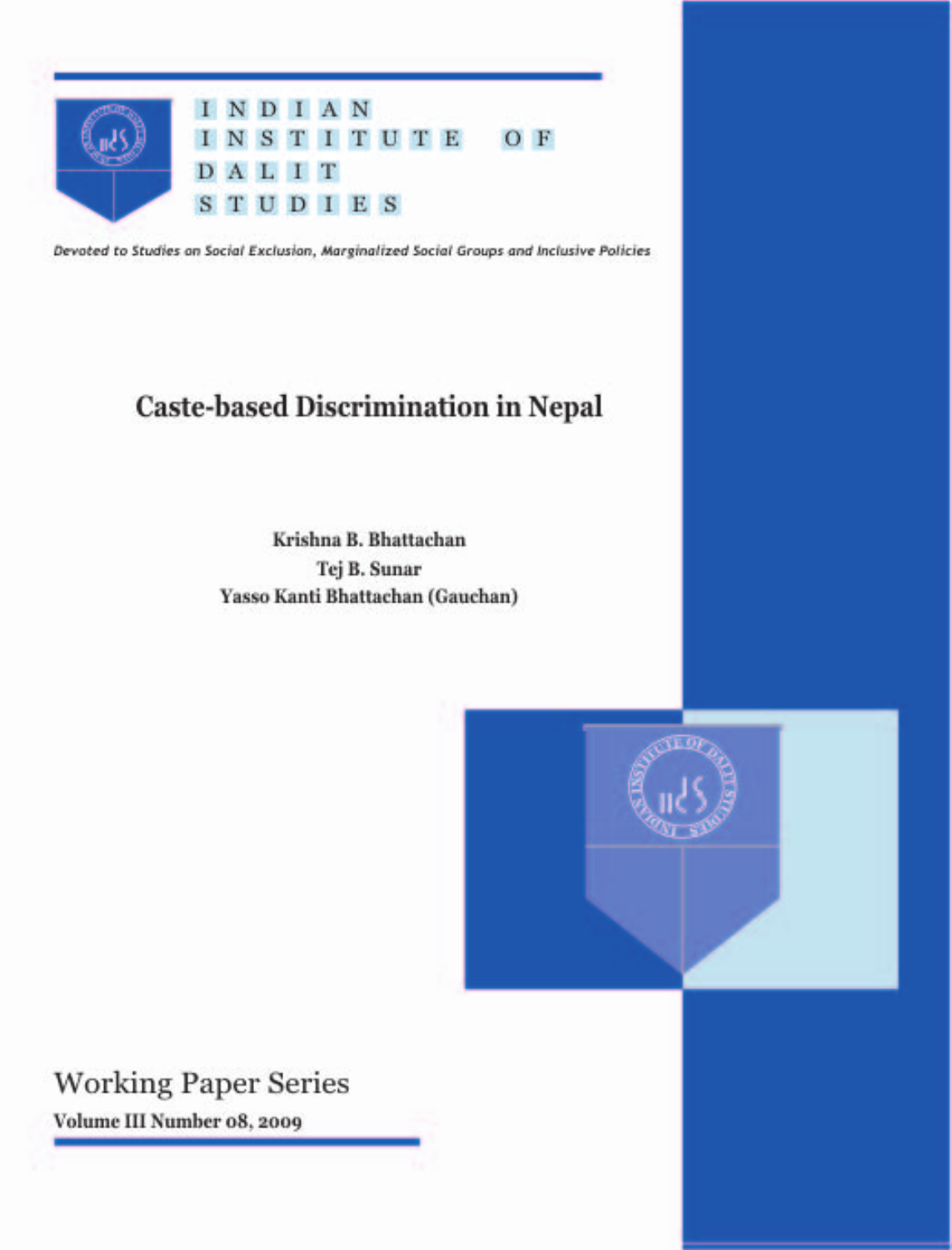

Sukhadeo Thorat Surinder S Jodhka

# **IIDS** Objectives

- To conceptualise and theoretically understand social exclusion and discrimination in ٠ contemporary world.
- To develop methods and measuring tools for the study of discrimination and exclusions in social, cultural, political and economic spheres of everyday life and their consequences.
- To undertake empirical researches on measuring forms, magnitude and nature of discrimination in multiple spheres.
- To understand the impact of social exclusion and discriminatory practices on inter-group inequalities, poverty, human right violations, inter-group conflicts and economic development of the marginalised social categories;
- To undertake empirical research on the status of different excluded, marginalised and ٠ discriminated groups in Indian society vis-à-vis their social, cultural, political, and economic situations:
- To propose policy interventions for building an inclusive society through empowerment of the socially excluded groups in India and elsewhere in the world; and
- To privide knowledge support and training to civil society actors.

The IIDS Working Paper Series disseminate the findings of the core research outputs of the Institute to facilitate informed discussions among the civil society, the academia, researchers and also strive to contribute towards policy infusions.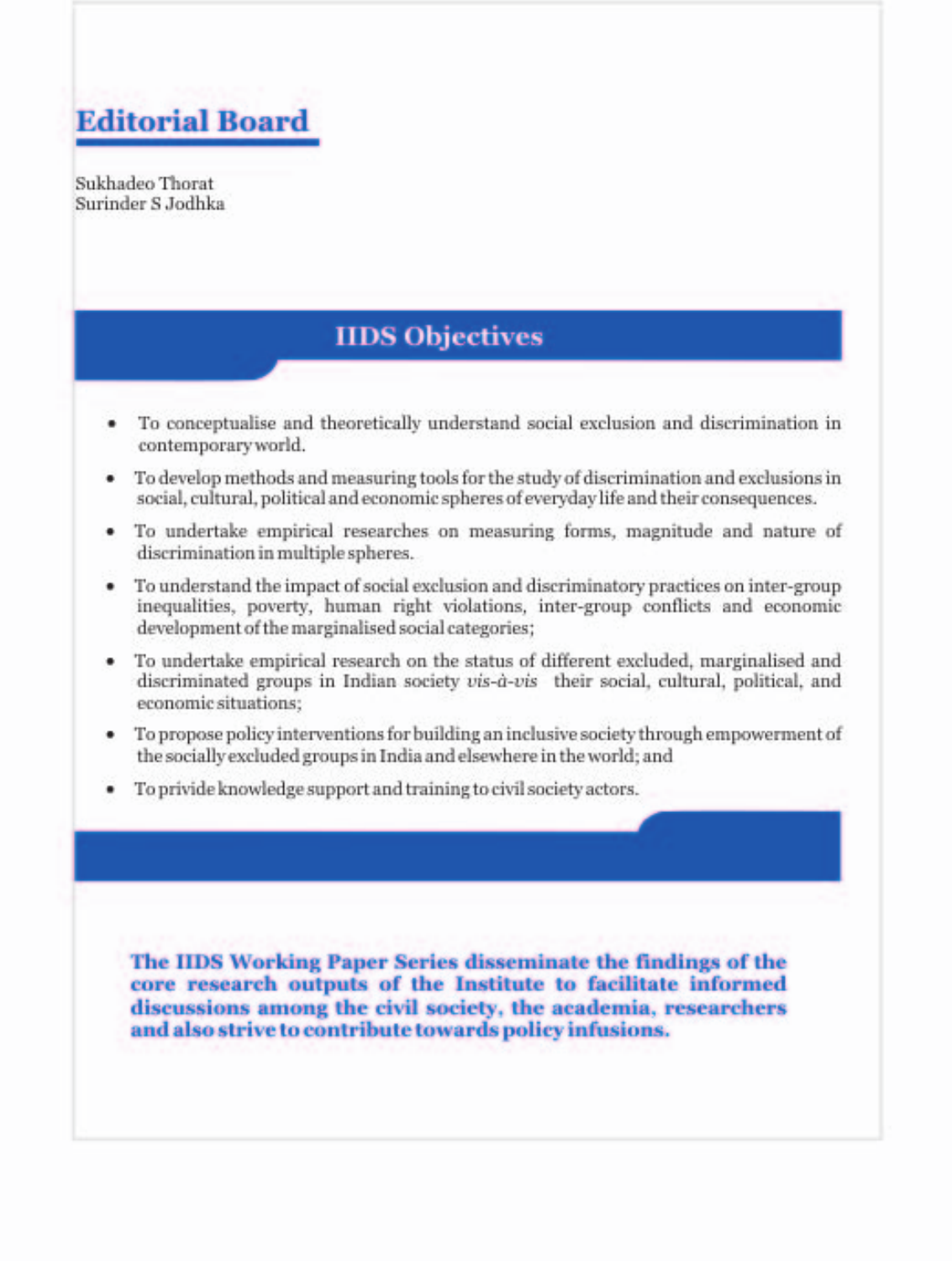# **Caste-based Discrimination in Nepal**

**Krishna B. Bhattachan Tej B. Sunar Yasso Kanti Bhattachan (Gauchan)**

**Working Paper Series Indian Institute of Dalit Studies New Delhi**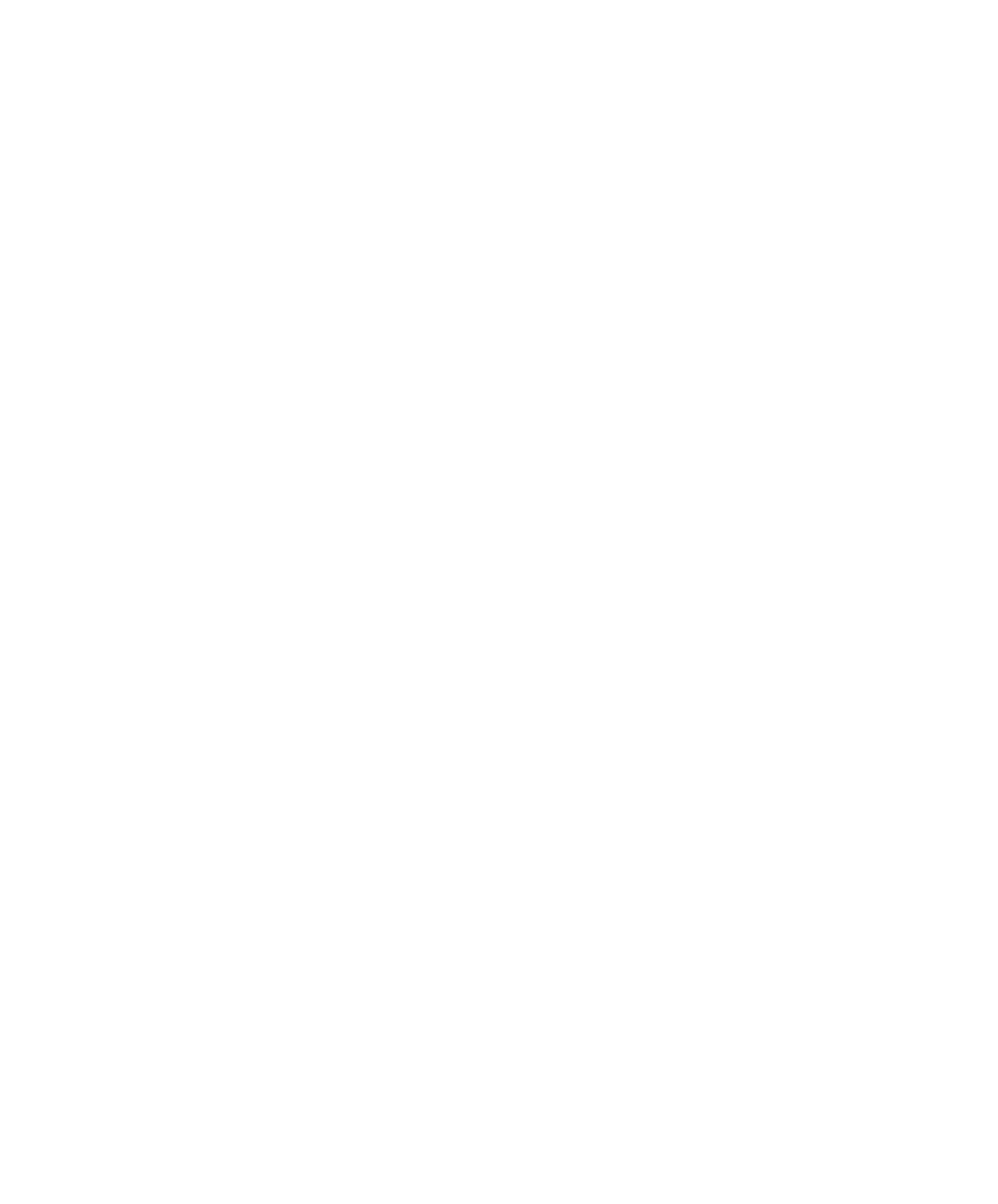## **Foreword**

Indian Institute of Dalit Studies (IIDS) has been amongst the first research organizations in India to focus exclusively on development concerns of the marginalized groups and socially excluded communities. Over the last six year, IIDS has carried-out several studies on different aspects of social exclusion and discrimination of the historically marginalized social groups, such as the Scheduled Caste, Schedule Tribes and Religious Minorities in India and other parts of the sub-continent. The Working Paper Series disseminates empirical findings of the ongoing research and conceptual development on issues pertaining to the forms and nature of social exclusion and discrimination. Some of our papers also critically examine inclusive policies for the marginalized social groups.

This Working Paper "**Caste Based Discrimination in Nepal"** has been taken out from our report on Caste Based Discrimination in South Asia. Drawn from the country report of Nepal, the paper provides insights to a number of historical markers that have been responsible for re-structuring of the State including the practice of caste-based discrimination and untouchability against Dalits in Nepal. This study prominently draws attention to the diverse nature of Dalit population which has to a greater extent revealed the in-depth nature of regional, linguistic, religious, and cultural, gender and class-based discrimination and exclusion. It further provides a detailed study of Constitutional provisions and policies with prior focus on historical discourses and present situation simultaneously; complementing the role of civil society organisations. This foregrounds the study in historical context and also draws relevance in the contemporary scenario; which serves an important indicator to draw new and realistic policies. Discrimination is practiced widely in all spheres and at instances takes violent forms. The study however advocates that Caste-based discrimination, including untouchability, could be eliminated by synchronic concerted efforts from the existing operators in Constitutional, political and cultural matrix.

Indian Institute of Dalit Studies gratefully acknowledges IDSN for funding this study. We hope our Working Papers will be helpful to academics, students, activists, civil society organisations and policymaking bodies.

> **Surinder S. Jodhka Director, IIDS**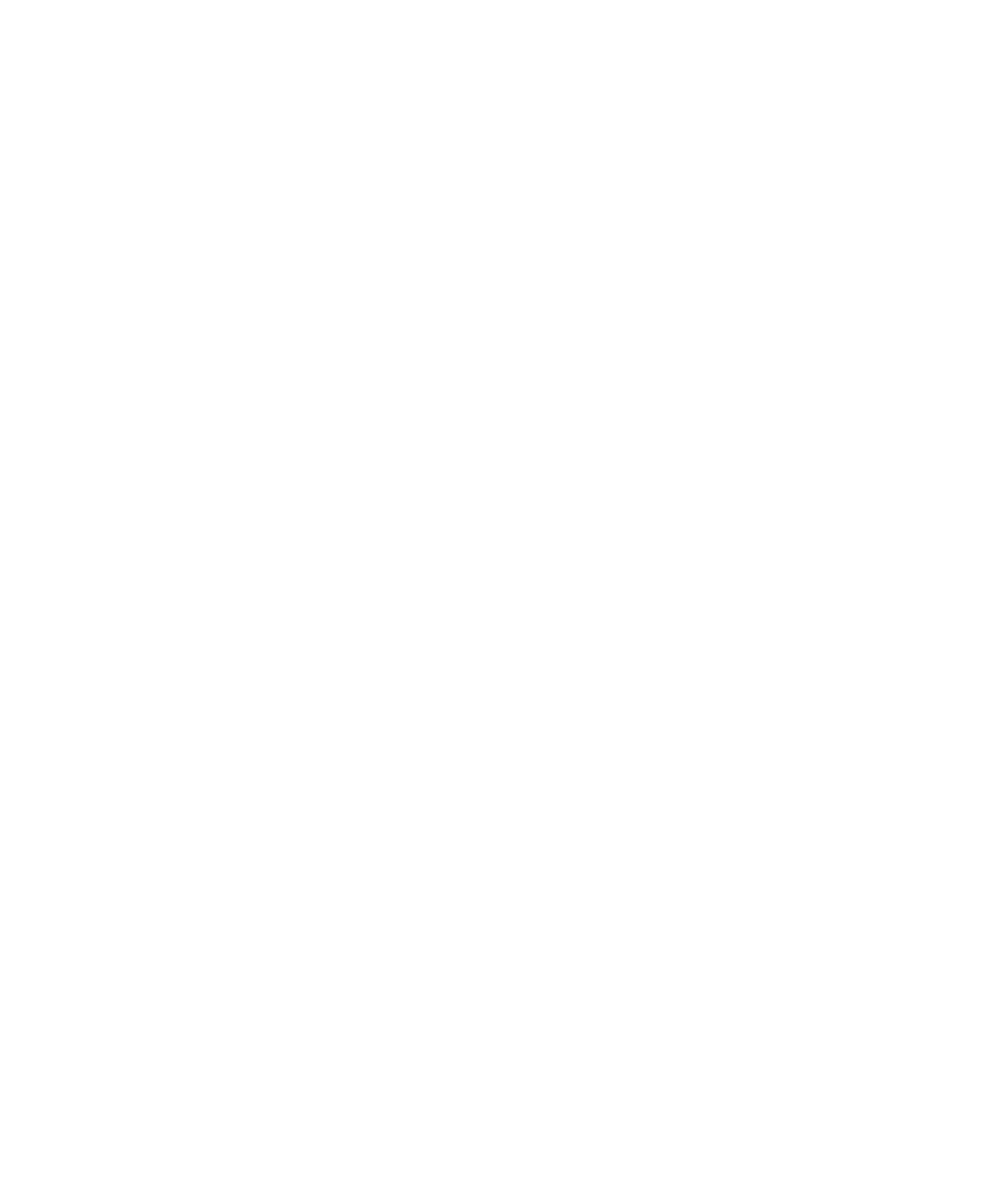## **Contents**

| 1. | Introduction                                                                   | 1              |
|----|--------------------------------------------------------------------------------|----------------|
|    | 1.1<br>Origin and Development of Caste-based Discrimination                    | $\overline{2}$ |
|    | 1.2 Definition, Identification and Recognition of Dalit                        | $\overline{2}$ |
|    | 1.3 Diverseity among Dalit Population                                          | 4              |
| 2. | <b>Policies and Provisions</b>                                                 | 6              |
|    | 2.1 Constitutional Provisions                                                  | 6              |
|    | 2.2 Legislation and Policies                                                   | $\overline{7}$ |
|    | 2.3 Human Rights                                                               | 9              |
| 3. | Nature of Caste-based Untouchability and Discrimination                        | 11             |
|    | Religious and Socio-cultural Sites<br>3.1                                      | 11             |
|    | 3.2 Public Drinking Water Source and Health Services                           | 12             |
|    | 3.3 Economic Activities and Public Property                                    | 12             |
|    | 3.4 Discrimination at Settlement/Community Sites                               | 13             |
| 4. | Policy and Institutional Initiatives by National                               |                |
|    | and International Actors                                                       | 13             |
|    | 4.1 Initiatives of the State                                                   | 14             |
|    | 4.2 Nepal Excluded, Oppressed and Dalit Class                                  |                |
|    | Development Committee                                                          | 14             |
|    | <b>National Dalit Commission</b><br>4.3                                        | 14             |
|    | 4.4 Initiatives of International Donors                                        | 15             |
|    | 4.5 Initiatives of Civil Society Organizations                                 | 15             |
|    | Initiatives of Dalits' Organizations<br>4.6                                    | 15             |
| 5. | Economic and Social Status of Dalits vis-à-vis Other Castes                    | 16             |
|    | Socio-Economic Conditions and<br>5.1                                           |                |
|    | Discrimination against the Dalits                                              | 16<br>22       |
|    | 5.2 Economic Discrimination against Dalits<br>5.3 Labour Market Discrimination | 22             |
|    |                                                                                |                |
| 6. | <b>Discrimination in Political Sphere</b>                                      | 23             |
|    | 6.1 Participation of Dalits in the Political Process                           | 23             |
|    | 6.2 Caste and Ethnic Composition in the Political Parties                      | 24             |
|    | 6.3 Rights and Local Governance                                                | 28             |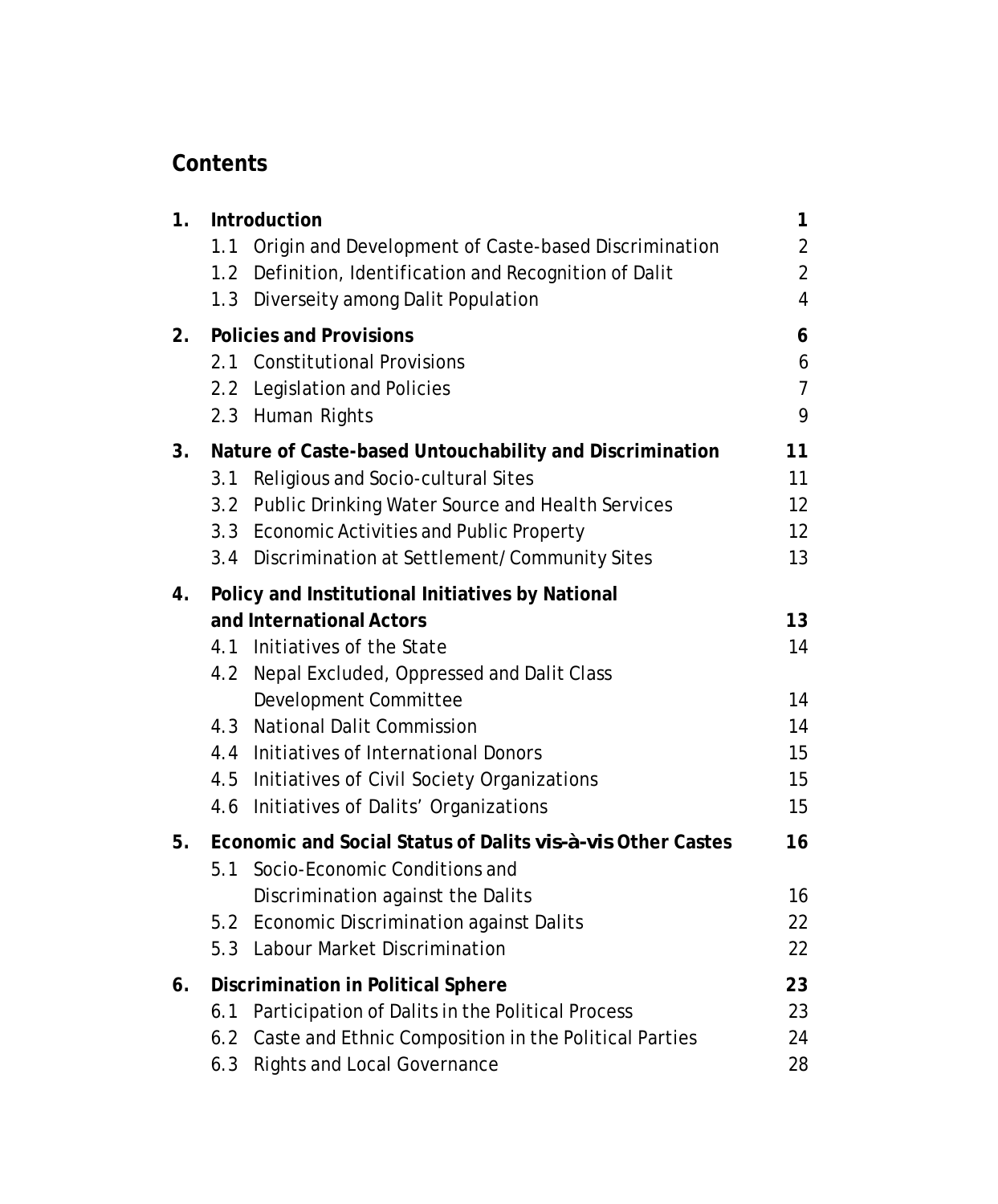| $7_{\scriptscriptstyle{\sim}}$ |    | Discrimination in Education                            | 29 |  |  |  |
|--------------------------------|----|--------------------------------------------------------|----|--|--|--|
|                                |    | 7.1 Fnrollment                                         | 30 |  |  |  |
|                                |    | 7.2 Dropouts                                           | 32 |  |  |  |
|                                |    | 7.3 Discrimination by School Management Committee      | 33 |  |  |  |
|                                |    | 7.4 Discrimination in Curriculum and Dalit Scholarship | 33 |  |  |  |
| 8.                             | 34 |                                                        |    |  |  |  |
|                                |    | 8.1 Democracy and Women                                | 34 |  |  |  |
|                                |    | 8.2 Discrimination against Dalit Women                 | 37 |  |  |  |
|                                |    | 8.3 Violence against Dalit Women                       | 40 |  |  |  |
|                                |    | 8.4 Dalit Women Empowerment                            | 42 |  |  |  |
| 9.                             |    | Conclusion                                             | 43 |  |  |  |
| Endnotes                       | 44 |                                                        |    |  |  |  |
| References                     |    |                                                        |    |  |  |  |
| Annexure                       |    |                                                        |    |  |  |  |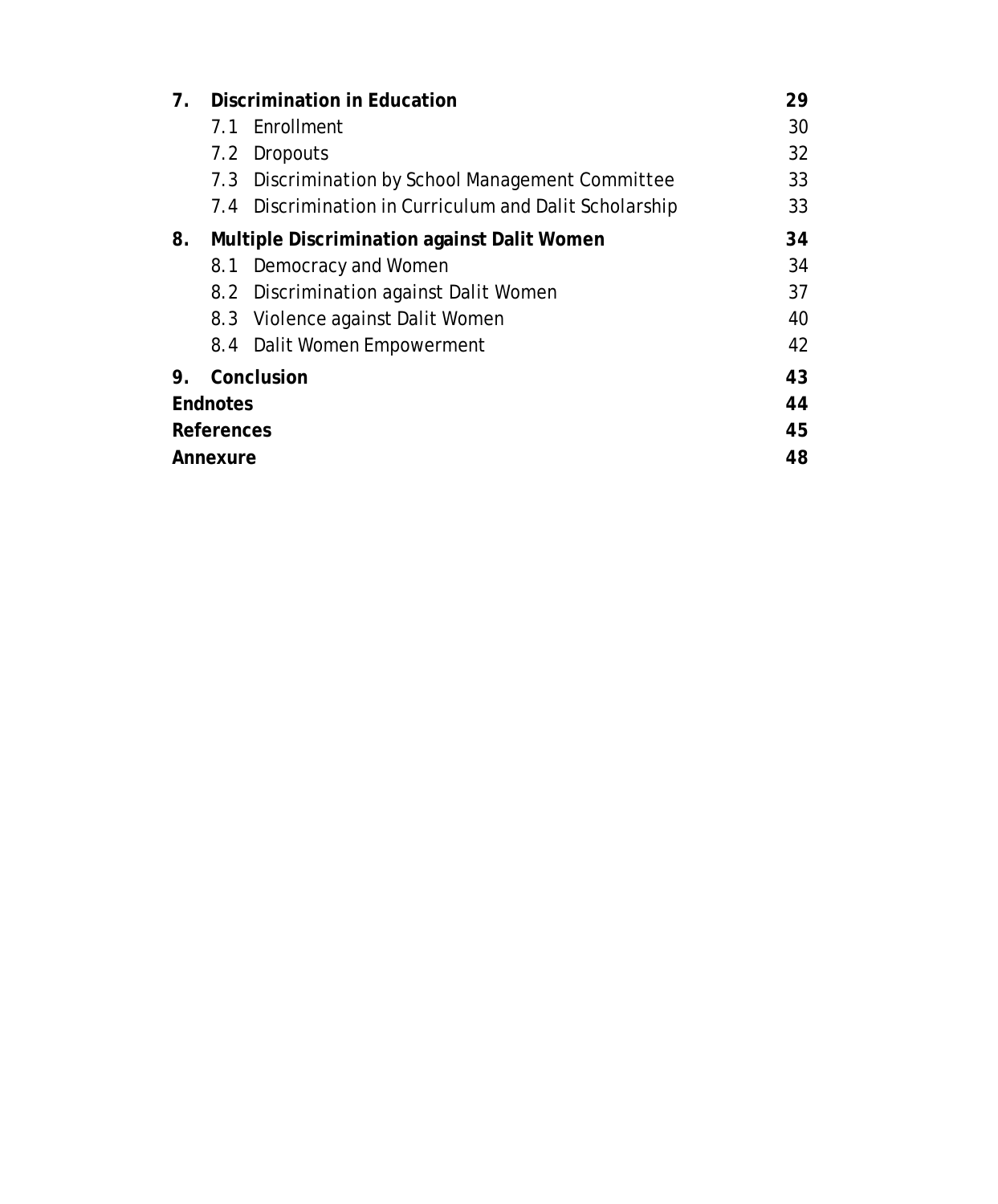# **Caste-based Discrimination in Nepal**

**Krishna B. Bhattachan Tej B. Sunar Yasso Kanti Bhattachan (Gauchan)**

#### **1. Introduction**

The Dalit population comprises of 12.8 per cent of the total 22.3 million population of Nepal (Census 2001). This statistics is more often contested by researchers according to who the figures are undervalued. Dalits form the groups which have received most inhuman treatment from the 'high castes' through caste-based discrimination, including untouchability. In practice, untouchability refers to avoidance of physical contact with persons of lower castes grounded in the caste system of Hinduism that contacts with lower caste people pollute the upper caste people. There is a growing literature on the Dalits in Nepal.<sup>1</sup> Also, an empirical study by a research team of ActionAid Nepal in  $2001$ ,<sup>2</sup> carried out in four Village Development Committees and Municipalities for the first time revealed comprehensively, the extent of castebased discrimination in Nepal. The need to carry out research on the same in other areas of Nepal with in-depth assessment has evolved out of the the strong practice of untouchability which marks strongly the violation of human rights; indeed. Indeed it challenges all values of human dignity, democracy, equality and social justice.

This paper examines status/conditions of Dalits in Nepal as revealed through various secondary sources and empirical documentation on existing practices of caste-based untouchability. The paper relies heavily on secondary sources and supplement information collected from primary sources, for which the fieldwork was carried out in eight districts of Nepal. Other tools of data collection were focus group discussions, observation, key informant interviews, and case studies.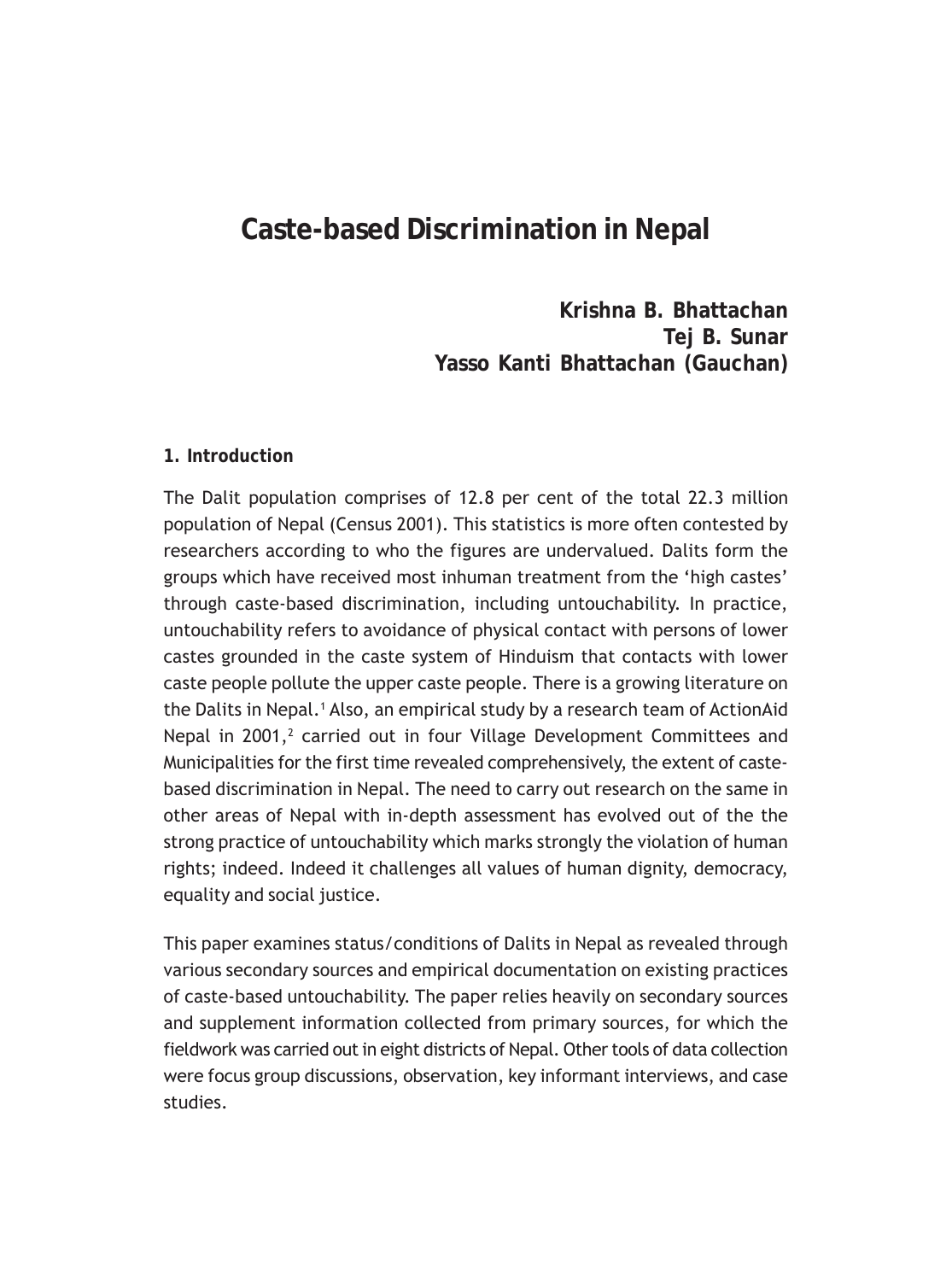## **1.1 Origin and Development of Caste-based Discrimination**

A number of historical markers have been responsible for re-structuring of the state including the practice of caste-based discrimination, untouchability and one such important indicator was the promulgation of the *Muluki Ain* National or Civil Code) of 1854 by the Prime Minister, Junga Bahadur Rana. The National Code had four-fold caste hierarchy: (1) *Tagaddhari* (Sacred thread wearing or Twice-born), including the *Bahun-Chhetris*; (2) *Matawali* (Liquor drinking, i.e. indigenous peoples); (3) *Pani nachalne choi chhito halnu naparne* (Castes from whom water is not acceptable and contact with whom does not require purification by sprinkling of water); and (4) *Pani nachlne choi chito halnu parne* (Castes from whom water is not acceptable and contact with whom requires purification by sprinkling of water), including *Sarki*, *Dama*i, *Kami*, *Gain*e, *Sunar*, *Badibhad*, *Cunara*, *Pode*, *Hurke* and *Cyamakhalak* (Macdonald 1984:282). These distinctions categorized the communities according to hierarchy that led to the practice of caste-based untouchability and discrimination against Dalits widely common on everyday basis. King Mahendra is often credited for eliminating caste-based untouchability by Amending the National Code in 1963. However, according to Yam Bahadur Viswakrama and Chakraman Viswakarma, he did not abolish it, as he used neutral terms that helped to continue untouchability unabated.<sup>3</sup> More recently, the Maoist Movement from 1996 to 2006 has helped reduce caste-based untouchability in certain areas. On 15 January 2007, the Interim Constitution was enacted but unlike the past constitutions, it was positive only to the extent of its neutral provisions as The Interim Constitution is silent on many Dalit issues that seek constitutional provisions.

After postponing the election for the Constituent Assembly twice, election set for 10 April 2008 gained momentum after agreements between the Nepal Government and Madhesi and indigenous peoples of the eastern Hills and the Terai. The 601 elected and nominated members of the Constituent Assembly draft a new constitution "New Nepal." This new constitution is expected to resolve armed conflicts by initiating the peace process and addressing age-old discriminations based on caste, ethnicity, gender, language, religion, culture, region, age and class.

**1.2 Definition, Identification and Recognition of Dalit:**

The word 'Dalit'' is widely used both at national and international level. However, Nepal Government, international aid agencies and academics use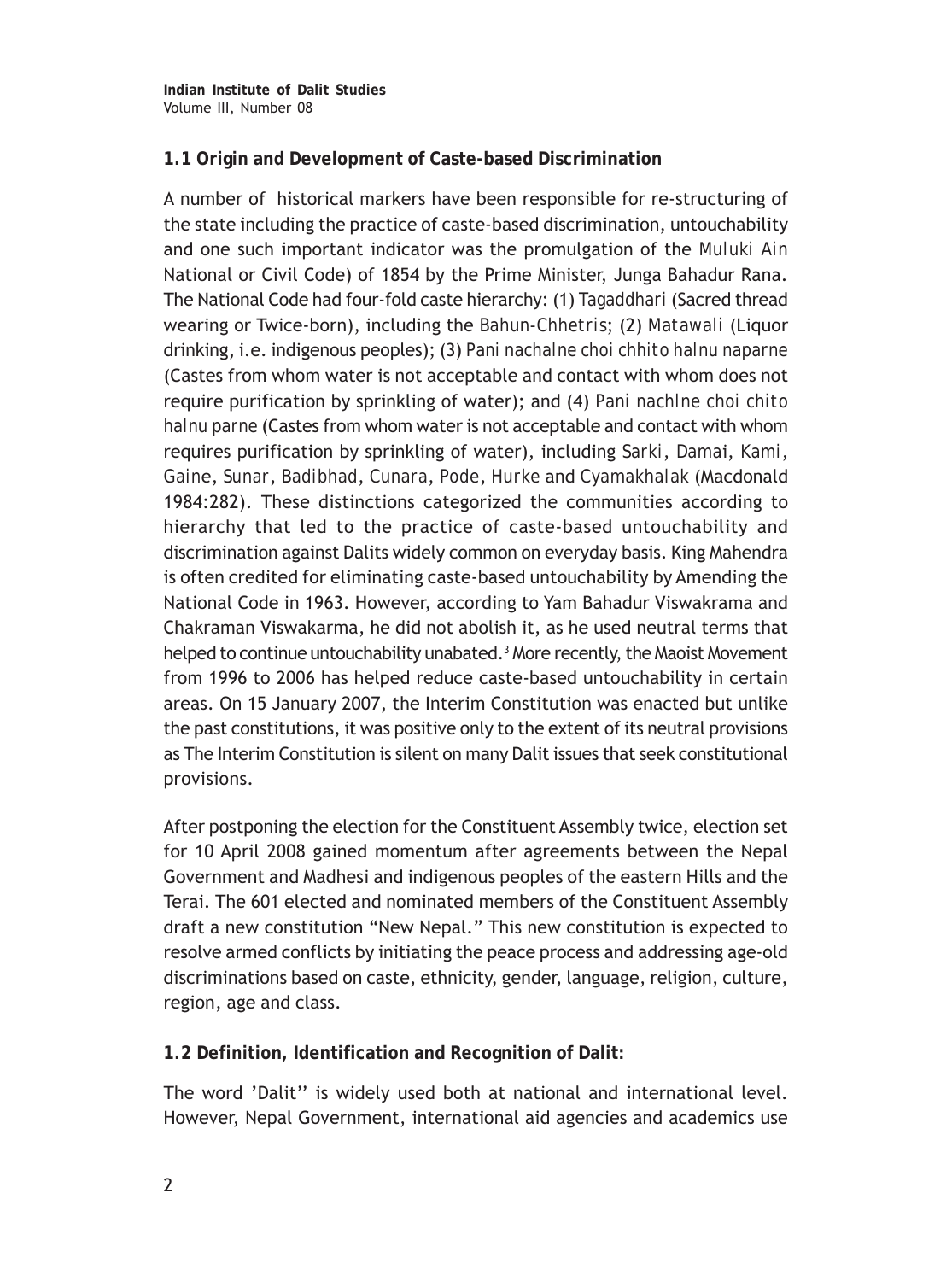many terms to refer to Dalits. Some terms, such as *paninachalne* (water polluting), *acchoot* (untouchables), *doom*, *pariganit*, and *tallo jat* (low caste) are derogatory, while other terms, such as *uppechhit* (ignored), *utpidit* (oppressed), *sosit* (exploited), *pacchadi pareka* (lagging behind), *bipanna* (downtrodden), *garib* (poor), *nimukha* (helpless), *simantakrit* (marginalised), *subidhabata banchit* (disadvantaged"), *alpasankhyak* (minorities), *banchitikaranma pareka* (excluded), *harijan* (god's people) are non-derogatory. After initial hesitation and controversy among Dalits and non-Dalits alike, use of the term Dalit gained wider acceptance. Leaders of Dalit movement emphasise that no one should object to the use of the term 'Dalit' as it represents a condition that is characterised by caste-based discrimination, including untouchability.

The term 'Dalit' represents struggle for equity and equality. It is unanimously agreed that the term 'Dalit' must be used as long as caste based discrimination including untouchability continues to exist in Nepal. A DFID and the World Bank report aptly notes, "A lingering hesitation to use the term Dalit or to name caste-based discrimination head-on and a preference for euphemisms only serves to confuse issues pertaining to Dalit rights. The term Dalit need to be accepted universally (World Bank and DFID, 2006). After nationwide consultation, the National Dalit Commission (NDC) defined Dalit community and caste-based untouchability in its Proposed Bill, 2003. NDC defines 'Dalit community' as refered to communities documented in Annexure 1, social, economical, educational, political and religious spheres and deprived from human dignity and social justice due to caste based discrimination and untouchability.4

According to NDC, caste-based untouchability refers to the discrimination practised toward the communities whose touch is believed to polute and needs to be purified to the extent of sprinkiling water; or any form of discrimination against any community that was identified as untouchable before the promulgation of the New Civil Code, 1963. NDC has tentatively identified 22 Dalit castes – 5 from the Hills and 17 from the Terai. Although 10 castes, including *Badi* and *Musahar,* have single caste-name, 12 castes including *Gandarva* and *Chamar* have multiple caste-names. Some Dait castes such as *Viswakarma Pariyar* and *Sark*i of the Hills and *Chamar* of the Terai have multiple names while some Dalit castes such as *Musahar* and *Bantar* of the Terai have single names; eg, *Viswakarma* has now become a common caste name that refers to *Kami* or *Lohar* or *Sunar* or *Wod* or *Chunara* or *Parki* or *Tamata*. It seems without clear Constitutional and Legal recognition of definition and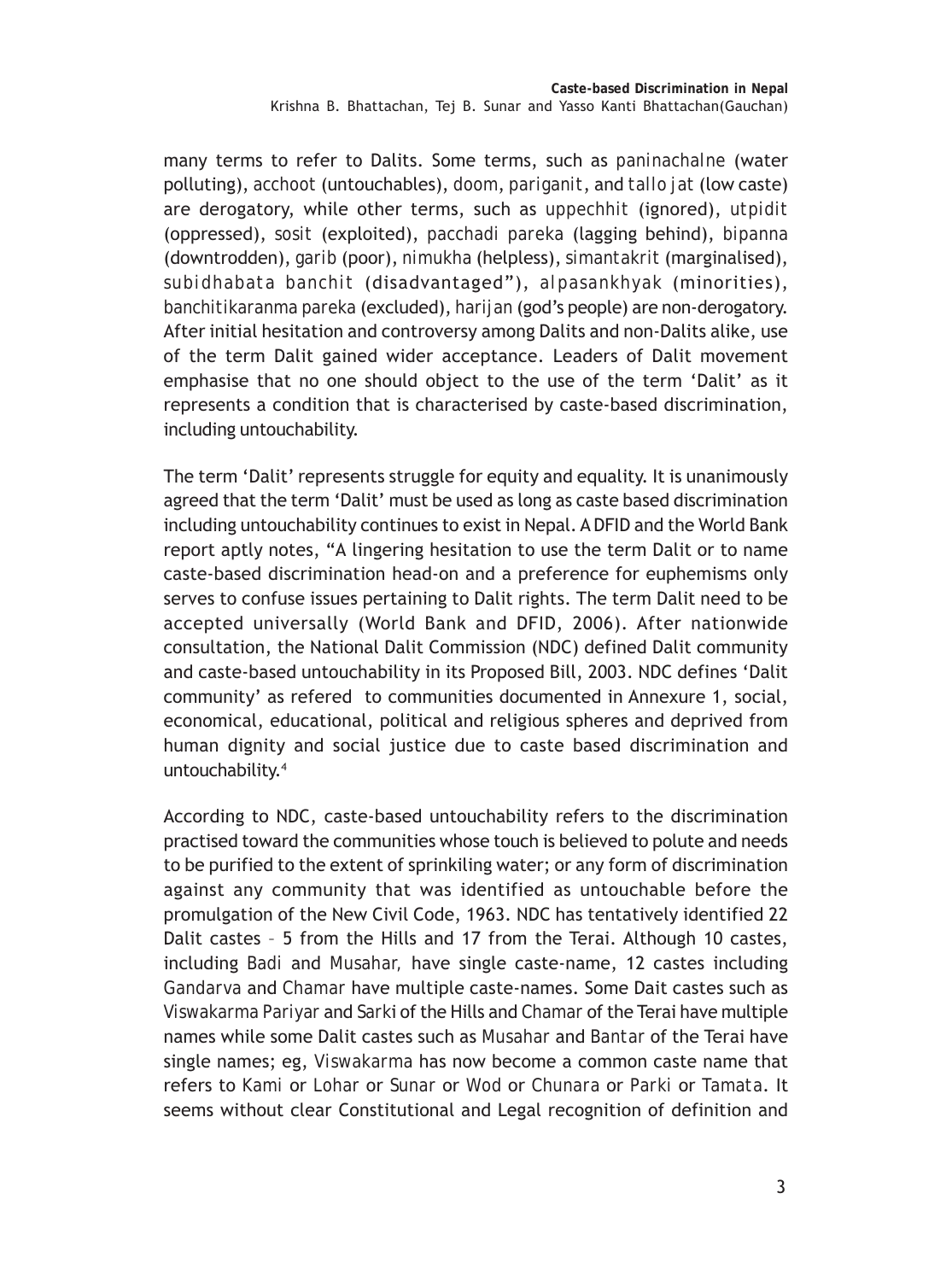identification of Dalits, would be difficult to ensure democracy and development, or rights and services to Dalits in the effectively.

#### **List of 22 Dalit Castes in Nepal**

(A) **Hill Origin**: Gandarva (Gaine), Pariyar (Damai, Darji, Suchikar, Nagarchi, Dholi, Hoodke), Badi, Viswakarma (Kami, Lohar, Sunar, Wod, Chunara, Parki, Tamata), and Sarki (Mijar, Charmakar, Bhool).

(B) **Madhesi Origin**: Kalar, Kakaihiya, Kori, Khatik, Khatbe (Mandal, Khanka), Chamar (Ram, Mochee, Harijan, Rabidas), Chidimar, Dom (Marik), Tatma (Tanti, Das), Dusadh (Paswan, Hajara), Dhobi (Hindu Rajak), Pattharkatta, Pasi, Bantar, Mushar, Mestar (Halkhor), and Sarvanga (Sarbaraiya).

## **1.3 Diverseity among Dalit Population:**

Dalits comprise of a diversified social groups in terms of intensity of practices of caste-based discrimination against them including untouchability and discrimination such as regional, linguistic, religious, cultural, gender and classbased discrimination.The Dalits comprise of two distinct regional groups: the Hill Dalits and the Madhesi Dalits. The lowest number of family names is of *Batar* and highest numbers are of *Pariyar*, *Viswakarma* and *Sarki*. Many family names of Dalits are identical with that of *Bahun-Chhetris* and some are identical with *Vaisya* and some are indigenous peoples. In some regions, districts or villages, non-Dalits do not practice caste-based untouchability against Dalits. For example, caste-based untocuhability is non-existent in communities of the mountain region, where they are mostly untouched by the National legal codes and/or the process of Hinduisation and Sanskritisation. In communities affected by caste-based discrimination, including untouchability some non-Dalit communities such as *Sattar/Santhal, Jhangad/Dhangad* are treated as untouchables in the Terai region.

The census data does not cover the over-all factual population data of the Dalits because many Dalits tend to hide their identity due to fear of backlash from high caste people, confusion of caste identification due to identical family names, lack of awareness among Dalits about their caste identity, lack of representation of Dalits in technical committees, trainers, supervisors and enumerators in the Central Bureau of Statistics responsible for conducting Census. Some local surveys carried out by Dalit organisations and NGO Federation and NNDSWO, in some selected villages revealed the under-valued representation in the census data of Dalit population less than what they found in their survey.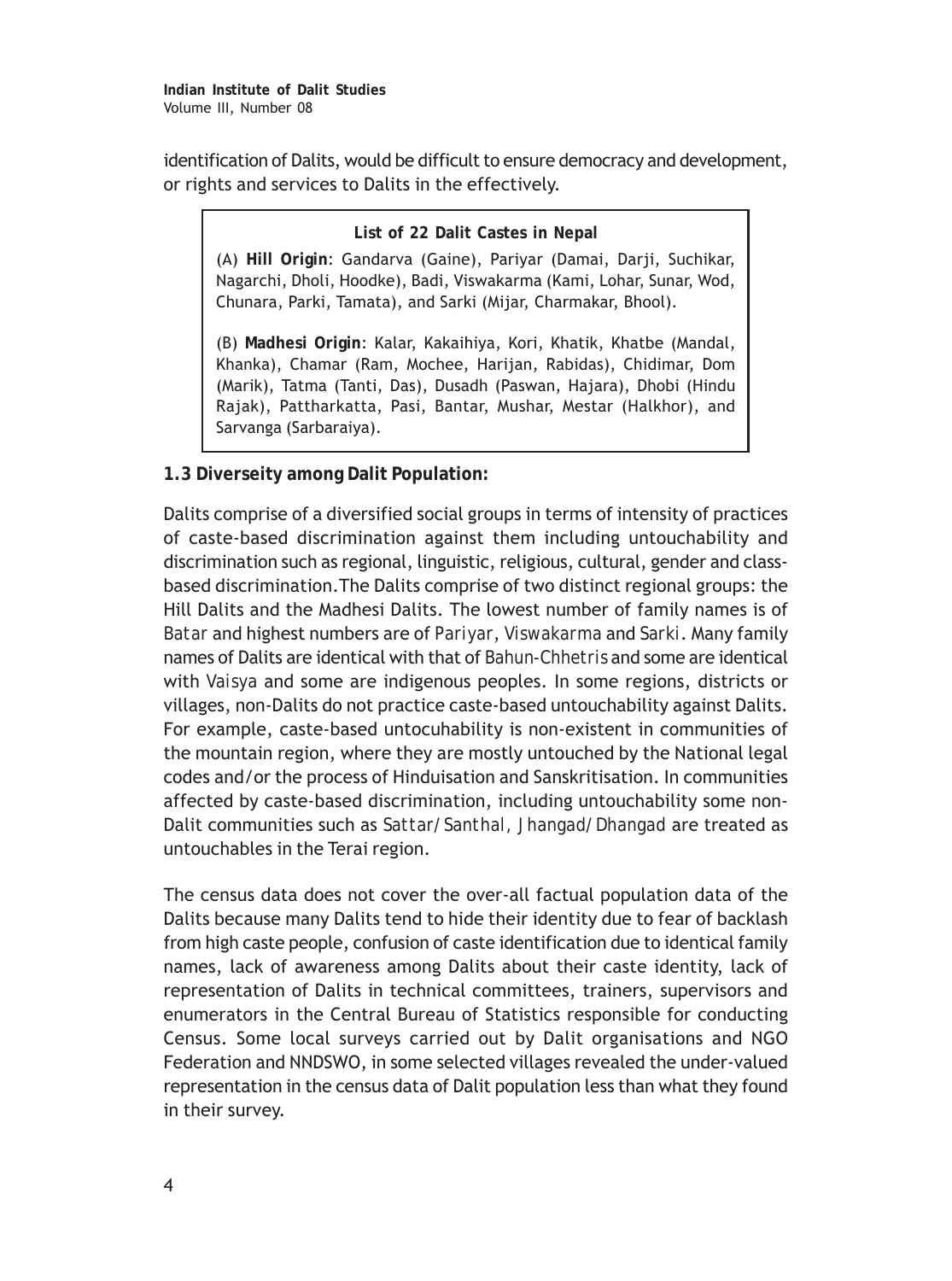| S.N.                    | Caste/Ethnicity            | Male              | Female     | Total      | $\%$  |  |  |  |  |  |  |
|-------------------------|----------------------------|-------------------|------------|------------|-------|--|--|--|--|--|--|
| А                       | <b>Population of Nepal</b> | 11,359,378        | 11,377,556 | 22,736,934 | 100.0 |  |  |  |  |  |  |
| a                       | Dominant Hill Caste        | 3,464,273         | 3,558,947  | 7,023,220  | 30.89 |  |  |  |  |  |  |
| b                       | Indigenous Nationalities   | 4,090,839         | 4,181,136  | 8,271,975  | 36.31 |  |  |  |  |  |  |
| C                       | Madhesi "High caste"       | 1,475,884         | 1,326,303  | 2,802,187  | 12.30 |  |  |  |  |  |  |
| d                       | Muslim                     | 504,325           | 471,624    | 975,949    | 4.29  |  |  |  |  |  |  |
| е                       | Other                      | 134,767           | 130,954    | 265,721    | 1.16  |  |  |  |  |  |  |
| $\mathsf f$             | Unidentified caste/ethnic  | 116,569           | 115,072    | 231,641    | 1.02  |  |  |  |  |  |  |
| g                       | Dalit                      | 1,356,634         | 1,393,493  | 2,751,975  | 14.99 |  |  |  |  |  |  |
|                         |                            | <b>Hill Dalit</b> |            |            |       |  |  |  |  |  |  |
| $\mathbf{1}$            | Kami                       | 432,937           | 463,017    | 895,954    | 3.94  |  |  |  |  |  |  |
| 1.1                     | Sonar                      | 72,331            | 72,757     | 145,088    | 0.64  |  |  |  |  |  |  |
| 1.2                     | Lohar                      | 42,270            | 40,367     | 82,637     | 0.36  |  |  |  |  |  |  |
| $\overline{\mathbf{c}}$ | Damai/Dholi                | 188,329           | 201,976    | 390,305    | 1.72  |  |  |  |  |  |  |
| 3                       | Sarki                      | 153,681           | 165,308    | 318,989    | 1.40  |  |  |  |  |  |  |
| 4                       | Gaine                      | 2,857             | 3,030      | 5,887      | 0.03  |  |  |  |  |  |  |
| 5                       | Badi                       | 2,152             | 2,290      | 4,442      | 0.02  |  |  |  |  |  |  |
|                         | Sub-Total                  | 894,557           | 948745     | 1,843,302  | 7.11  |  |  |  |  |  |  |
|                         | Madhesi Dalit              |                   |            |            |       |  |  |  |  |  |  |
| 6                       | Chamar/ Harijan/ Ram       | 138,878           | 130,783    | 269,661    | 1.19  |  |  |  |  |  |  |
| $\overline{7}$          | Musahar                    | 88,041            | 84,393     | 172,434    | 0.76  |  |  |  |  |  |  |
| 8                       | Dusadh/Paswan/Pasi*        | 82,173            | 76,352     | 158,525    | 0.70  |  |  |  |  |  |  |
| 9                       | Tatma                      | 39,606            | 36,906     | 76,512     | 0.34  |  |  |  |  |  |  |
| 10                      | Khatbe                     | 38,643            | 36,329     | 74,972     | 0.33  |  |  |  |  |  |  |
| 11                      | Dhobi                      | 38,350            | 35,063     | 73,413     | 0.32  |  |  |  |  |  |  |
| 12                      | Bantar                     | 18,139            | 17,700     | 35,839     | 0.16  |  |  |  |  |  |  |
| 13                      | Chidimar                   | 6,516             | 5,780      | 12,296     | 0.05  |  |  |  |  |  |  |
| 14                      | Dom                        | 4,631             | 4,300      | 8,931      | 0.04  |  |  |  |  |  |  |
| 15                      | Mestor/Halkhor             | 1,848             | 1,773      | 3,621      | 0.02  |  |  |  |  |  |  |
| 16                      | Kuswadiya/Patharkatta???   | 286               | 266        | 552        | 0.00  |  |  |  |  |  |  |
| 17                      | Kakahiya                   | N/A               | N/A        | N/A        | N/A   |  |  |  |  |  |  |
| 18                      | Kalar?                     | N/A               | N/A        | N/A        | N/A   |  |  |  |  |  |  |
| 19                      | Khatik                     | N/A               | N/A        | N/A        | N/A   |  |  |  |  |  |  |
| 20                      | Kori                       | N/A               | N/A        | N/A        | N/A   |  |  |  |  |  |  |
| 21                      | Pasi*                      | N/A               | N/A        | N/A        | N/A   |  |  |  |  |  |  |
| 22                      | Sarvanga/Sarbariya?        | N/A               | N/A        | N/A        | N/A   |  |  |  |  |  |  |
|                         | Sub-Total                  | 377,014           | 356,410    | 735,272    | 3.24  |  |  |  |  |  |  |
|                         | <b>Unidentified Dalit</b>  | 85,063            | 88,338     | 173,401    | 0.76  |  |  |  |  |  |  |

**Table 1: Population of Caste/Ethnicity by Sex**

*Source: Census of 2001, Table 16: Population by caste/ethnic group and sex (HMG-N 2002:72-3). Note: The Census data does not provide separate population data of Pasi, instead it mix up with Dusadh and Paswan but the National Dalit Commission has identified it as a separate Dalit caste.*

*'"'"'" Kuswadia is listed as one of 59 indiegnious nationalities of Nepal by the Nepal Government.*

o Kalar, Sarvanga and Sarbariya is the same Dalit caste.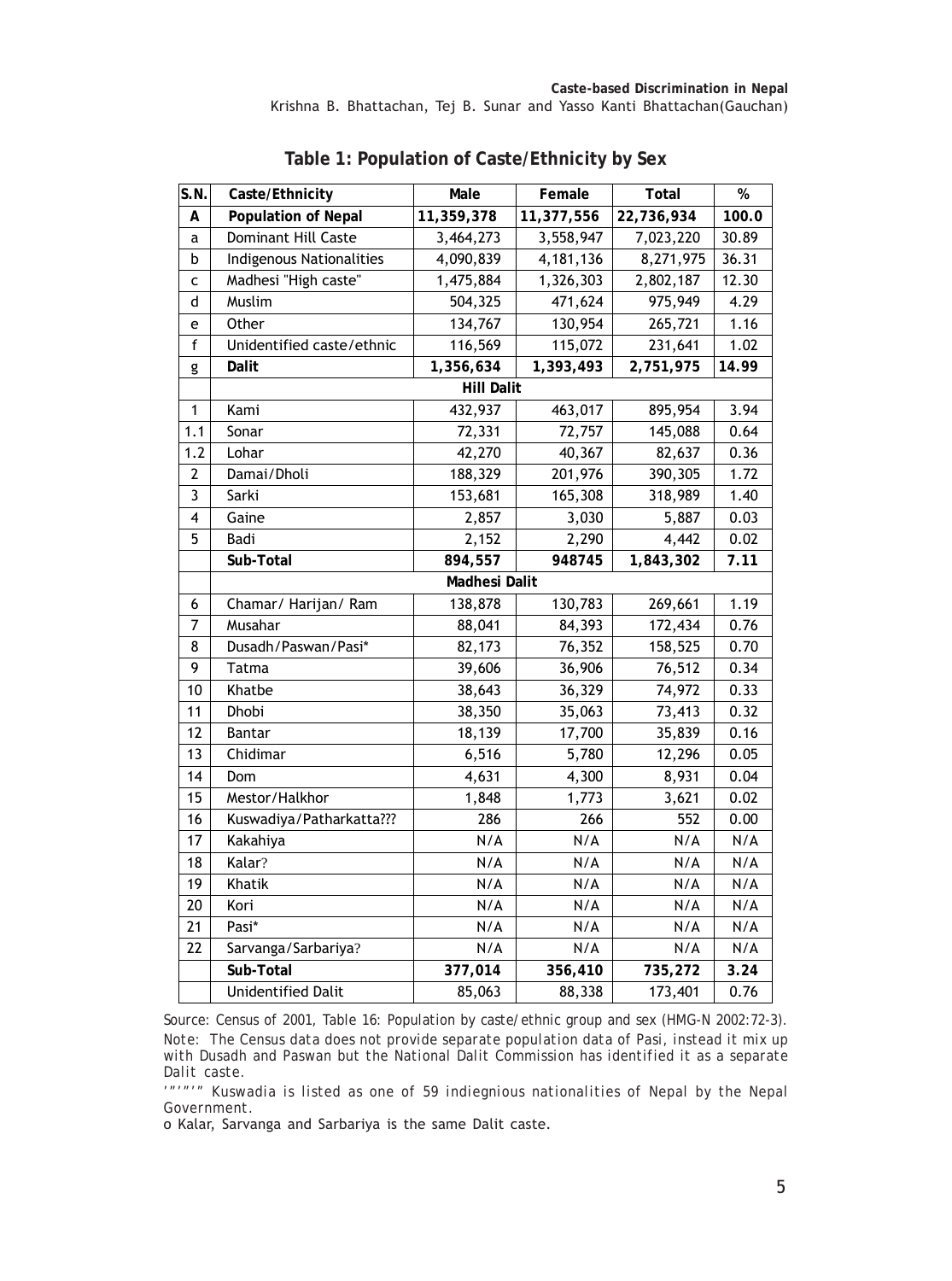The populations of *Viswakarmas*, espcecially the *Kamis, Damais/Dholis* and *Sarkis* are distributed in all 75 districts of Nepal. Among the Madhesi Dalits, unlike other Madhesis Dalit castes, *Dhobis* are the only ones whose population is distributed in 64 districts. *Bantars, Mestars/Halkhors* and *Chidimars*, the least among all Dalit castes are distributed in 24, 25 and 28 districts respectively.

#### **2. Policies and Provisions:**

The Constitutional provisions and Legislative policies are drawn with a focus on history and present situation simultaneously complementing the role of civil society organisations.

## **2.1 Constitutional Provisions:**

The Constitutional history of Nepal begins from 1948. Presently, Nepal is governed by the Interim Constitution of Nepal, 2007 promulgated on January 14, 2007. The source of this Constitution is the Nepalese people prior to which it was the King. The Constitution promulgated before 1990 had no meaningful provisions for elimination of caste based discrimination. The Constitution of the Kingdom of Nepal, 1990 was the product of the People's Movement that reinstated democracy in Nepal. The sub-Article 4, focused on Dalits as it ensured that no one shall be discriminated on the basis of caste and creed in public, and in the use of public properties; indeed violators shall be punishable by law. However, Article 19 prohibited change of religion, implying an imposition that Dalits should continue to be Hindus. The historic People's Movement of April 2006, gave several Mandates including Sovereignty and State Power to the Nepalese people and restructuring of the State in an inclusive way through Constituent Assembly. The Interim Constitution will continue until new Constitution is made by the Constituent Assembly, which is expected to complete in two years period. It has positive provisions addressing the issues and concerns of the Dalits. Article 14 states: (i) none shall be discriminated based on caste, lineage, community or occupation with any form of untouchabilty and caste discrimination; such practice of discrimination shall be punishable and the victim shall be compensated as defined by law; (ii) none shall be deprived from the public services, facilities or public facilities or public places or entering religious places and religious functions/performances; (iii) while producing and distributing any goods, services or facilities, it shall not be limited only for the people of certain caste to buy or sell or distribute such goods, services and facilities; (iv) the feeling and practices of belonging to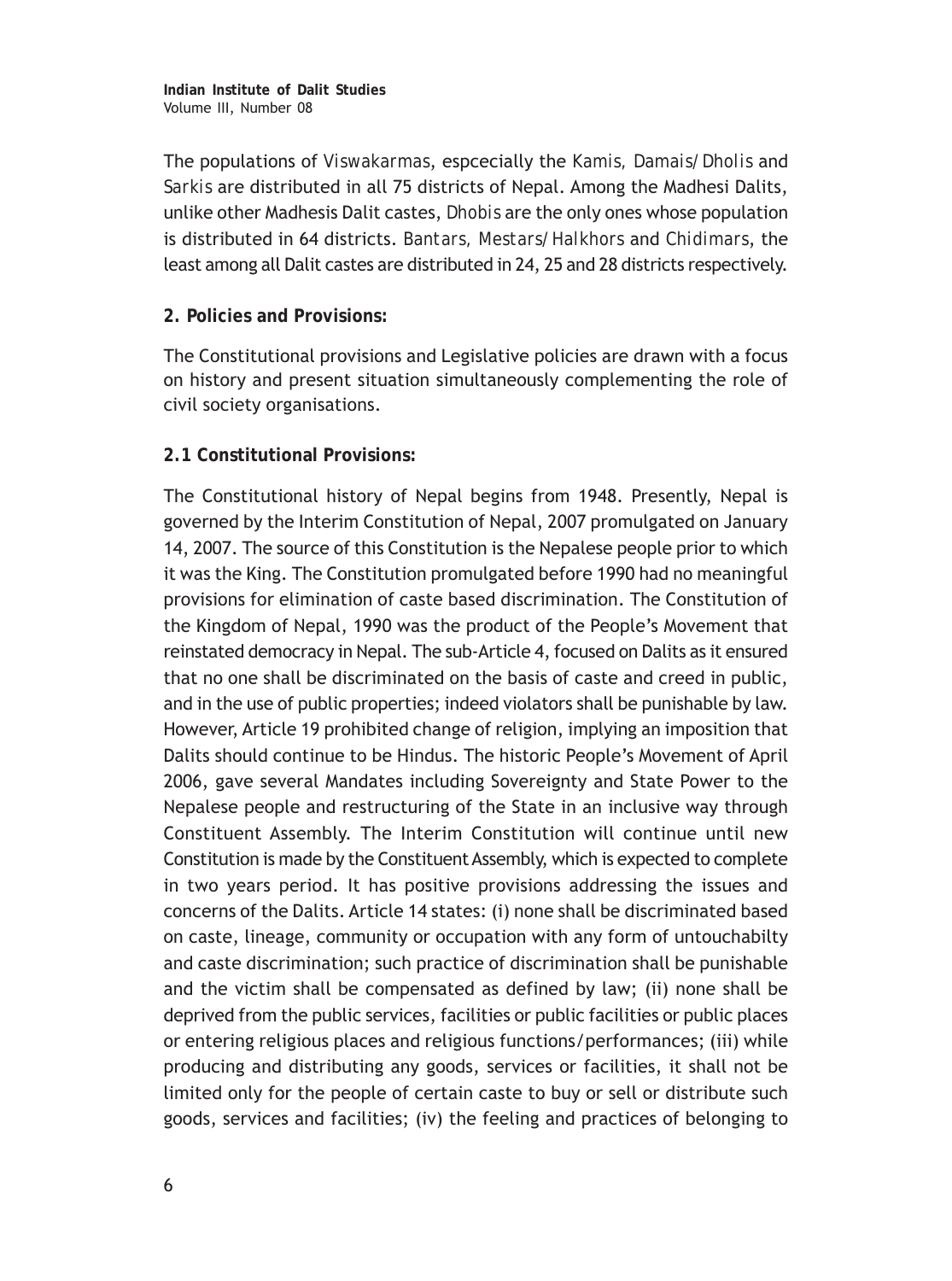"higher" caste and demeaning other to "lower" caste or origin, ideas justifying caste based social discrimination, publicity on caste superiority or hatred shall be strongly discouraged; and (v) the practices against above mentioned points shall be punishable. It needs to be mentioned here that some major issues of Dalits have been addressed in the Interim Constitution ofcourse many are left out. Article 33 (D) of the Interim Constitution 2007 was Amended for proportional share to marginalized groups - Madhesis, Dalits, indigenous peoples, women, labourers, peasants, disables and the backward classes and regions. It marked significant representation of Dalits in the Constituent Assembly; unfortunately these representatives are made to follow their respective party policies rather than the issues of the Dalit movement.

## **2.2 Legislation and Policies:**

After the Restoration of democracy in 1990, the Constitution of the Kingdom of Nepal, 1990, adopted Parliamentary system. The Parliament with the House of Representatives and the National Assembly was responsible for making laws. No Dalit was elected as a member of the House of Representative but a few Dalits were nominated as members of National Assembly by the political parties. Some of the failed efforts related to legislation on Dalit issues include a Dalit Bill Tables by MP Pari Thapa, "Dalit Upliftment and Protection Bill" of 2002 prepared by the Nepal Dalit Association, "National Dalit Commission Act" of 2003 prepared by the National Dalit Commission (NDC), On behalf of Dalit civil society, "Constitution of Kingdom of Nepal 1990 first Amendment Act Bill" and "Reservation Act Bill" of 2005 prepared by the Dalit NGO Federation (DNF), and "Caste based Untouchability Crime Act" of 2006 prepared by the Lawyers National Campaign Against Untouchability (LANCAU). Exclusion of Dalits continues because none of the Parliament members has shown sensitivity towards problems and issues of the Dalits. During 1950-1957, 1957-1960, 1960- 1990 and 1990-2002 there were only 3, 1, 5 and 9 members in the Parliament respectively. In the twelve years old history of the Parliament, only one Dalit was elected as a member of the House of Representative ("Lower House") and 8 Dalits were nominated as the members of the National Assembly ("Upper House") of the 8 members, 2 members were nominated by the King. Out of these 18 Dalit Parliamentarians, none was a Dalit woman and only 2 were from Terai Dalits. A Dalit Member of Parliament representing Communist Party of Nepal (United Marxist Leninist) became Vice-Chairperson of the National Assembly.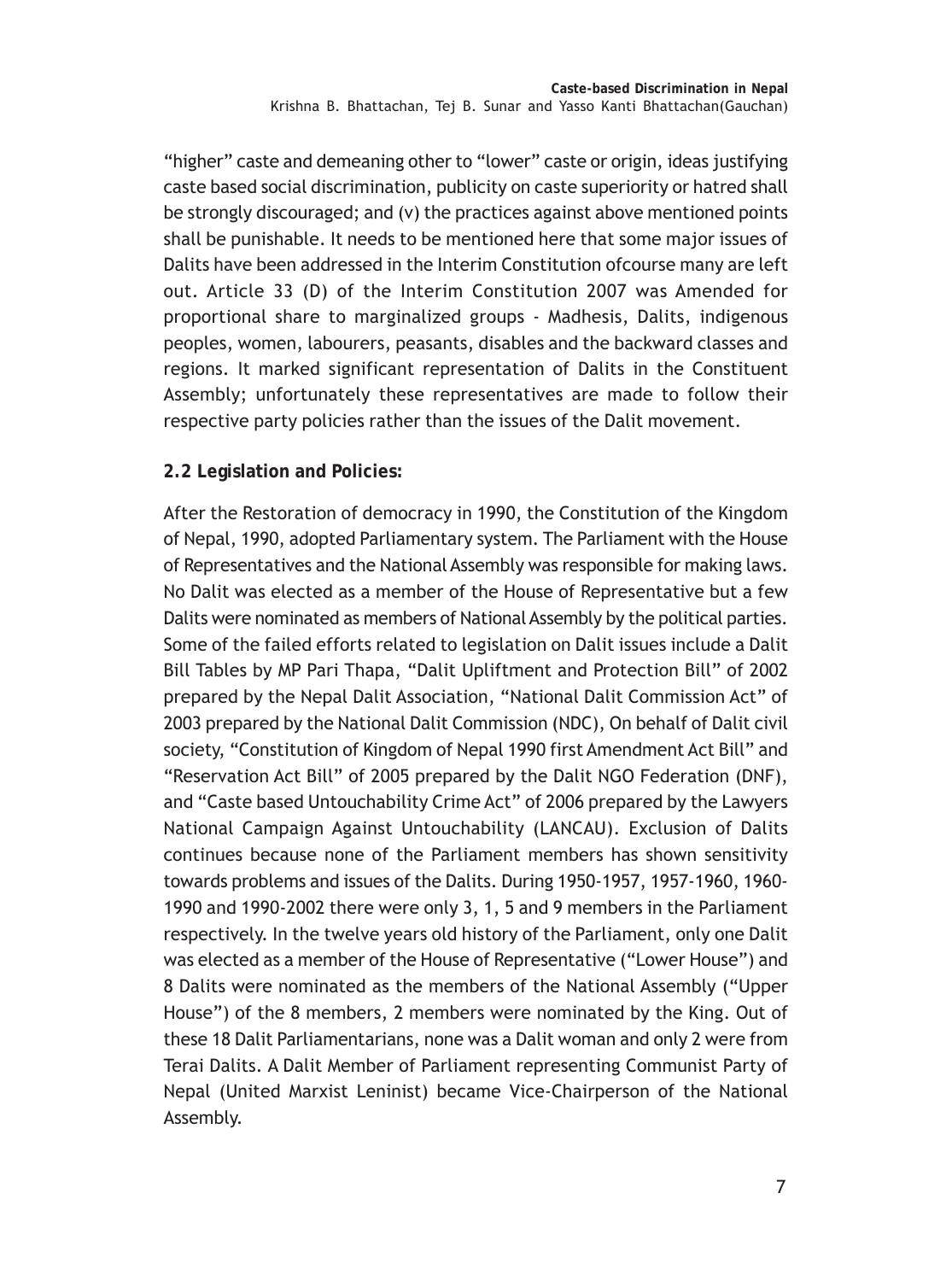| S.N. | Sex and Region     | 1950-1990    | 1990-2002                    | 2002 onwards | Total        |
|------|--------------------|--------------|------------------------------|--------------|--------------|
|      |                    | $(\%) N = 9$ | $(\%) N = 9$<br>$%$ ) N = 18 |              | $%$ ) N = 36 |
|      |                    |              | Sex                          |              |              |
| 1.   | Men                | 100          | 100                          | 66.7         | 83.3         |
| 2.   | Women              | 0            | $\mathbf{0}$                 | 33.3         | 16.7         |
|      | Total              | 100          | 100                          | 100          | 100          |
|      |                    |              | Region                       |              |              |
| 1.   | <b>Hill Dalits</b> | 88.9         | 88.9                         | 77.8         | 83.3         |
| 2.   | Terai Dalit        | 11.1         | 11.1                         | 22.2         | 16.7         |
|      | Total              | 100          | 100                          | 100          | 100          |

| Table 2: Representation of Dalits in the Legislature-Parliament |
|-----------------------------------------------------------------|
| by Sex and Region $(1950 \text{ to } 2002+)$                    |

*Source: Jana Utthan Magazine, issue 53 February 2006, Jana Utthan Prathisthan.*

It is not only the legislative body but Executive body has also shown apathy to Dalit issues. None of the governments, neither past nor of the present initiated any efforts to make laws against caste-based discrimination through the Legislative body. One of the reasons for such apathy is negligible representation of Dalits in the Executive Body. Out of the 7 Ministers, a Dalit became Minister three times in 1974, 1975 and 1984 during the Party-less *Panchayat* System, 5 Dalits became Ministers after 2002 and a Dalit is a Minister in the current Interim Council of Ministers. Among these only 2 were State Minister and the remaining were Assistant Ministers; even during the democratic Parliamentarian System from 1990 to 2002, none became a Minister. From the 7 Ministers from Dalit community, there was no Dalit woman and also no representation from the Terai Dalit community. In the Council of Ministers formed after the election of the Constituent Assembly, no Dalit has been represented.

The types of cases dealt by DNF are mostly verbal abuse, and domestic violence, also cases related to marriage, relationship and divorce, conflict on land or partition and birth registration, rape or attempt to rape, accusation of theft/ fraud and murder or attempted murder (Table 3). From the 19 cases filed by DNF, 42% cases had positive and 21% negative decisions (Table 4). The Court made decisions on 12 cases filed by LANCAU, of which two-third had positive results.

Dalit scholars have identified 58 laws that are discriminatory in nature against Dalits in terms of exclusion, untouchability, restriction and segregation (Tamrakar, 2005). Frustration is widespread as far as enforcement of the existing laws related to Dalits is concerned. Dalit Human Rights Organization (DHRO) carried out a sample base line survey in the year 2005 to understand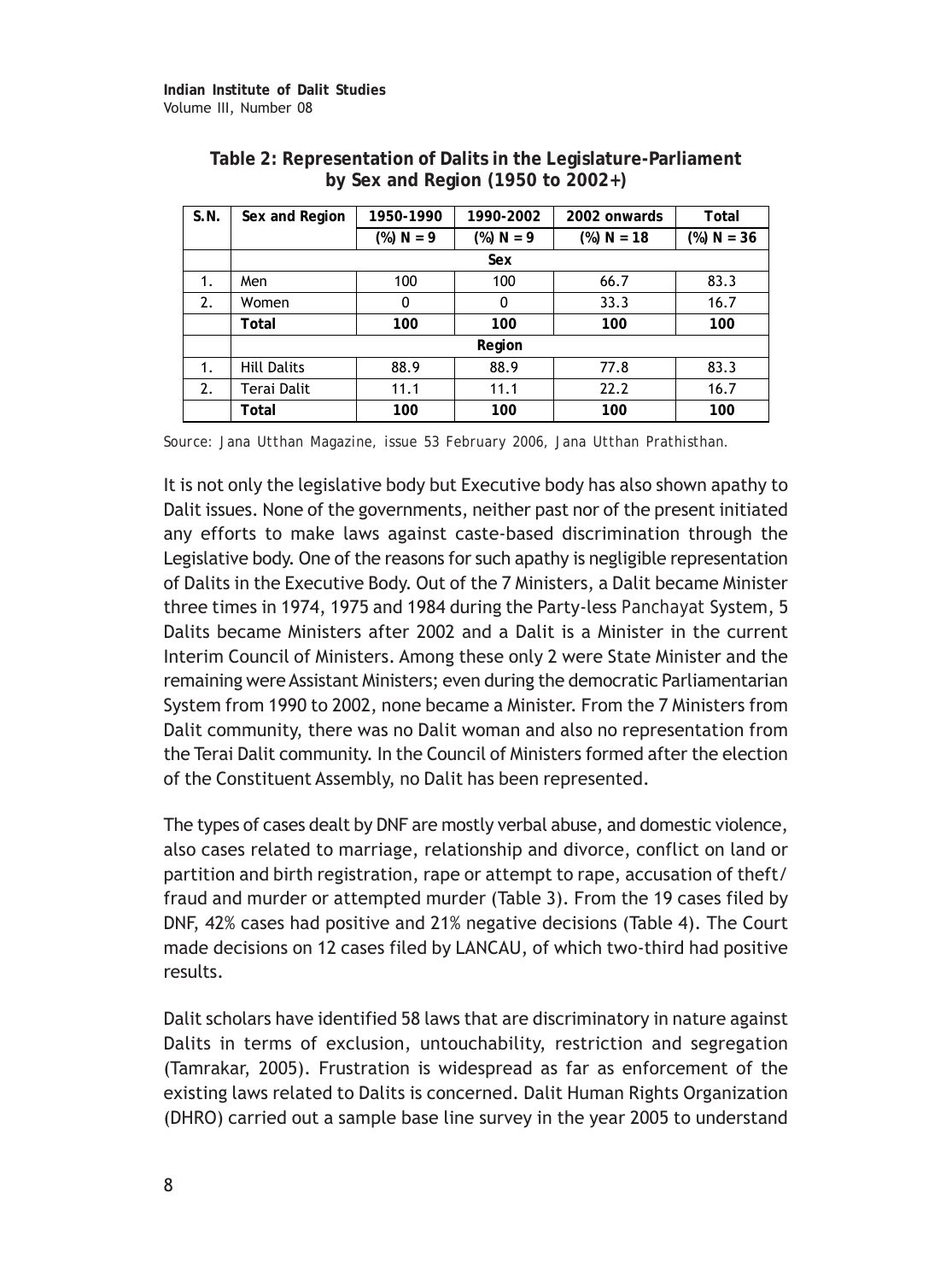trends of offence of untouchability taken up by the police administration. The report revealed that about 46% of the total respondents were not aware about legal provisions on caste-based untouchability; 48 % respondents opined that law enforcement officials ignored offence against Dalits due to their prejudices; 74 % of the respondents had no idea about the procedure and where to approach for justice; 4.3% of the respondents said that they go to police administration; and one-third of the respondents of the eastern parts of Nepal and 14.3% of the western parts of Nepal took initiative by collecting First Information Report (FIR) from the police. The survey findings revealed that no charge sheet was lodged by the police at the Office of District Attorney (DHRO, 2005).

| S.N.              | Cases                                                                   |                | Year           |      | Total         |       |  |
|-------------------|-------------------------------------------------------------------------|----------------|----------------|------|---------------|-------|--|
|                   |                                                                         | 2004           | 2005           | 2006 | <b>Number</b> | %     |  |
| 1                 | Beating/Discrimination<br>such<br>as<br>verbal Abuse, domestic violence | 25             | 23             | 85   | 133           | 38.3  |  |
| $\overline{2}$    | Conflict on land/partition/birth<br>registration                        | 25             | 5              | 22   | 52            | 15.0  |  |
| 3                 | Marriage/Relationship/Divorces                                          | 17             | $\overline{7}$ | 9    | 33            | 9.5   |  |
| 4                 | Rape/Attempt                                                            | 3              | 4              | 25   | 32            | 9.3   |  |
| 5                 | Accusation of of theft/fraud                                            |                | 4              | 25   | 29            | 8.4   |  |
| 6                 | Attempt murder/murder                                                   |                | 3              | 25   | 28            | 8.1   |  |
| 7                 | Haliya (A form of bounded labor)                                        |                |                | 7    | 7             | 2.0   |  |
| 8                 | Citizenship issue                                                       |                |                | 4    | 4             | 1.1   |  |
| 9                 | Adoption/ Ageing care                                                   | $\overline{2}$ |                |      | $\mathcal{P}$ | 0.4   |  |
| 10                | Writ petition against the incident of<br>dismissing from the job        | 1              |                |      | 1             | 0.2   |  |
| 11                | Trafficking                                                             | 1              |                |      | 1             | 0.2   |  |
| $12 \overline{ }$ | Other(property issues)                                                  | 8              | 9              | 9    | 26            | 7.5   |  |
|                   | Total                                                                   | 82             | 55             | 211  | 348           | 100.0 |  |

**Table 3: Number and Nature of Cases Dealt by DNF (2004-2006)**

*Source: DNF-Nepal Office Record, 2007*

## **2.3 Human Rights:**

Nepal is a Signatory State to a number of International Instruments of Human Rights, including International Covenant on Civil and Political Rights (ICCPR), International Covenant on Economic, Social and Cultural Rights (ICESCR), and International Convention on the Elimination of All Forms of Racial Discrimination (ICEARD), that are relevant to the Dalits. Nepal is very keen in ratifying international instruments of Human Rights but it needs to implement them effectively. Hence, violation of human rights, including Dalits' human rights,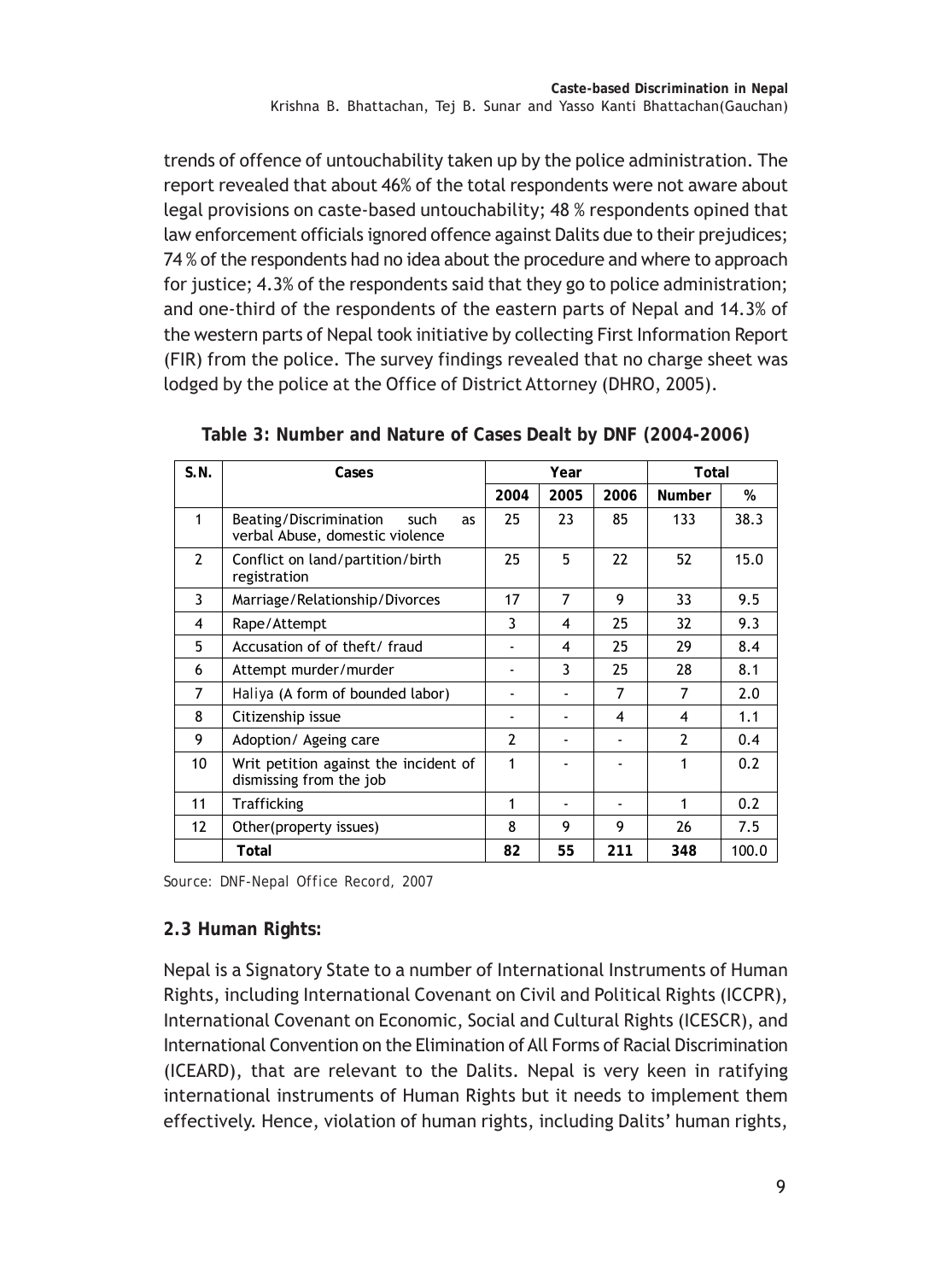is rampant in Nepal. For example, out of total 238 recorded incidents, about one fourth (22.7%) of the cases were related to killings. The incidents of beating, threats and injury were 23.2% and abduction included 7.1%; 9.24% were of detentions or tortures. Of the total cases of the incidents of untouchability and discrimination, inter-caste marriage was 71. %, untouchability was 12.6%, discrimination against Dalit women was 12.6% and displacement/social boycott was 5.4% (Table 4). Out of the total incidents in the year 2003, about 38% were of social and 62% of political nature.

|                                       |                          | <b>Regions and Violators</b> |                          |    |         |              |                          |    |                |   |           |   |                          |                |                          |    |           |     |      |
|---------------------------------------|--------------------------|------------------------------|--------------------------|----|---------|--------------|--------------------------|----|----------------|---|-----------|---|--------------------------|----------------|--------------------------|----|-----------|-----|------|
| Types of violation                    | Eastern                  |                              |                          |    | Central |              | Western                  |    | <b>MW</b>      |   | <b>FW</b> |   |                          | Total          | %                        |    |           |     |      |
|                                       | G                        | M                            | B                        | т  | G       | M            | O                        | т  | G              | M | T         | G | M                        | т              | G                        | M  | T         |     |      |
| Killing                               | 7                        | 5                            | $\mathcal{P}$            | 14 | 12      | $\mathbf{2}$ | $\overline{2}$           | 16 | 3              | 1 | 4         | 7 | 4                        | 11             | 5                        | 4  | 9         | 54  | 22.7 |
| Disappearance/<br>abduction           | 1                        | $\overline{2}$               | $\Omega$                 | 3  | 3       | 3            | $\Omega$                 | 6  | 3              |   | 3         |   | 4                        | 5              |                          | ÷  | <b>NA</b> | 17  | 7.1  |
| Detention / torture                   | 10                       | $\overline{\phantom{a}}$     | $\overline{\phantom{a}}$ | 10 | 9       |              | ÷                        | 9  |                | ۰ | 3         |   | $\overline{\phantom{a}}$ | <b>NA</b>      | $\overline{\phantom{a}}$ | ٠  | <b>NA</b> | 22  | 9.3  |
| Beating/threats/injury                |                          | $\blacksquare$               | $\sim$                   | 24 | 10      |              | $\overline{\phantom{a}}$ | 10 | $\blacksquare$ | ٠ | 4         |   | $\overline{\phantom{a}}$ | 8              | ٠                        | J. | 9         | 55  | 23.2 |
| Inter caste marriage                  | $\overline{\phantom{a}}$ | $\overline{\phantom{a}}$     |                          | 5  | ٠       |              | ٠                        | 6  | ٠              | ٠ | 2         |   | ٠                        | $\overline{2}$ | ٠                        |    | 2         | 17  | 7.1  |
| Unsociability                         | $\overline{\phantom{a}}$ |                              |                          | 5  | ٠       |              |                          | 5  |                | ٠ | 10        |   | ٠                        |                | $\overline{\phantom{a}}$ |    | 9         | 30  | 12.6 |
| Discrimination against<br>Dalit Women | $\overline{\phantom{a}}$ | $\overline{\phantom{a}}$     | ÷                        | 13 | ٠       | ۰            | ٠                        | 7  |                |   | 2         |   | ٠                        | 3              | ٠                        | ٠  | 5         | 30  | 12.6 |
| Displacement/<br>boycott              | $\overline{\phantom{a}}$ | ٠                            | ٠                        | 4  | ٠       |              | ٠                        | 3  |                | ٠ | 3         |   | $\overline{\phantom{a}}$ | 3              | $\overline{\phantom{a}}$ | ÷  | <b>NA</b> | 13  | 5.4  |
| Total                                 | $\overline{\phantom{a}}$ |                              |                          | 78 |         |              |                          | 62 |                |   | 31        |   | $\overline{\phantom{a}}$ | 33             |                          |    | 34        | 238 | 100  |

**Table 4: Per Incidents of Dalits' Rights Violation by Development Regions and Violators**

*Source: Jana Utthan Pratisthan , 2004*

According to National Human Rights Commission's (NHRC) Annual Report 2005/ 06, out of the total 2,331 petitions that were registered at the commission, 72 were on economical and social rights, including 5 on discrimination and violation of religious rights. During that year, NDC had adopted positive discrimination by reserving 5 seats as quotas for Dalit candidates to fill in the vacant positions. According to INSEC year book of 2007, 189 incidents of untouchability and caste based discrimination were recorded out of which the incidents of caste based untouchability was 85%, prohibition to enter public places was 7.5%, inter caste marriages was 5.0%, and firing from jobs was 2.5%. Table 5 clearly shows that number of practices of untouchability is high in spite of measures taken by the government and Dalit rights movement against its elimination.

*Note: G = By government, M= By CPN-Maoist, B = By both, i.e. cross fire, O = By others, T = Total, N/A = Not Available*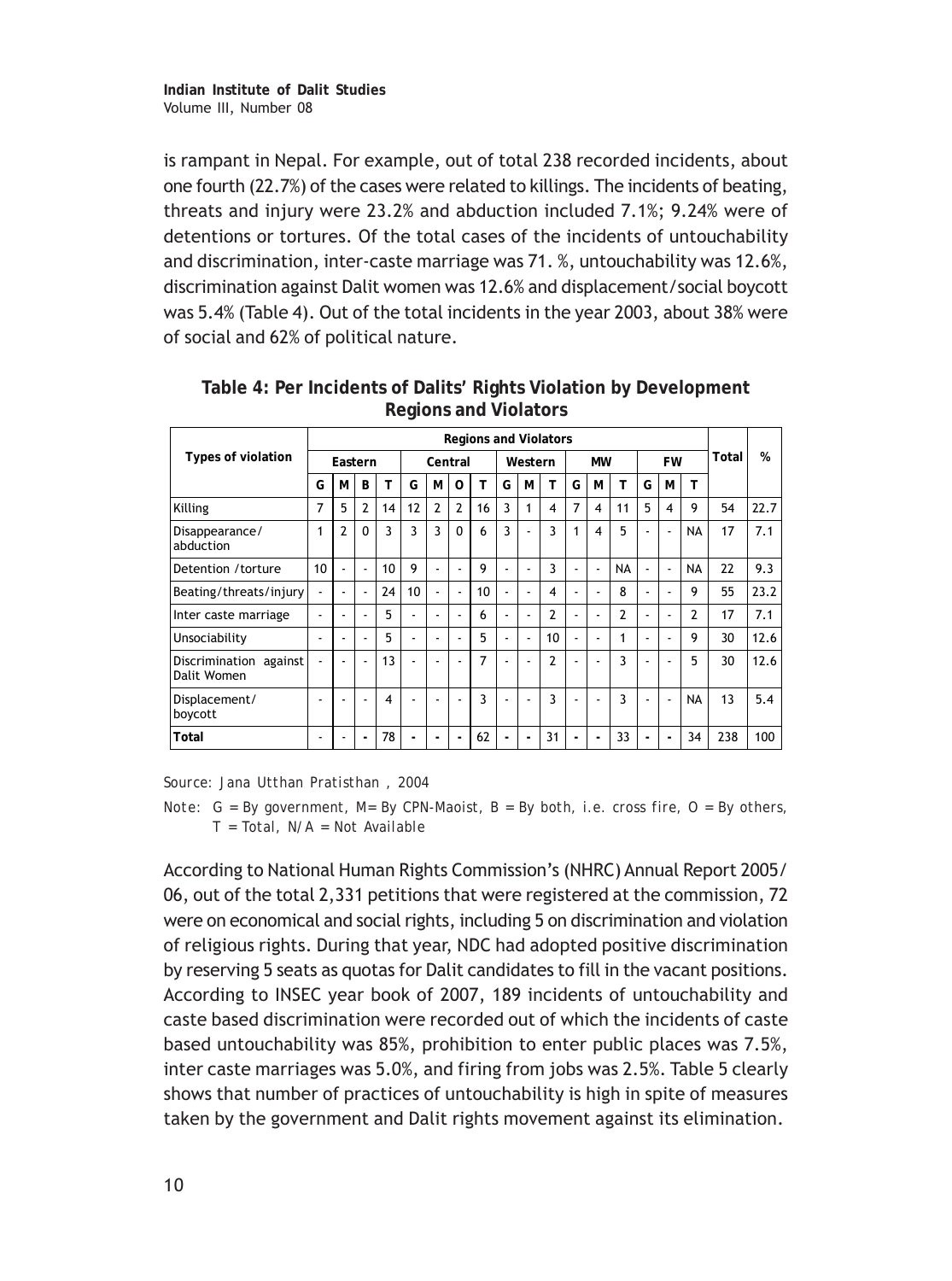| Types of violation                   | No. of        | %    |               | Number of affected persons | Total        |     |       |
|--------------------------------------|---------------|------|---------------|----------------------------|--------------|-----|-------|
|                                      | Incident      |      | Men           | Women                      | Unidentified | No  | %     |
| Prohibited entering<br>public places |               | 7.5  | 5             | 3                          |              |     | 4.8   |
| Inter<br>caste<br>marriage           | $\mathcal{P}$ | 5.0  | $\mathfrak z$ | N/A                        |              | 9   | 4.8   |
| Dismissed from job                   |               | 2.5  |               | N/A                        | N/A          |     | 0.5   |
| Caste<br>untouchability              | 34            | 85.0 | 33            | 15                         | 122          | 170 | 89.9  |
| Total                                | 40            | 100  | 41            | 18                         | 130          | 189 | 100.0 |

**Table 5: Number of Incidents and Affected Persons by Types of Violation**

*Source: Adopted from INSEC, 2007, Annex 1.1*

#### **3. Nature of Caste-based Untouchability and Discrimination**

ActionAid, Nepal revealed that existing practices of caste-based discrimination in Nepal are related to denial of entry of Dalits by higher caste into their houses, temples, hotels and restaurants, teashops, work places, food factories, dairy farms and milk collection centres, etc. Non-Dalits deny providing services related to milk, health, credit, training, religion and food and drink. High caste people deny Dalits the access to common resources including drinking water sources, community forests, and crematory. Also, high caste people do not enter into kinship and other relationships including inter-caste marriages. Dalits commonly face caste-based discrimination by high caste people on feasts, during festivals, marriage processions and funerals. There are two areas of caste-based untouchability that makes it complicated: one front is practice of untouchability by non-Dalits against all Dalits, which is indeed binary; and the other front is practice of untouchability by high caste Dalits against low caste Dalits. It is complicated as the *Kami* occupy higher position among the Dalit caste hierarchy; hence, they are not treated as untouchables by other Dalits. *Doms* are at the bottom of the internal caste hierarchy; hence *Doms* are victimized by higher castes as well as the Dalits

#### **3.1 Religious and Socio-cultural Sites:**

The data reveals that current practices of caste-based untochability are concentrated mostly at the religious and socio-cultural sites in the form of denial of entry into Hindu temples, and eating food during festivals and wedding parties and intercate marriages between non-dalits and Dalits and high and low caste Dalits,During fieldwork, Dalits reported that 14 castes still experience denial of inter-caste marriages and face humiliation during wedding parties as they have to eat separately and at a distance from high caste people. Also,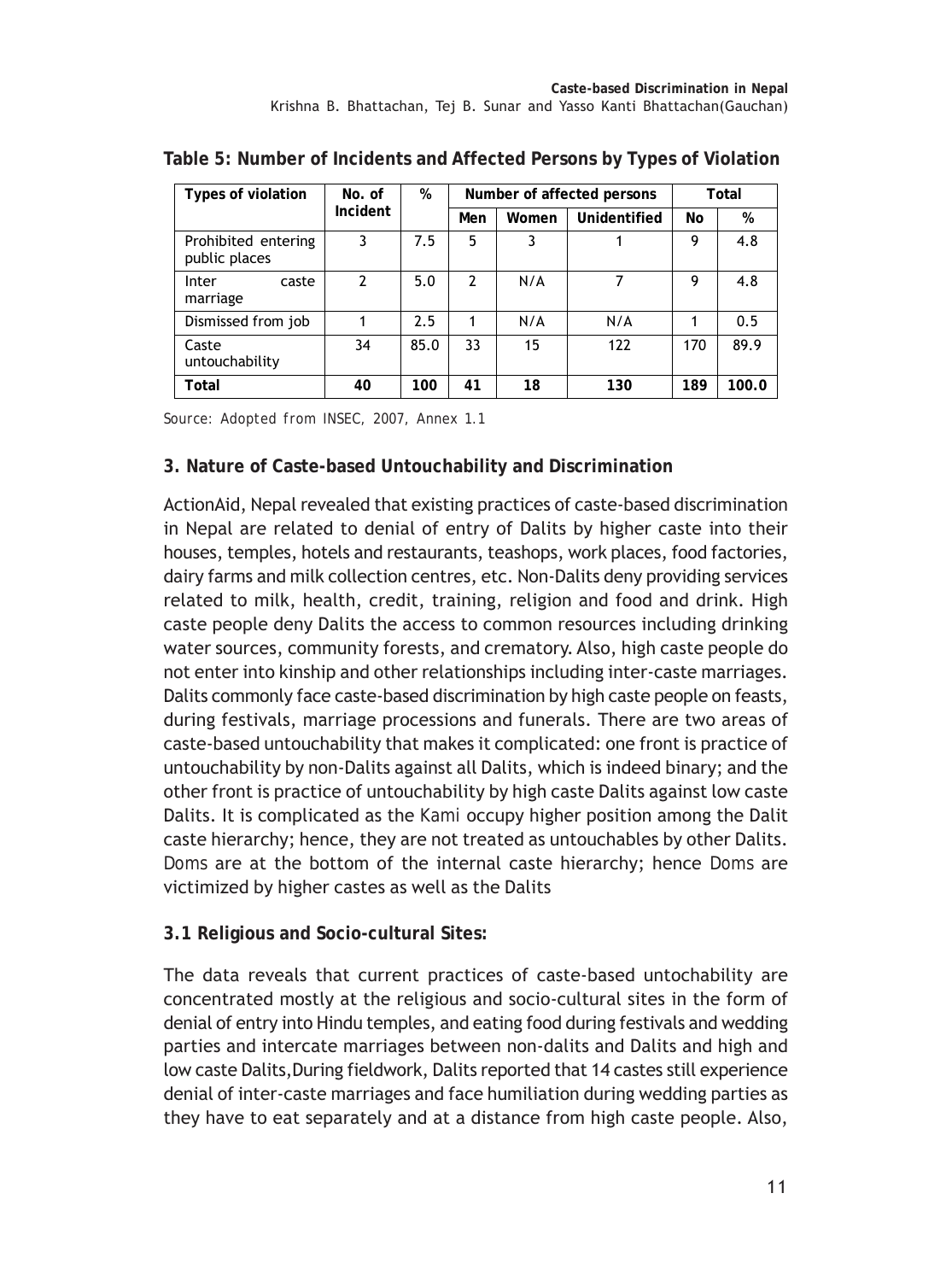Dalits belonging to 6-7 Dalit castes experience denial of entry into the temples for performing worhship and to receive *prasads* (offering). One of the key demands of the Dalit movement in the last five decades has been the right to entry into the temples.

## **3.2 Public Drinking Water Source and Health Services:**

Untouchability is widely practised about the concept of pollution of water and use of public drinking water source. Respondents belonging to 17 of the 18 Dalit castes interviewed said that if they touch water collected by non-Dalits, they throw it; except *Bantar* caste. Respondents belonging to very few Dalit castes 5 to 7 reported that they should leave and stand afar when non-Dalits fetch water. They are not allowed to touch taps and wells when non-Dalits are in queue, and can fetch water after non-Dalits finish drawing water. Respondents belonging to *Damai, Khatik, Chidimar, Dusadh/Paswan, Mushar, Dom* and *Khatbe* castes reported that Dalits belonging to higher Dalit castes practice untouchability against them at the public drinking water sources. However, whether non-Dalits practice caste-based untouchability by not allowing *Dusdah/ Paswan* and *Musahar* to touch water tap and well is ambiguous. Also, whether Dalits practice caste-based untouchability against *Tatma* by throwing water if touched is also unclear. Majority of Dalits cannot afford health services provided by private sector. They cannot easily use low cost health services provided by the government due to caste-based untouchability practiced by non-Dalits against them. The data indicates that practice of untouchability is on the decline in the health sector but it has yet to be eliminated as Dalits belonging to few Dalit castes are still experiencing it. Non-Dalits practice caste-based untouchability against *Sarki, Kami* and *Dom* in health services. *Dom* is the only Dalit caste that faces discrimination within Dalit community

#### **3.3 Economic Activities and Public Property:**

Traditionally, caste-based discrimination and untouchability has had very strong ties because of occupational division of caste groups. For instance, prestigious economic activities were monopolised by high caste peoples and degrading menial works were given to the Dalits. Due to growing market economy in urban centres and intensified efforts by the Dalit movement, caste-based untouchability is declining but has not yet been eliminated. One of the issues raised by the Dalit movement is that the milk collection centres should accept milk sold by Dalits. Data shows that respondents belonging to 1l Dalit castes still experience problems. Similarly, practice of untouchability in hotels and restaurants are also declining but it has yet to be eliminated completely. Respondents belonging to three Dalit castes reported that the restaurant staff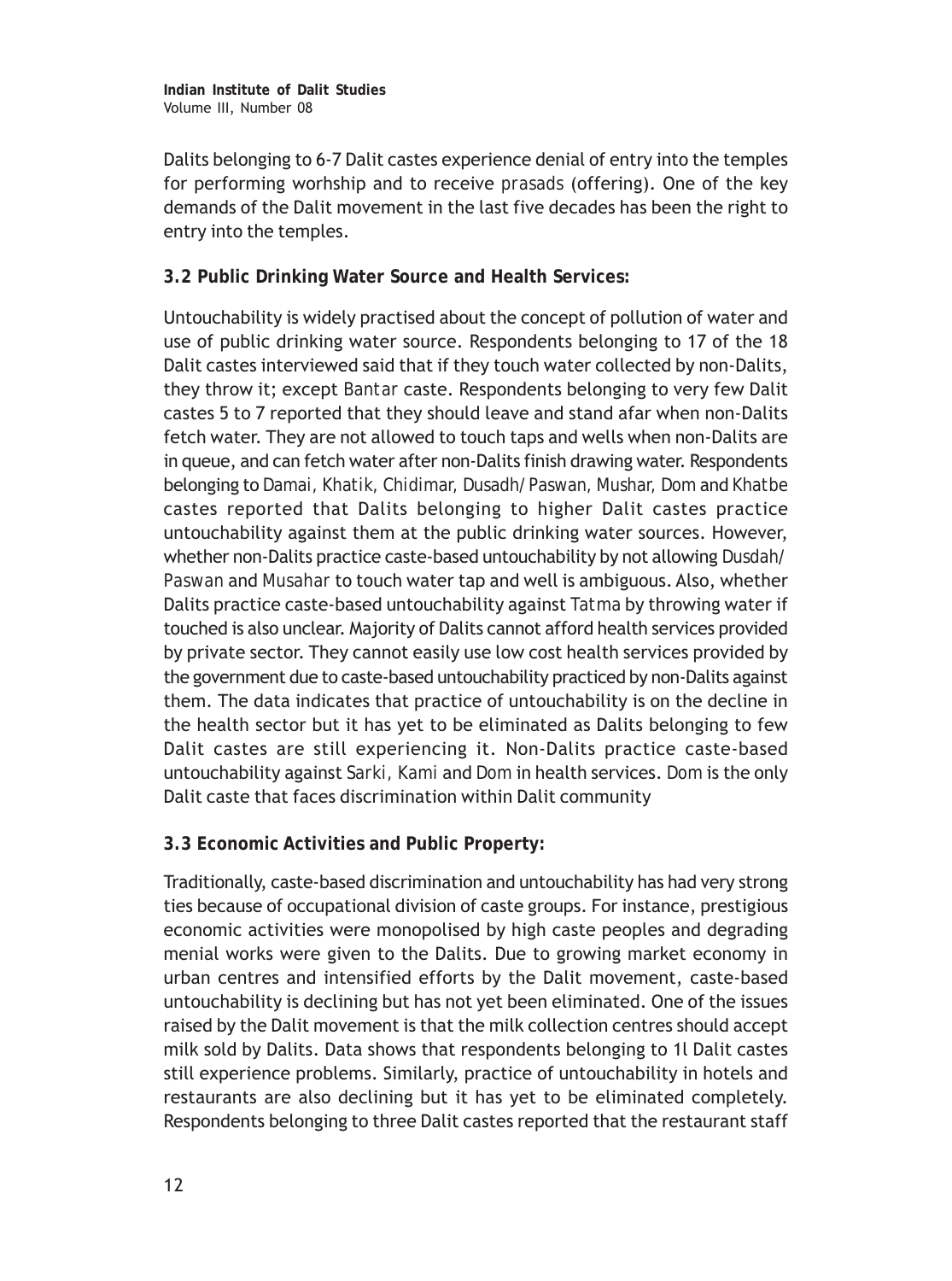parctice untouchability against them in local restaurants but this is not the case when they eat out in restaurants in other places. Respondents belonging to one Dalit caste reported that they do not get loans if they need to buy cows, or incase they may think to run tea stalls, which is basically the caste-based practices of untouchability.

## **3.4 Discrimination at Settlement/Community Sites:**

Settlement and community are other sites where caste-based untouchability is praticed on everyday basis. Dalits live both in a mixed and also as segregated community in the urban as well as rural areas. During fieldwork for this study, respondents reported that Dalits belonging to 13 Dalit castes experience excessive caste-based untouchability by non-Dalits. Respondents mentioned that Dalits belonging to 13 Dalit castes are "prohibited" to migrate near the non-Dalits' settlements..Respondents reported that around 12 Dalit castes reported that *Bahun-Chhetris*, the dominant caste group, practice caste-based untouchability more than *Vaishyas*, indigenous peoples and Muslims. Respondents reported that Dalit women of 12 castes experience caste-based untouchability more against them as compared to Dalit males by non-Dalits.

During the fieldwork for this study, respondents reported that Dalits experience untouhcability in health services, especially by non-Dalit health workers, and also by "high caste" Dalit health workers. Practices of caste based untouchability continue because of traditional concept of purity and pollution of bodies. Intercaste marriages, especially with Dalits, continue to be problematic. One of the solutions suggested by the state and both Dalit and non-Dalit leaders is to encourage inter-caste marriages with Dalits. Non-Dalit boys are discriminated by their parents and relatives when they get married with Dalit girls. It is practiced in twelve of the eighteen Dalit castes. 'High' caste Dalit boys are discriminated by their parents and relatives when they get married with 'low' caste Dalit girls. It is practiced in seven of the eighteen Dalit castes. Social boycott, denial of entry and deprivation from parental property are practiced more by non-Dalits against Dalits than by Dalits against Dalits.

## **4. Policy and Institutional Initiatives by National and International Actors:**

The State, international donors working in Nepal, and civil society organizations have taken some initiatives to change the policies in favor of Dalits, and also to protect and secure Dalits' human rights. These initiatives are necessary, but inadequate to eliminate caste-based untouchability and other forms of discrimination.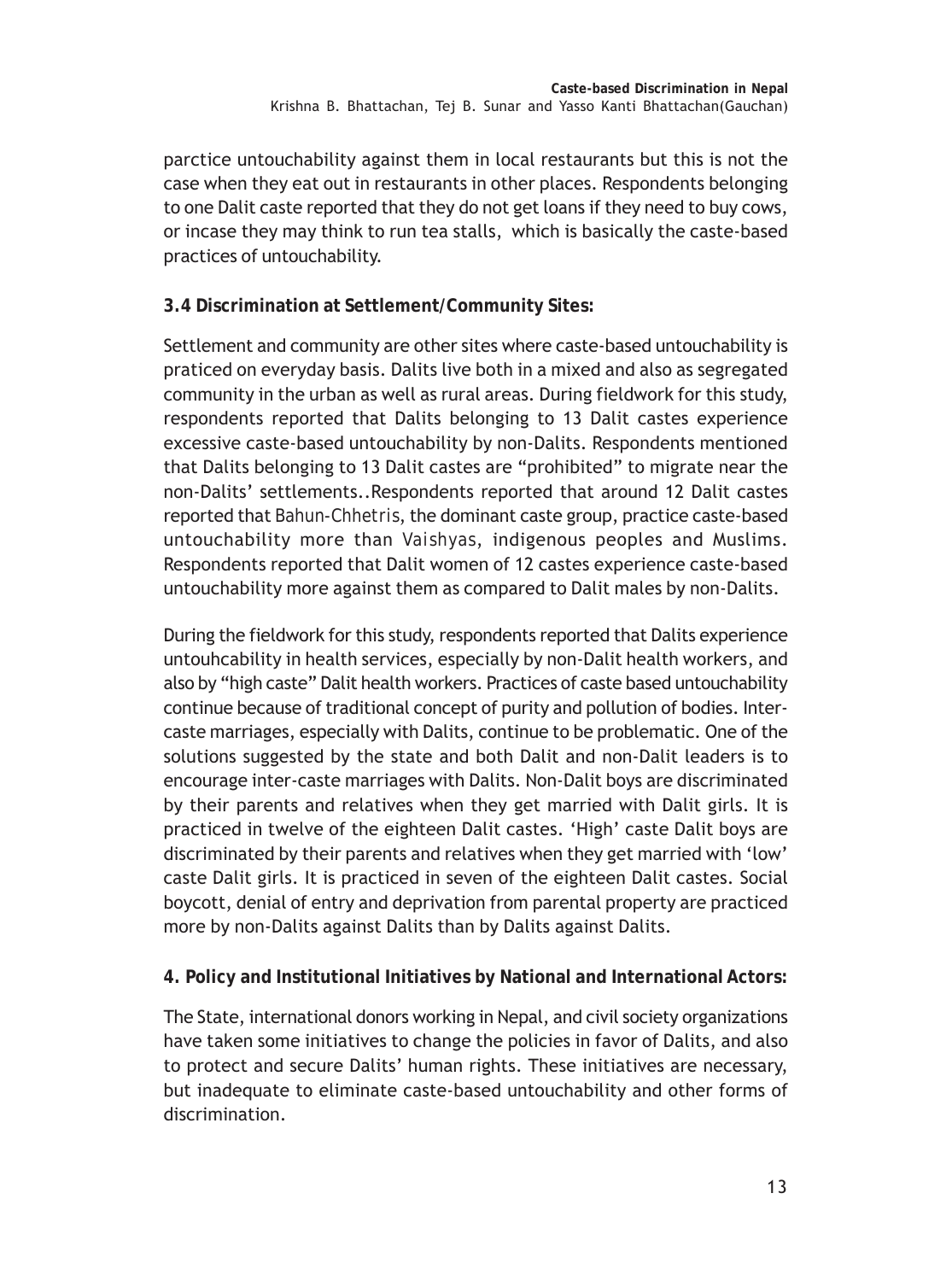**Indian Institute of Dalit Studies** Volume III, Number 08

#### **4.1 Initiatives of the State:**

Before 1947 there was no organized initiative against caste based discrimination from neither the State nor the civil society. The Ninth Plan (1997-2002) and Tenth-Plan (2003-2007) contained a Dalit targeted plan outlining the objectives, policies, strategies and programmes for Dalits and other disadvantaged groups. Dalit targeted policies, strategies and programs of the plan were confined to paper work only as most of the plans were never implemented. The Poverty Alleviation Fund (PAF) was established in 2004 for what Dalit community has been one of the target groups. During the Tenth-Plan period, Dalit upliftment activities received about INR. 500 million from the PAF. As opposed to the traditional modality of implementation the Fund intends to implement activities through community based organizations. Also, line Ministries and the local bodies have been working, though nominally, for uplifting of the Dalits. Development agencies; bi-lateral/multilateral, I/NGOs and the human rights organizations are also increasingly engaged for the rights and development of the Dalits. Political parties' fraternal and sister organizations are also contributing to some extent in elimination of caste based discrimination. Lack of sufficient commitment, working capacities, political will power and the resources have prevented most of them to contribute effectively.

## **4.2 Nepal Excluded, Oppressed and Dalit Class Development Committee:**

The Government of Nepal formed the Committee in 1997, under the Ministry of Local Development. The Committee is entrusted with the responsibility of implementing some of Dalit specific government funded activities. This committee implements scholarship programmes for secondary and higher education. Funds are also provided to Dalits for income generation activities. The Committee also runs a radio programme and other sensitization programmes to increase public awareness on caste discrimination. It has established a library with resources on Dalit related reference materials and these are accessible to all.. Activities pertaining to education, income generation and advocacy are limited in their coverage largely due to budgetary constraints as well as low capacity of the Committee to plan and implement activities. The Committee is unstable; frequent changes occur among the Board and Staff members, which in effect is due to frequent changes in the government setup.

## **4.3 National Dalit Commission:**

The National Dalit Commission (NDC) was established in March 2002. The Dalit Movement of Nepal has been demanding for a Constitutional, Independent/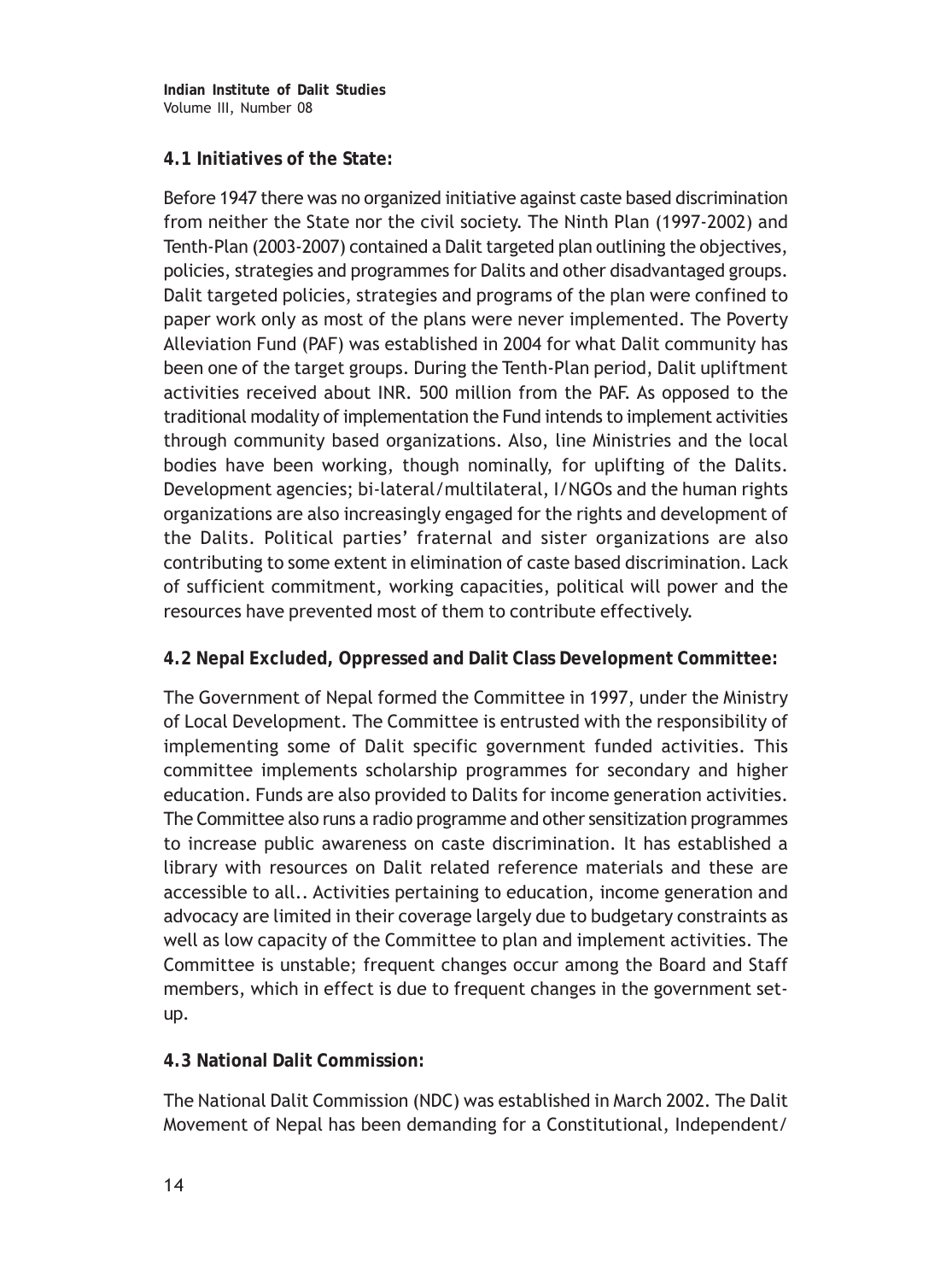Autonomous, resourceful Commission with semi-judicial roles. It was formed by a Cabinet decision and works as a section under the Ministry of Local Development. Political intervention has created unstability in its character. During change in government, the Board members appointed by previous government resign and the new Minister for Local Development generally does not appoint any new Board members. The Commission's Mandate includes creating an environment in which Dalit groups would be able to enjoy their rights without any obstacles, recommending timely Amendments of existing legal provisions and HMG's policies and regulations to allow it to perform the above functions, formulating policies and strategies for the implementation of international covenants and conventions against racial discrimination and other human rights instruments and to recommend to the government; and formulating activities to eliminate untouchability and other forms of social discrimination and traditional customs and ideologies associated with such discriminations and to implement them through NGOs.

**4.4 Initiatives of International Donors:**

DANIDA is the first bilateral agency to work with Dalit NGOs, the Human Rights and Good Governance Advisory Unit (HUGOU) in Nepal has been supporting Dalit NGOs. DANIDA has now inclusion component to support on Dalit issues. DFID's Enabling State Programme (ESP) implemented Dalit Empowerment and Inclusion Project (DEIP) from 2003 to 2006 to provide support to Dalit Empowerment. Among INGOs, OXFAM-GB, MS Nepal, Action Aid-Nepal, Lutheran World Federation**,** CARE Nepal, Save the Children US, and International Dalit Solidarity Network are the names that have taken up the Dalit issues.

**4.5 Initiatives of Civil Society Organizations***:*

Human Rights Treaty Monitoring Coordination Committee, Informal Service Center (INSEC), and Sustainable Livelihood Forum (SLF) are some of the NGOs working for empowerment of Dalits.

## **4.6 Initiatives of Dalits' Organizations:**

There are many Dalit NGOs working for elimination of caste based discrimination. These NGOs include, Dalit NGO Federation (DNF), Nepal National Dalit Social Welfare Organization (NNDSWO), Feminist Dalit Organisation (FEDO), Dalit Welfare Organisation (DWO), Lawyers National Campaign Against Untouchabilty (LANCAW), Jana Utthan Pratishthan (JUP), Jagaran Media Center (JMC), Social Awareness For Education (SAFE), and Equality Development Center (EDC). Also, some major political parties have their fraternal or sister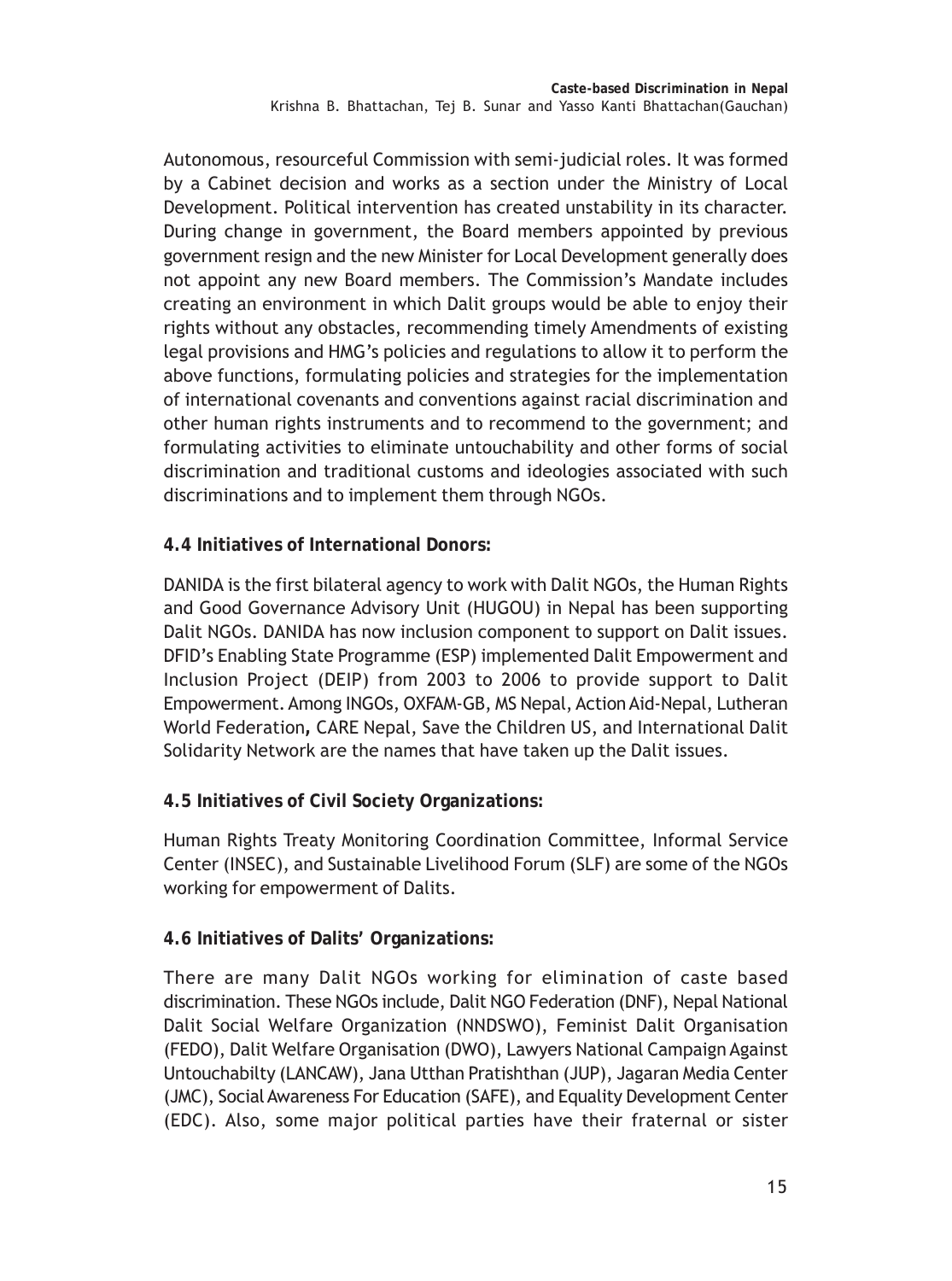organizations such as Society for Liberation of Oppressed Community of CPN-UML, Nepal Dalit Association of NC, Dalit Liberation Front of CPN-Maoist, Nepal Dalit Association of NC-D, and Nepal Dalit Upliftment Forum of Nepal Sadbavana Party-Anadadevi (NSP-A). These all are platforms for political participation of Dalits. However, national level Dalit civil society organizations representing the Terai Dalits are fewer in number and Terai Dalits show very thin presence in the national level Dalit civil society organizations in Kathmandu.

## **5. Economic and Social Status of Dalits** *vis-à-vis* **Other Castes:**

This section focuses on socio-economic conditions of the Dalits, human development index, lower access to capital assets (land and livestock), wage labour and economic, market and labor, labor market and factor market discrimination. Data and information about socio-economic conditions and human development are available to some extent. However, published or unpublished books, articles and reports on housing, labour and labour market, discrimination in consumer markets, factor markets etc. are not available.

## **5.1 Socio-Economic Conditions and Discrimination against the Dalits:**

Respondents of focus group discussions and key informants mentioned about socio-economic conditions of the Dalits in Nepal. The socio-economic status/ condition of Dalits is low as compared to other caste and ethnic groups, that socio-economic conditions of women and girls is worse than that of male counterparts, socio-economic status/condition of Madhesi (Terai) Dalit is even worse than that of Hill Dalits. Among all Dalit caste groups, *Kami, Damai* and *Sarki* are relatively better off than other Dalit caste groups; however, 65-68% of *Kami, Damai* and *Sarki* each live below poverty line, that means consuming less than 2,200 calories of food in a day. Illiteracy is rampant and very few receive higher education.

**Human Development Index:** According to the human development index prepared by Nepal South Asia Center (NESAC) for the United Nations development Program (UNDP) in 1998, Dalits stand not only far below average but also below the average of other caste and ethnic groups in each of the indicators of human development and human development index (Table 6 and 7). Exceptionally, Dalits are a little better off than Muslims in life expectancy and adult literacy ratio. Human development index of Nepal is 0.325 and highest is of *Brahmans* with 0.441 and the lowest of the Dalits with 0.239 (Table 6). Per capita income is highest of the *Newars* followed by *Brahmans* with US \$ 1,848 and US \$ 1,533 repectively (Table 6). It is only US \$ 764 of the Dalits, which is the lowest among different caste and ethnic groups. The ratio to national HDI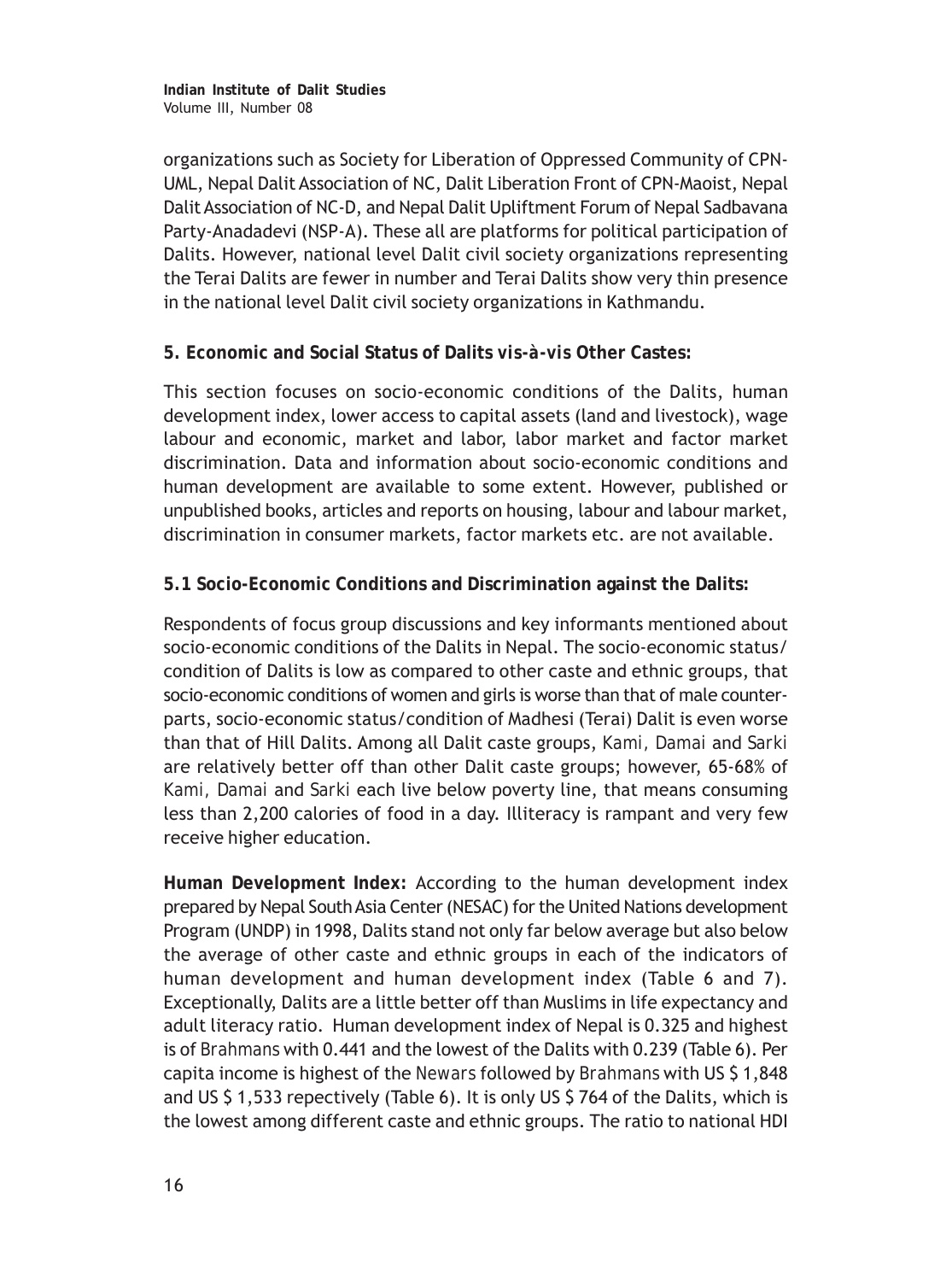of Dalits is 1:0.7 as against 1:1.4 of the *Newars* and 1:1.3 of the *Brahmans* (Table 6).

| Caste<br>& Ethnicity                       | Life<br>Expec-<br>tancy<br>1996 | Adult<br>literacy<br>ratio<br>$(\%)$<br>1996 | Mean<br>years<br>οf<br>schooling<br>1996 | Per<br>capita<br>income<br>(NRs.)<br>1996 | Per<br>capita<br>income<br>(US <sub>5</sub> )<br>1996 | Life<br>Expec-<br>tancy<br>index | Educa-<br>tional<br>Attai-<br>nment<br>Index | Income HDI<br>Index |       | Ratio to<br>national<br>HDI<br>Nepal<br>$=100$ |
|--------------------------------------------|---------------------------------|----------------------------------------------|------------------------------------------|-------------------------------------------|-------------------------------------------------------|----------------------------------|----------------------------------------------|---------------------|-------|------------------------------------------------|
| Nepal                                      | 55.0                            | 36.72                                        | 2.254                                    | 7,673                                     | 1,186                                                 | 0.500                            | 0.295                                        | 0.179               | 0.325 | 100.0                                          |
| <b>Brahmin</b>                             | 60.8                            | 58.00                                        | 4,647                                    | 9,921                                     | 1,533                                                 | 0.597                            | 0.490                                        | 0.237               | 0.441 | 135.87                                         |
| Chhetri                                    | 56.3                            | 42.00                                        | 2,786                                    | 7,744                                     | 1,197                                                 | 0.522                            | 0.342                                        | 0.181               | 0.348 | 107.31                                         |
| Newar                                      | 62.2                            | 54.80                                        | 4,370                                    | 11,958                                    | 1,848                                                 | 0.620                            | 0.462                                        | 0.289               | 0.457 | 140.73                                         |
| Gurung,<br>Magar,<br>Sherpa, Rai,<br>Limbu | 53.0                            | 35.20                                        | 2,021                                    | 6,607                                     | 1,021                                                 | 0.467                            | 0.280                                        | 0.152               | 0.299 | 92.21                                          |
| Muslim                                     | 48.7                            | 22.10                                        | 1,358                                    | 6,336                                     | 979                                                   | 0.395                            | 0.178                                        | 0.145               | 0.239 | 73.67                                          |
| Rajbansi,<br>Yadav,<br>Tharu, Ahir         | 58.4                            | 27.50                                        | 1,700                                    | 6,911                                     | 1,068                                                 | 0.557                            | 0.221                                        | 0.160               | 0.313 | 96.28                                          |
| Occupational<br>castes*                    | 50.3                            | 23.80                                        | 1,228                                    | 4,940                                     | 764                                                   | 0.422                            | 0.186                                        | 0.110               | 0.239 | 73.62                                          |
| Other                                      | 54.4                            | 27.60                                        | 1,880                                    | 7,312                                     | 1,130                                                 | 0.490                            | 0.226                                        | 0.170               | 0.295 | 90.94                                          |

**Table 6: Human Development by Caste and Ethnicity, 1996**

*\*"Occupational castes" mostly include the "untouchables" of the Hills and the Terai. Source: Annex 3.7 in NESAC 1998:266.*

#### Social Group Proportion below poverty line (%) Rank Traditional occupation **A. Caste Group**  1 Bahun | 34 | II Priestly/Politics 2 Yadav 10 40 IV Farming/Herding 3 Chhetri 50 VII Farming/Soldiery *4 Sarki (Dalit) 65 XI Artisan (Leather) 5 Damai (Dalit) 67 XII Artisan (Cloth) 6 Kami (Dalit) 68 XIII Artisan (Metal)*  **B.** Language Group 7 Newar 25 I Trade **C.** Religious Group 8 Muslim 38 III Various Skills **D. Hill Ethnics (Janajati)**  erming and the UV Farming Army and the UV Farming Army and the UV Farming Army and the UV Farming Army and the UV Farming Army and the UV Farming Army and the UV Farming Army and the UV Farming Army and the UV Farming Army 10 Tharming<br>
10 Tharming<br>
10 Tharming 11 Rai 56 VIII Farming/Army 12 Magar 12 Magar 12 Magar 12 Magar 13 Tamang 13 Tamang 13 Tamang 14 Tamang 159 159 Tamang 159 Tamang 159 Tamang 159 Tamang 159 Tamang 159 Tamang 159 Tamang 159 Tamang 159 Tamang 159 Tamang 159 Tamang 159 Tamang 159 Tamang 13 Tamang 13 Tamang 13 Tamang 13 Tamang 13 Tamang 12 Tamang 12 Tamang 13 Tamang 1 14 Limbu 11 71 XIV Farming/Army **E. Others 37**  Nepal and 42.6

## **Table 7: Incidence of Poverty, 1996**

*Source: Table 7 in Gurung (2003:7)*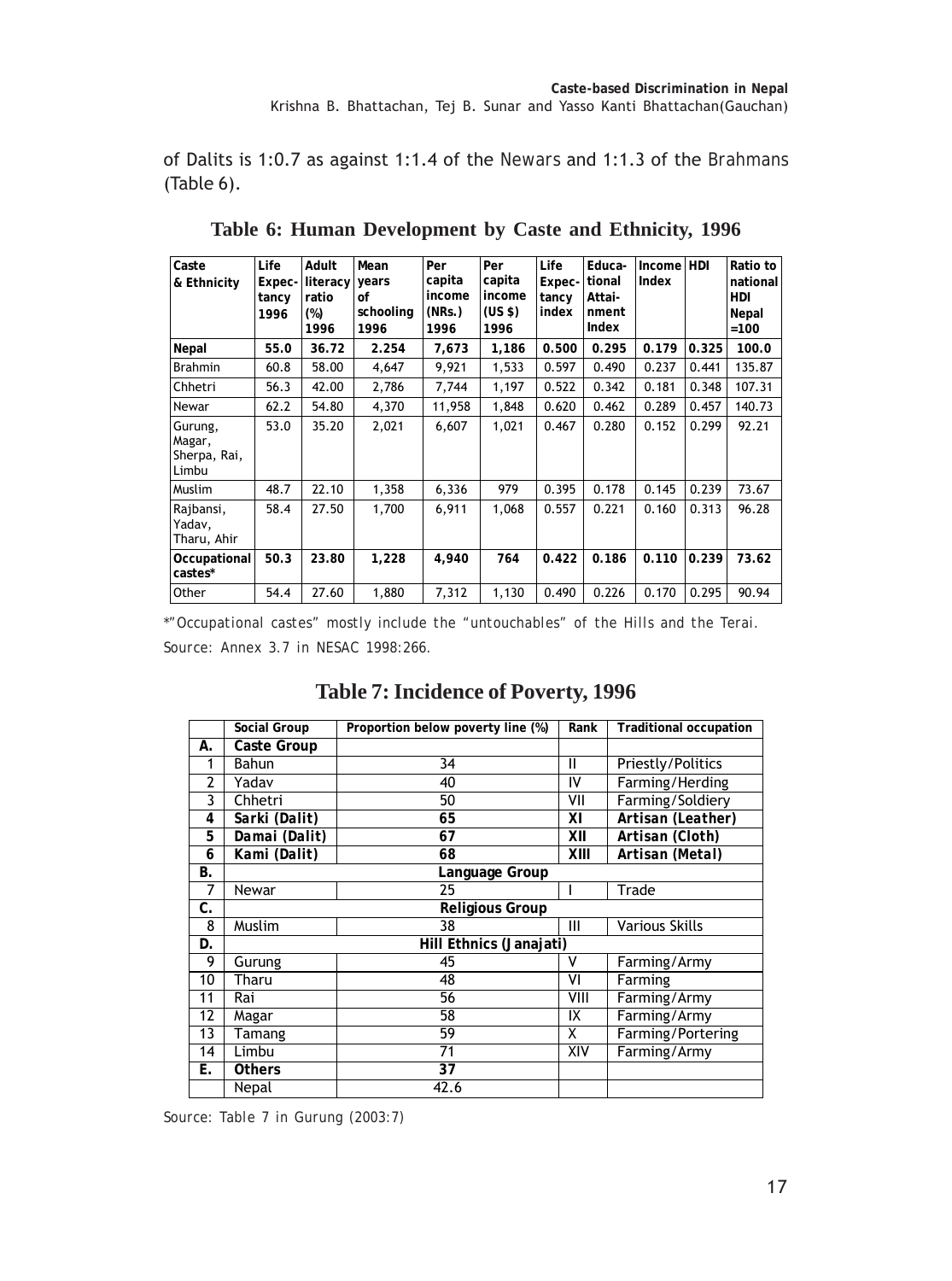The incidence of poverty is very high among the Dalits. In 1996, 42.6% of the Nepalese people were living below the poverty line. About 68% of *Kamis*, 67% of *Damais* and 66% of *Sarkis* lived below poverty line (Table 7). Also about 71% of *Limbus* lived below poverty line, which is highest among different caste and ethnic groups.

**Lower Access to Capital Assets**: Land is considered as the main capital asset in Nepal. Landlessness is high among the Dalits. Dr. Shiva Sharma, an expert on labour, estimated that 85 to 90% of *Madhesi* Dalits are landless. Among the *Musahar*, only 3 to 5% may hold a piece of land. .Hill Dalits have some piece of land, Migrant Dalits, who have settled at the sides of the highways, including highways in the *Terai*, have been able to acquire some land due to, their connection with administrators. (Dr. Shiva Sharma,, (Personal communication). Althoguh Hill Dalits have access to land but it has not helped them much due to low quality of these lands.

Ownership of both irrigable and dry land is highest among the "high caste" (5.63 Ropanis of irrigable and 6.64 Ropanis of dry land) and least by the Dalits (2.05 Ropanis of irrigable and 4.76 Ropanis of dry land) (Table 8). The percentage of Dalits who own less than 3 Ropanis of irrigable land is 70% in the mountain, 77% in the Hills and 100% in the Terai. Dalits who own less than 3 Ropanis of dry land is 54% in the mountain, 54% in the Hills and none in Terai (Team Consult 1999:178). The data on land ownership provided by Tek Tamrakar, a leading Dalit scholar, suggests 44.2% of *Dom* are landless, followed by *Gandarva* with 41.2%, and *Dusadh* and *Dhobi* with 33.3% each (Team Consult 1999:178). The percentages of landless *Sarkis* (7.6%) and *Kamis* (11.2%) are very low.

| S.N.           | Caste        | Landless | Less than 5<br>Ropani (%) | 6 to 10<br>Ropani (%) | 11 to 20<br>Ropani (%) | More than<br>21 Ropani   |
|----------------|--------------|----------|---------------------------|-----------------------|------------------------|--------------------------|
|                |              |          |                           | <b>HILL DALITS</b>    |                        |                          |
| 1              | Kami         | 11.2     | 46.5                      | 18.8                  | 17.1                   | 6.5                      |
| $\overline{2}$ | Damai        | 28.8     | 55.1                      | 19.1                  | 3.2                    | 1.3                      |
| 3              | Sarki        | 7.6      | 47.8                      | 24.2                  | 16.7                   | 3.6                      |
| 4              | Gaine        | 41.2     | 45.1                      | 1.4                   | 3.1                    | $\overline{\phantom{a}}$ |
|                |              |          |                           | <b>MADHESI DALITS</b> |                        |                          |
| 5              | Badi         | 21.0     | 31.1                      | 13.0                  | 4.3                    | 4.3                      |
| 6              | <b>Dhobi</b> | 33.3     | 66.7                      | ٠                     | ۰                      | $\overline{\phantom{a}}$ |
| 7              | Doom         | 44.2     | 11.8                      | ٠                     | ٠                      | ٠                        |
| 8              | Dusadh       | 33.3     | 55.6                      | ۰                     | 11.1                   | ٠                        |

**Table 8: Dalit's Access to Land**

*Source: Table number 6 in Tamrakar (2006:65).*

*Note: Data on Hudke, Kasai and Pode have not been included here as the NDC has taken them out from the list of Dalit castes.*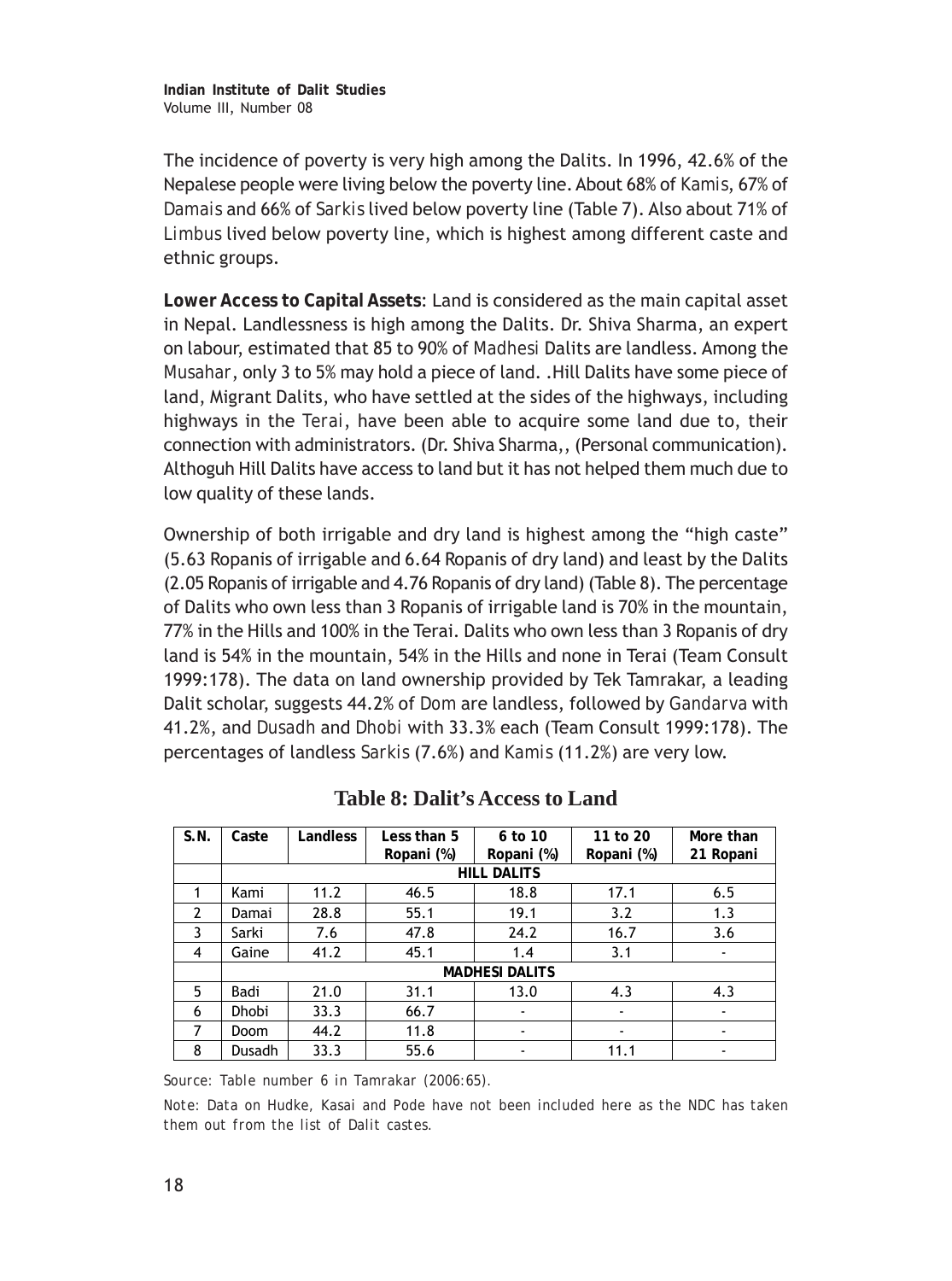Until recently, land ownership was the basic requirement to get citizenship certificates and those who have no citizenship certificates are not eligible for any benefits from the state. (NDC Field Survey). Out of 39,660 Dalit population belonging to all 22 Dalit castes, 14,056 (35.4%) did not have citizenship certificates (NDC 2005: 24).

A survey study done by the National Dalit Commission among the Dalits in six districts shows that 74.14% of Dalit households do not own land. The percentages among Dalit households in *Dhanusha, Saptari,* and *Mahottari* range from 51.21% to 63.13% and the percentages of Dalit households with no ownership of land is lowest in *Kailali* with 22.54%, followed by *Banke* with 37.66% (Table9).

| S. N.          | <b>Districts</b> | Landownership |             |              |
|----------------|------------------|---------------|-------------|--------------|
|                |                  | Yes           | No          | Total        |
|                |                  | $N = 5,452$   | $N = 6,153$ | $N = 11,605$ |
|                | Kailali          | 77.46         | 22.54       | 100.00       |
| $\overline{2}$ | Banke            | 62.34         | 37.66       | 100.00       |
| 3              | Mahottari        | 48.79         | 51.21       | 100.00       |
| $\overline{4}$ | <b>Dhanusha</b>  | 36.87         | 63.13       | 100.00       |
| 5              | Shiraha          | 25.86         | 74.14       | 100.00       |
| 6              | Saptari          | 46.38         | 53.62       | 100.00       |
|                | Average          | 46.97         | 53.03       | 100.00       |

**Table 9: Percentage Distribution of Dalit Households by Landownership Status by Sample Districts**

*Source: Adapted from Table 2.8 of NDC 2005: 18.*

Dalit households who live on government land, popularly known as *Ailani jagga*, ("public land") is highest in *Kailali* with 50.03% and lowest in *Mahottari* with 19.36% (Table 10).

A study done by the Team found that majority of Dalit households have food deficiency. The percentage is highest in mountain with 89.66%, followed by 56.73% in the Hills and 53.61% in the Terai (Table 11). The same study revealed that the percentages of Dalit households with food sufficiency are 10.34% in mountain, 43.27% in the Hills and 46.39% in the Terai region.

Livestock is the second most important capital asset in rural Nepal, indeed both livestock and land are tied up. Dalits who have no land cannot afford to have the livestock. According to Dr. Shiva Sharma, "community or social forestry has totally gone against *Madhesi* Dalits as it has been destroyed by "higher caste" usage, who live within 5 k.m. range of the forest and Dalits who live beyond are not allowed to use it" (Personal communication).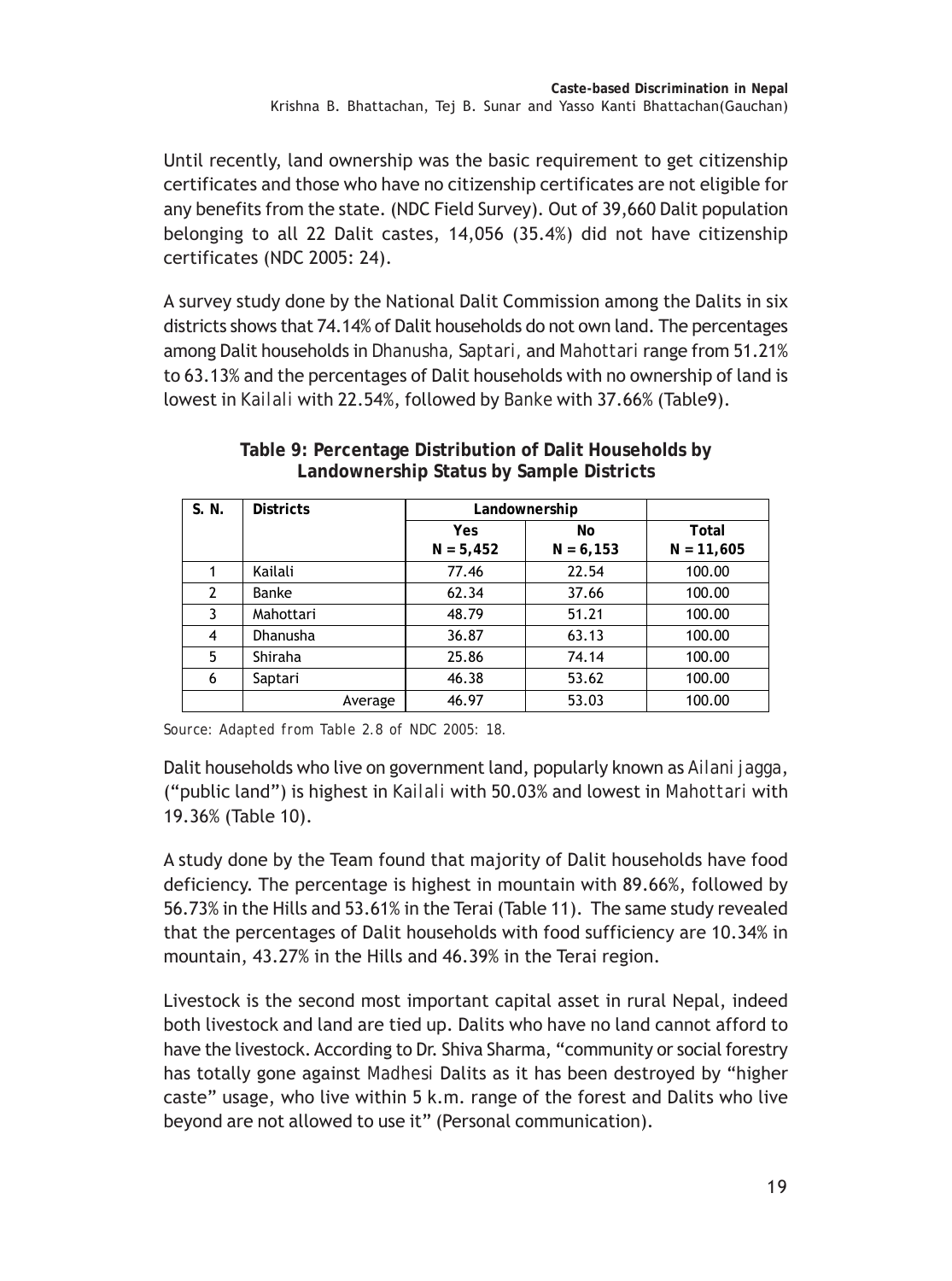| S.N.           |                                              | <b>Districts</b>    |                     |           |                                                   |         |                     |  |  |  |
|----------------|----------------------------------------------|---------------------|---------------------|-----------|---------------------------------------------------|---------|---------------------|--|--|--|
|                | Reasons                                      | Kailali             | Banke               | Mahottari | Dhanusha                                          | Shiraha | Saptari             |  |  |  |
| 1              | Government/<br>Aailani<br>("public") land    | 50.63               | 42.09               | 19.36     | 34.07                                             | 21.91   | 40.18               |  |  |  |
| $\overline{2}$ | Low level of<br>economic<br>status/ Landless | 26.27               | 2.45                | 8.23      | 18.53                                             | 40.22   | 10.28               |  |  |  |
| 3              | Settlement in<br>other's lands               | 8.23                | 14.48               | 25.23     | $\overline{17.33}$                                | 15.43   | 20.18               |  |  |  |
| 4              | Lack of<br>partition                         | 4.11                | 11.14               | 4.57      | 6.59                                              | 2.68    | 2.39                |  |  |  |
| 5              | Bought but not<br>registered                 | 1.90                | 0.67                | 0.91      | 0.65                                              | 3.79    | 0.92                |  |  |  |
| 6              | Not matured                                  | 1.27                | 0.00                | 0.61      | 0.85                                              | 2.94    | 0.18                |  |  |  |
| 7              | Cases on court                               | 0.00                | 0.00                | 1.07      | 0.00                                              | 0.00    | 9.17                |  |  |  |
| 8              | Lack of dual<br>ownership                    | 2.22                | 1.34                | 0.23      | 0.50                                              | 0.39    | 0.18                |  |  |  |
| 9              | <b>Others</b>                                | 5.38                | 27.84               | 39.79     | 21.48                                             | 12.62   | 16.51               |  |  |  |
|                | Total                                        | 100.00<br>$N = 316$ | 100.00<br>$N = 449$ | 100.00    | 100.00<br>$N = 1,312$   $N = 2,002$   $N = 1,529$ | 100.00  | 100.00<br>$N = 545$ |  |  |  |

## **Table 10: Percentage Distribution of Households by Status of Landownership by Reasons, 2004**

*Source: Adapted from Table 2.9 of NDC 2005: 19.*

|                                     | Table 11: Percentages of Food Sufficiency Households by |  |
|-------------------------------------|---------------------------------------------------------|--|
| Caste/Ethnic Groups and Eco-Regions |                                                         |  |

| Caste/Ethnicity        | Physiographic Regions |       |       |                |  |  |  |  |
|------------------------|-----------------------|-------|-------|----------------|--|--|--|--|
|                        | Mountain              | Hill  | Terai | Total          |  |  |  |  |
|                        |                       |       |       | $N = 5, 162$   |  |  |  |  |
| <b>Food sufficient</b> |                       |       |       | $N = 3,745$    |  |  |  |  |
| Tagadhari              | 10.40                 | 46.8  | 42.9  | 100.00         |  |  |  |  |
|                        |                       |       |       | $N=1,173$      |  |  |  |  |
| Matwali                | 57.0                  | 52.7  | 41.7  | 100.00         |  |  |  |  |
|                        |                       |       |       | $N = 509$      |  |  |  |  |
| Untouchable            | 10.3                  | 42.4  | 47.2  | 100.00         |  |  |  |  |
|                        |                       |       |       | $N = 1,871$    |  |  |  |  |
| Other                  | 0.00                  | 57.0  | 94.3  | 100.00         |  |  |  |  |
|                        |                       |       |       | $N = 192$      |  |  |  |  |
| Food not sufficient    |                       |       |       | $N=1,417$      |  |  |  |  |
| Tagadhari              | 9.97                  | 47.21 | 42.82 | 100.00 N=1.163 |  |  |  |  |
| Matwali                | 5.91                  | 52.76 | 41.34 | 100.00         |  |  |  |  |
|                        |                       |       |       | $N = 508$      |  |  |  |  |
| Untouchable            | 10.34                 | 43.27 | 46.39 | 100.00         |  |  |  |  |
|                        |                       |       |       | $N=1,826$      |  |  |  |  |
| Other                  | 0.00                  | 5.88  | 94.12 | 100.00         |  |  |  |  |
|                        |                       |       |       | $N = 3,686$    |  |  |  |  |

*Source: Adapted from Table A6. 8a. Frequency of Responses on Food Sufficiency by Ethnic Groups and Physiographic Region in Team Consult 1999: 4285*

*Note: out of 5,181 respondents, 5162 respondents answered question on food sufficiency/ deficiency, of which 28.59% reported food sufficiency and remaining 71.41% (i.e. 3,686 households) reported food deficiency.*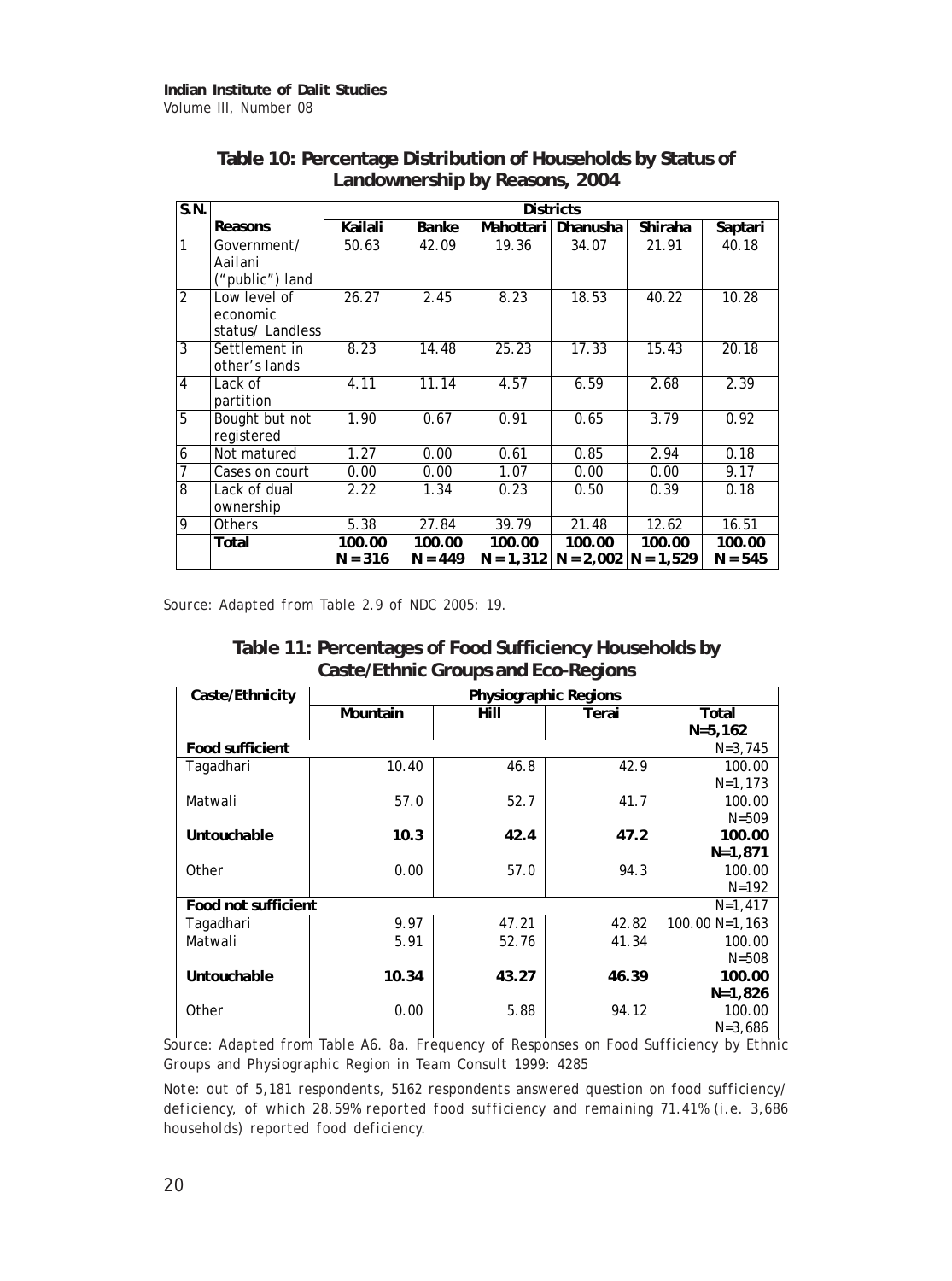**Wage Labour and Wage Earnings:** A report prepared by the Team Consult revealed that 60.4% of wage labourers comprise Dalits and percentages of *Bahun-Chhetris (Tagadhari)* and indiegnous peoples (*Matwali*) is quite low. (Table 12).

| Caste/Ethnic Groups | Percentage  |
|---------------------|-------------|
| Tagadhari           | 20.6        |
| Matwali             | 13.3        |
| Untouchable         | 60.4        |
| Other               | 5.74        |
| Total               | 100.00      |
|                     | $N = 2,491$ |

**Table 12: Frequency of Households Reporting Income from Wage Labour by Caste/Ethnic Categories**

*Source: Adapted from table 6.7 see Team Consult (1999:60).*

Given the traditional divisions of caste by occupation and lack of its modernisation, landlessness and illiteracy, Dalits participation in wage labour is high and they continue to experience discrimination in wage earnings for being Dalits in the case of male Dalits and Dalit as well as women in the case of Dalit women. According to ILO study (2005:40), "...Dalits received on average Rs 96 (about US\$1.28) for a day's work. The mean wage for a female worker was Rs 78 (about US\$1.04) as compared to Rs 99 for a male worker. The mean market wage for the same kind of job was Rs105: Rs 88 for a female and Rs111 for a male worker."

Wage earning is low in mountain and the Hills and a little high in the Terai region. Team Consult study revealed that annual household income from wage labour by Dalits is Nep. Rs. 13,100 in mountain, Nep. Rs. 13,920 in the Hills and Nep. Rs. 18,870 in the Terai region (Table 13).

## **Table 13: Mean Annual Household Income from Wage Labour by Caste/Ethnicity and Eco-Regions**

|                 |          |                       |       | In rs. $000$ .       |
|-----------------|----------|-----------------------|-------|----------------------|
|                 |          | Physiographic Regions |       |                      |
| Caste/Ethnicity | Mountain | Hill                  | Terai | Total<br>$N = 2,491$ |
| Tagadhari       | 13.64    | 15.98                 | 17.52 | 16.71                |
| Matwali         | 12.83    | 16.16                 | 14.44 | 15.13                |
| Untouchable     | 13.1     | 13.92                 | 18.87 | 16.4                 |
| Other           |          | 7.5                   | 8.35  | 25.09                |

*Source: Adapted from Table 6.6 in Team Consult (1999:59).*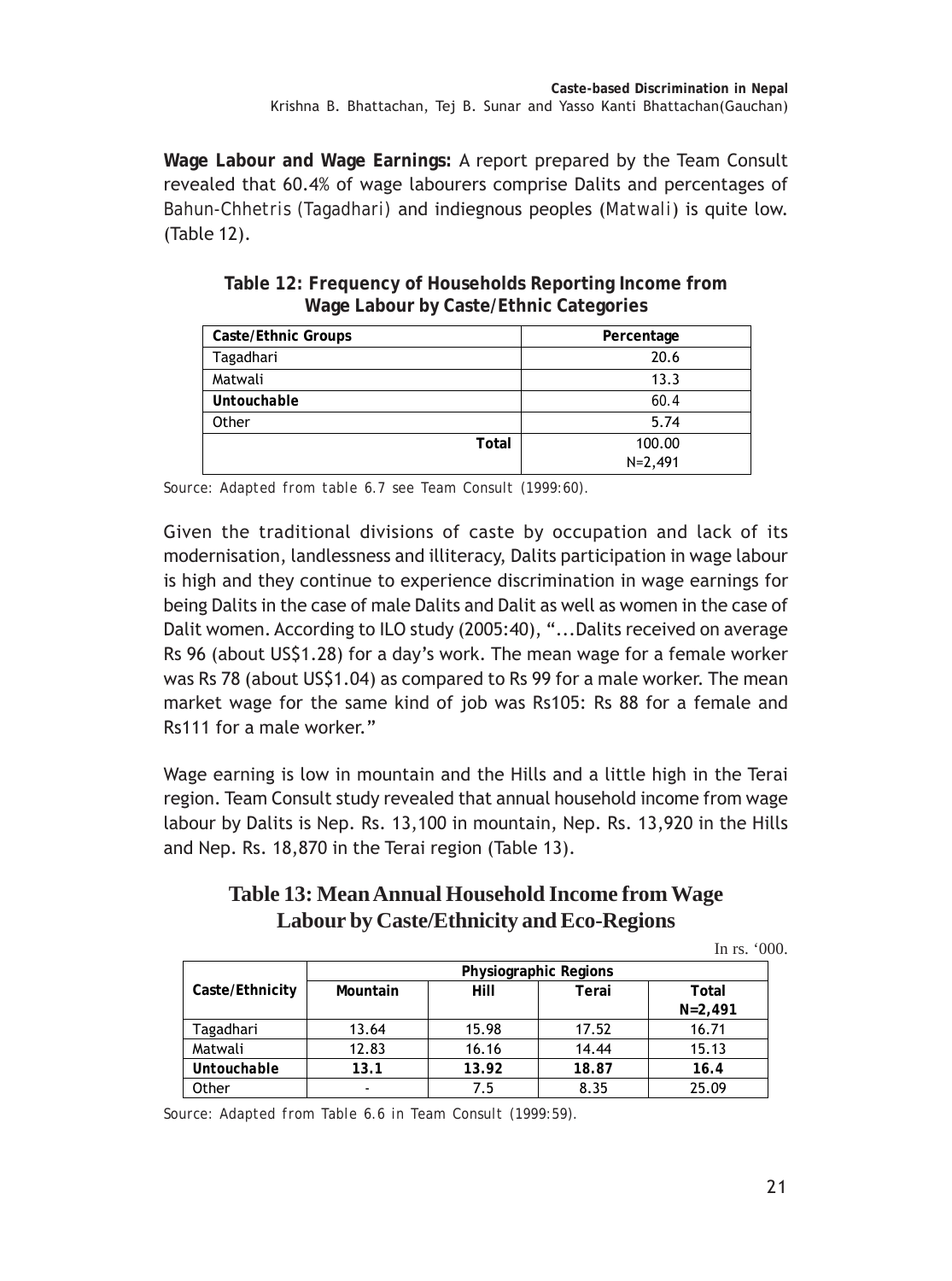During fieldwork for this study, respondents reported that Dalit women belonging to 8 Dalit castes are discriminated and exploited by non-Dalits by paying them low wages. Respondents from *Chidimar* community reported about sexual abuse of Dalit women labourers.

## **5.2 Economic Discrimination against Dalits:**

During fieldwork, Dalit and non-Dalit respondents mentioned that Dalits are discriminated by non-Dalits in economic fields. As most of the Dalits are poor, Dalits do not discriminate against Dalits in this field. Dalit women belonging to 8 Dalit castes experience discrimination in agriculture labour as they are paid less than their male and non-Dalit counterparts. Respondents mentioned that non-Dalits give heavy and dirty works to Dalits belonging to four Dalit castes. Dalits are discriminated in production market and resources. Respondents belonging to 8 Dalit castes do not get support from the government to form co-operatives and 7 Dalit castes are ignored by the government in providing them with the modern skills. About 6 Dalit castes are not allowed to participate and represent in user's groups and management committees formed for the protection, promotion and proper utilization of natural resources, including forest and water.

## **5.3 Labour Market Discrimination:**

Division of labour is discriminatory against Dalit women. Both "high" and "low" caste/Dalit women work in family farms and are engaged with domestic works as well, so they spend more time than their male counterparts (Cameron 2005:93). Also, Dalit women spend more time as compared to their 'high' caste women counterparts. Cameron's study reveals that 'low' caste people or Dalits do most of the agricultural works. Dalit women are mostly involved in weeding and digging the fields, carrying manures (fertilizers), and transplanting seedlings (Cameron 2005:100). Dalit men mostly do ploughing and sowing fields, and digging canals. About one thirds of respondents belonging to 'high' caste perform works such as digging canals, transplanting seedlings and carrying fertilizers.

**Discrimination in Irrigation and Land:** Rural financial market is land based. Land is necessary to get credit and basic education is needed to make use of micro-credits. Dalits living in rural areas are mostly landless and lack basic education. Hence they have no access to financial market. Dalits who go to Punjab in India for seasonal labour work, take credit from local money lenders in Nepalese rupees and after their return payback in Indian currency. It means they pay 60% of interest in just 3 months, which is indeed highly exploitative and regressive. As most of the Dalits are landless, irrigation is irrelevant to them.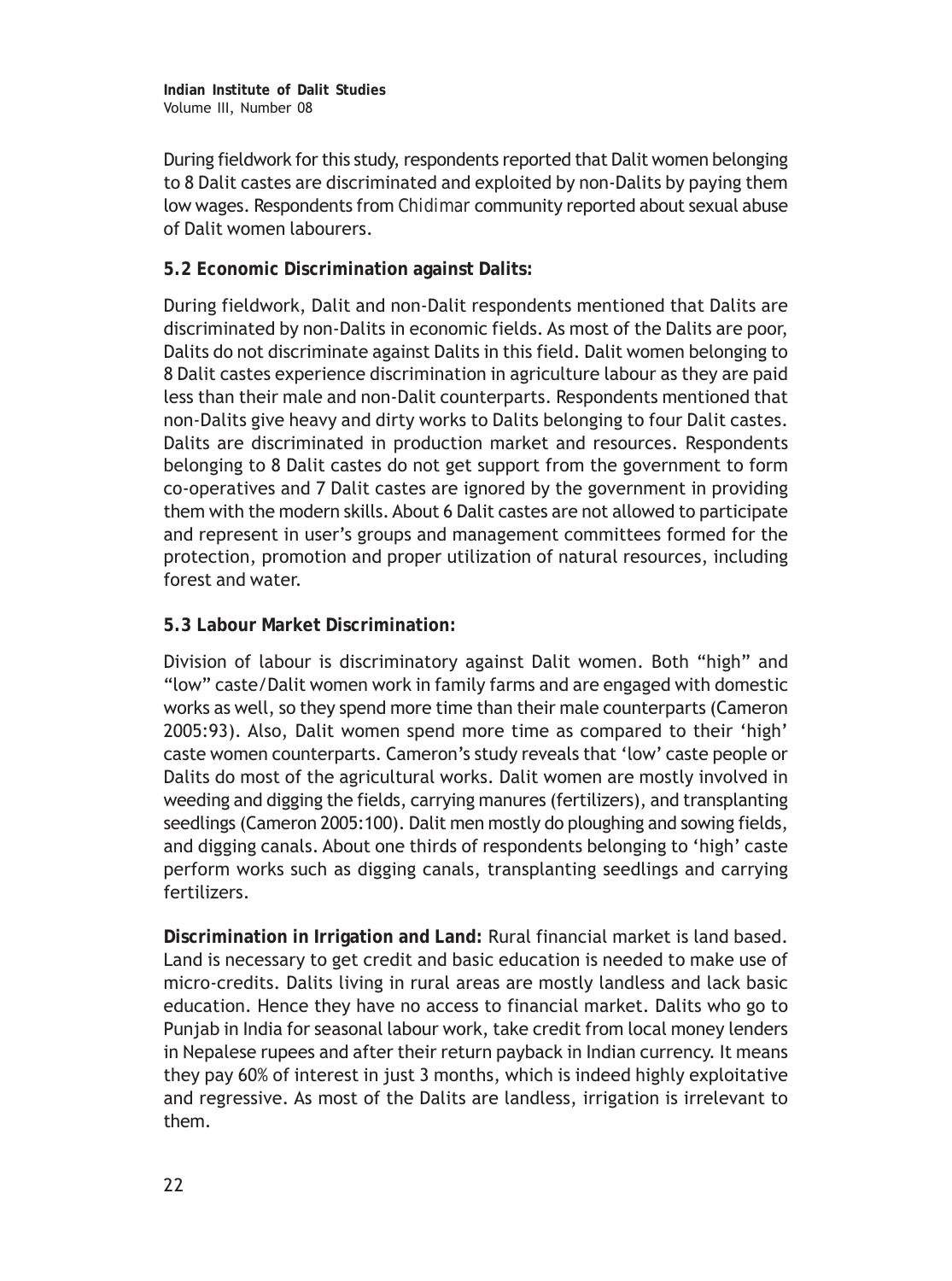**Bonded Labour:** Caste-based untochability and division of labour, illiteracy, landlessness, semi-feudal system etc. are responsible for perpetuation of discriminatory labour practices such as *Bista*, *Balighare*, *Haliya* etc. In *Bista* and *Balighre* practices, each Dalit household has a non-Dalit patron and provide their labour throughout the year and get rewards in kind once in a year during harvest. A report prepared by the Center for Human Rights and Global Justice states, "Such discrimination is intentionally designed to keep alive a system of debt bondage and free farmlands for cultivation of "upper caste" lands (Goyal 2005: 11). According to Robertson and Mishra (1997:vi), "Although there has been no survey of the number of people affected by debt bondage, it is estimated that they run into hundreds of thousands: men and women who have mortgaged their working life in lieu of interest on a loan they will never be able to repay. It is ironic that in many cases the original debt may amount to no more than the average family in the industrialized world would spend on a restaurant meal." Robertson and Mishra (1997:1) states, "The powerful custom demands that only untouchable castes or low status ethnic groups plough the land as *Haliya*."

An overwhelming majority of Dalits' socio-economic condition is poor by any standard. Nepal's poverty will not be eliminated without eliminating poverty of Dalits and which inturn would not be eliminated unless caste-based discrimination is eliminated. Hence, addressing Dalits issues in Poverty Reduction Strategy Paper (PRSP) is essentail. As international donors, play key role in providing technical and financial support in PRSP process, they can play key role to ensure that Dalit issues are duly addressed in such processes. One of the key advocacy issues that need to be raised very strongly by the Dalit Movement and International Advocacy Organizations is the issue of land rights to landless Dalits.

**6. Discrimination in Political Sphere:**

This section focuses on participation of Dalits in the political process, rights and local governance, Dalits' participation in development and discrimination against Dalits in politics.. Dalits' problems would not be possible to be addressed without Dalits' participation in political sphere. The available data and information suggests that Dalits are discriminated in political sphere.

**6.1 Participation of Dalits in the Political Process:**

The opportunity for political participation was considerably enhanced for all after the promulgation of the 1990 Constitution. For example, there were 89 Dalit candidates of which 66 were from the political parties, that is 4% of the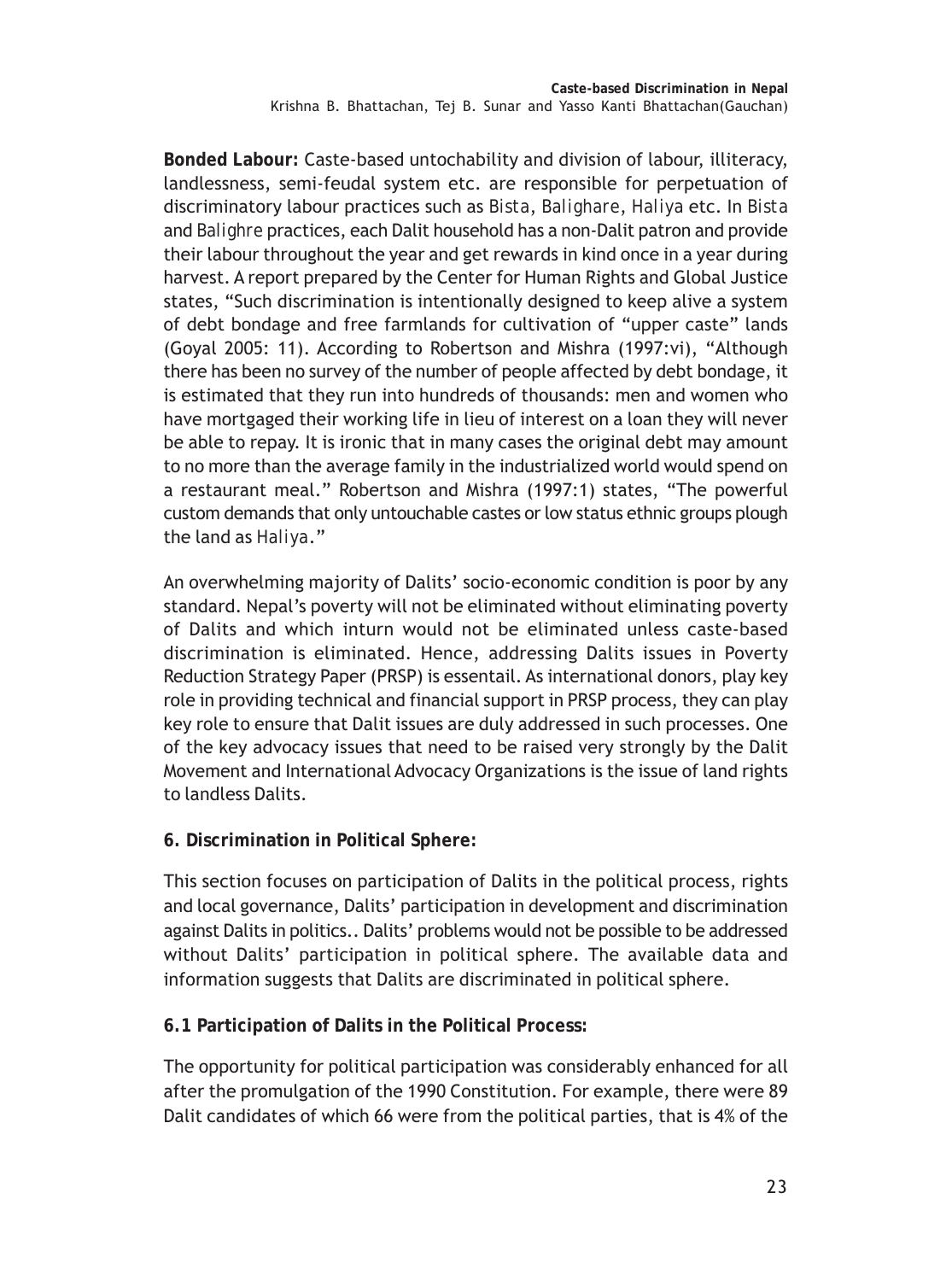total candidates. During the general election of 1991, only one Dalit candidate made history by winning the election. In the subsequent elections none of the parties put forth Dalit candidate from any constituency with a party stronghold (Gurung *et.al*., 2001:26-27). These are indeed direct instances of the political discrimination against the Dalits.

**6.2 Caste and Ethnic Composition in the Political Parties***:*

Three general elections of HoR were completed after restoration of democracy in 1990. In the first General Election, out of the total 1,345 candidates for 205 seats of HoR, 18 (1.33%) candidates were Dalits. Only one (0.48%) Dalit candidate won the election (Table 14). In mid-term election in 1994, out of the total 1,442 candidates, 19 (1.31%) Dalit candidates contested the election; none of the Dalit candidate won the election.

| Year  |       | Candidates                       | Elected |     |       |               |      |
|-------|-------|----------------------------------|---------|-----|-------|---------------|------|
|       | Total | <b>Number</b>                    |         | %   | Total | <b>Number</b> | %    |
| 1991  | 1345  | $(17P^*$ and $11^*)$             | 18      | 1.3 | 205   |               | 0.48 |
| 1994  | 1442  | $(9 P* and 10 I*)$               | 19      | 1.3 | 205   |               |      |
| 1999  | 2238  | $(66P^*$ and 23 I <sup>*</sup> ) | 89      |     | 205   |               |      |
| Total | 5025  | 126                              |         | 2.5 | 615   |               | 0.16 |

**Table 14: Participation and Representation of Dalits in the HoR**

*Source: Election Commission, 2005. Note: P: from party and I: Independent*

In General Election of 1999, Dalit candidates comprised 4% of the total candidates but again none of them won the election. Clearly, insignificant number of Dalit candidates contesting election from party tickets and independent Dalit candidates comprising 27% of Dalit candidates is discouraging. It is evident that political parties are not willing to provide tickets to the Dalit political leaders/workers.

**Table 15: Percentages of Caste/Ethnic Composition of the House of Representatives with 205 Members by Years.**

| Caste / ethnicity of members of the<br><b>House of Representatives</b> | <b>Year 1991</b> | <b>Year 1994</b> | <b>Year 1999</b> |
|------------------------------------------------------------------------|------------------|------------------|------------------|
| Bahun/chhetri                                                          | 56.7             | 61.7             | 58.1             |
|                                                                        | (37.6/19.1)      | (42.0/19.5)      | (37.6/20.5)      |
| Newar                                                                  | 06.8             | 06.3             | 06.8             |
| Hill ethnic groups                                                     | 15.2             | 12.2             | 14.7             |
| Tarai communities                                                      | 21.0             | 20.0             | 19.5             |
| <b>Others</b>                                                          | 2.9              | 2.0              | 2.5              |
| Total                                                                  | 100              | 100              | 100              |

Source: IIDS. 2000.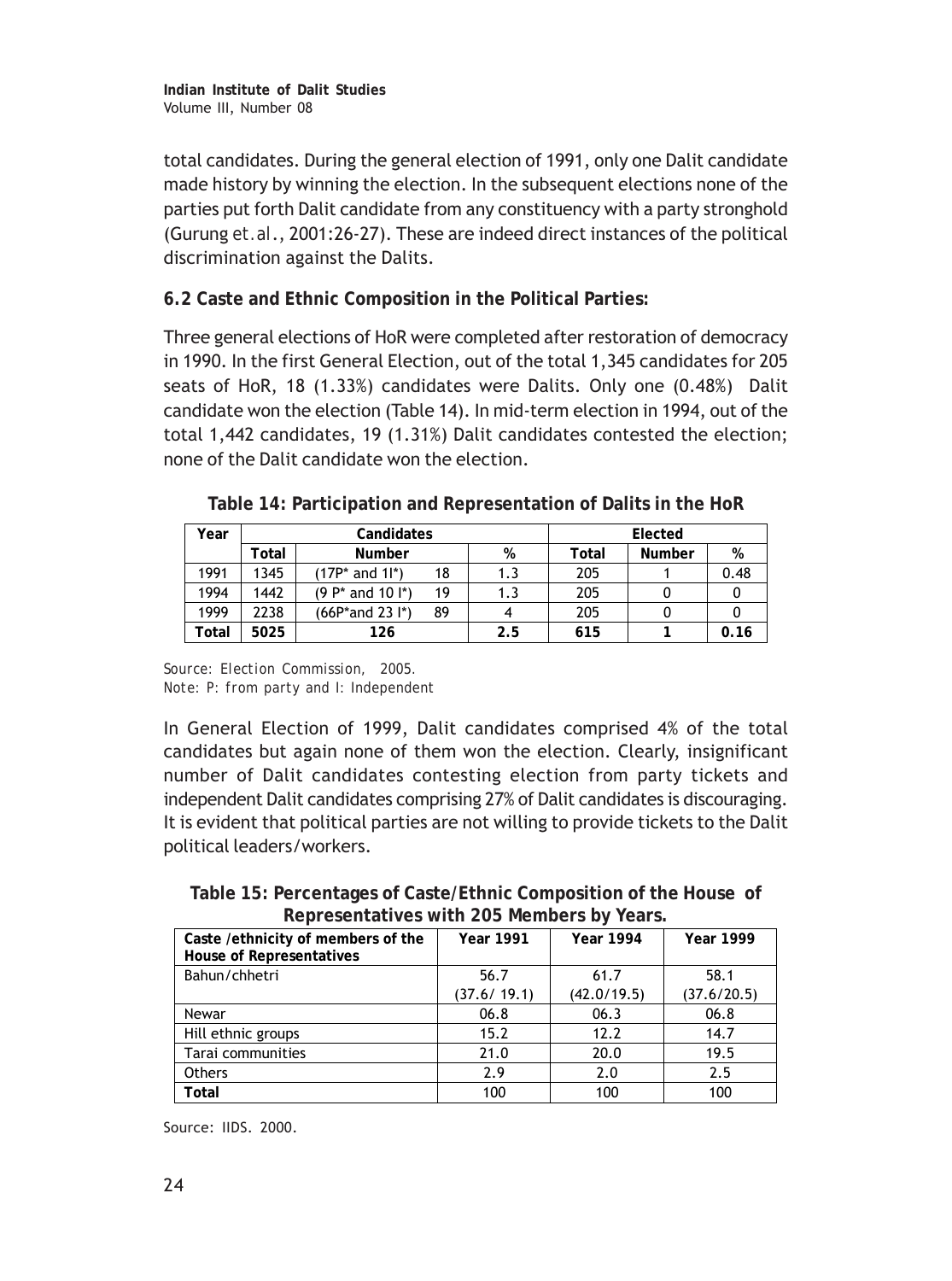*Bahun/Chetri* comprised 56.7%, 61.7% and 58.1% of the 205 elected members of HoR in the years 1991, 1994 and 1999 respectively. Table 15. Dalits are invisible in the Parliament; except a Dalit member of HoR in 1991, there was always a zero representation of Dalits in the HoR in General Elections of 1994 and 1999.

| Caste/Ethnic groups       | Cabinet              |         | Percent of total      | Proportional         |
|---------------------------|----------------------|---------|-----------------------|----------------------|
|                           | No. of<br>Ministers. | Percent | population in<br>2001 | share Index<br>(PSI) |
| <b>Brahmins</b>           | 352                  | 27.0    | 12.7                  | 2.13                 |
| Chhetris/Thakuris         | 366                  | 28.1    | 17.3                  | 1.62                 |
| <b>Newars</b>             | 131                  | 10.1    | 5.5                   | 1.84                 |
| Brahmins/Chhetri/Newars   | 849                  | 65.2    | 35.5                  | 1.84                 |
| Madhesis                  | 198                  | 15.2    | 22.0                  | 0.46                 |
| Hill Social Groups (HSGs) | 227                  | 17.4    | 29.0                  | 0.60                 |
| <b>Others</b>             | 28                   | 2.2     | 2.5                   | 0.88                 |
| Madhesis/HSGs/Others      | 453                  | 34.8    | 64.5                  | 0.54                 |
| <b>TOTAL</b>              | 1302                 | 100.0   | 100.0                 |                      |

**Table 16: Representation of Various Castes and Ethnic Groups in Cabinet from 1951 to 2005**

Dalits representation in Executive body of the state is not better than in the Legislative body. The data of cabinet members from 1951 to 2005 reveals that out of the total 1,302 cabinet Ministers, *Bahun/Chhetri/Newar* were predominantly represented (65.2%) and *Madhesis*, Hill Social Groups and Others remaining 34.8%. Table 16. The latter groups' population, according to the census data, is 64.5%. After the People's Movement of 2006, 3 Dalits became Ministers (2 Full Ministers and 1 Minister of State) in the Interim Government. In the current Interim Government, out of 21 Ministers 2 (9%) Ministers are Dalits. It is an encouraging sign for the Dalits. Dalits have zero representation in administrative leadership positions. *Bahun/Chhetri* and *Newar* monopolize (93.6%) of CDOs, Secretaries and senior officials. Table 17.

**Table 17: Caste/Ethnic Composition of the CDOs, Secretaries and Senior Officials (1999)**

| Year           | Caste/Ethnic Groups |               |         |       |        |               |       |  |
|----------------|---------------------|---------------|---------|-------|--------|---------------|-------|--|
|                | Bahun/Chhetri       | Mongol/Kirant | Madhisi | Dalit | Newar  | <b>Others</b> | Total |  |
| 1995           | 28                  |               |         | 0     |        |               | 43    |  |
|                | (65.1)              | (16.2)        | (6.9)   | (0)   | (11.6) | (0)           | (100) |  |
| 1999           | 90                  |               |         | 0     | 13     |               | 110   |  |
|                | (81.8)              | (0.9)         | (5.4)   | (0)   | (11.8) | (0)           | (100) |  |
| Difference (%) | $+16.7$             | $-15.3$       | $-1.5$  | 0     | $+0.2$ |               | 100   |  |

*Source: Adapted from Neupane, 2000 Figures in parentheses are percentages*

*Source: Nepal Center for Contemporary Studies (NCCS), 2005*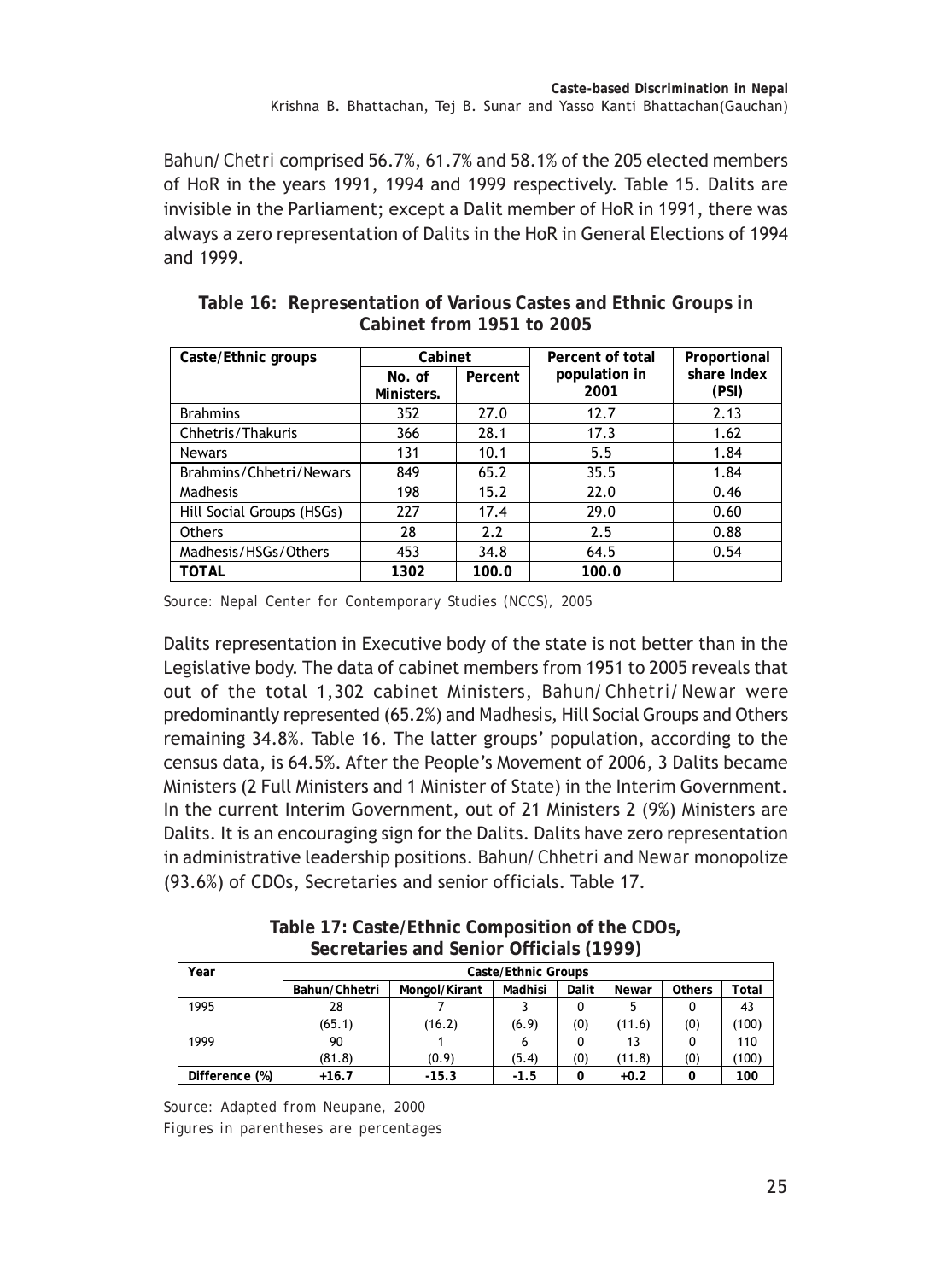Dalits are invisible in integrated index of governance (Table 18). As is evident, of the total 1,011 leadership positions in Judiciary, Constitutional Bodies and Commissions, Council of Ministers, Public Administration, Legislature-Parliament, Political Parties, DDC Presidents, Municipality Industry and Trade, Education, Culture, Science and Technology, Civil Society Sector; Dalits representation is 0.3%. All these institutions are important as they play crucial role in the decision-making and implementation of plans and programmes from national to local levels.

| Organization                                                          | Caste/Ethnic Groups |                                                              |                |              |        |              |      |  |
|-----------------------------------------------------------------------|---------------------|--------------------------------------------------------------|----------------|--------------|--------|--------------|------|--|
|                                                                       |                     | Bahun/Chhetri Mongol/Kirant Madhisi Dalit Newar Others Total |                |              |        |              |      |  |
| Judiciary                                                             |                     |                                                              |                |              |        |              |      |  |
| <b>Constitutional Body</b><br>and Commission                          | 181                 | 4                                                            | 18             | $\mathbf{0}$ | 32     | $\mathbf{0}$ | 235  |  |
| <b>Council of Ministers</b>                                           | 14                  | $\overline{2}$                                               | 3              | $\mathbf{0}$ | 6      | $\mathbf{0}$ | 25   |  |
| Public Administration                                                 | 20                  | 4                                                            | 5              | $\Omega$     | 3      | $\Omega$     | 32   |  |
| Legislature                                                           | 159                 | 36                                                           | 46             | 4*           | 20     | 0            | 265  |  |
| Leadership of Political<br>Parties                                    | 97                  | 25                                                           | 26             | $\Omega$     | 18     | $\Omega$     | 165  |  |
| DDC President.<br>Municipality Mayor,<br>Vice-Mayor                   | 106                 | 23                                                           | 31             | $\mathbf{0}$ | 30     | $\mathbf{0}$ | 191  |  |
| Leadership in Industry<br>and trade sector                            | $\overline{7}$      | $\mathbf{0}$                                                 | 15             | $\Omega$     | 20     | $\Omega$     | 42   |  |
| Academic and<br>Professional<br>Leadership in the<br>education sector | 75                  | $\overline{2}$                                               | $\overline{7}$ | 1            | 11     | 1            | 97   |  |
| Academic and<br>Professional<br>Leadership in the<br>cultural sector  | 85                  | 6                                                            | $\Omega$       | $\Omega$     | 22     | $\Omega$     | 113  |  |
| Science and Technilogy                                                | 36                  | $\overline{2}$                                               | 6              | $\mathbf{0}$ | 18     | $\mathbf{0}$ | 62   |  |
| Leadership in the Civil<br>society sector                             | 41                  | $\mathbf{1}$                                                 | 4              | $\Omega$     | 18     | $\Omega$     | 62   |  |
| Total                                                                 | 1011                | 108                                                          | 170            | 5            | 231    | 0            | 1520 |  |
| Percentage                                                            | 66.5                | 7.1                                                          | 11.2           | 0.3          | 15.2   | 1            | 100  |  |
| Percent of the<br>Population of Nepal                                 | 31.6                | $22.2***$                                                    | 30.9           | $8.7**$      | 5.6    | 0.1          | 100  |  |
| Difference (%)                                                        | $+34.9$             | $-15.1$                                                      | $-19.7$        | $-8.4$       | $+9.6$ | $-1.0$       |      |  |

**Table 18: Integrated National Caste/Ethnic Index of Governance (1999)**

*Source: Neupane, 2000*

*\*Nominated members of the Upper house. \*\*Includes hill Dalits only. \*\*\*Not inclusive of all indigenous or ethnic groups*

Dalits are invisible in central committees of political parties comprising 1.35% of the total members. Table 19. The presence of Dalit leaders in the central committee of major parties is only 1.8%; whereas *Bahuns* comprise 38%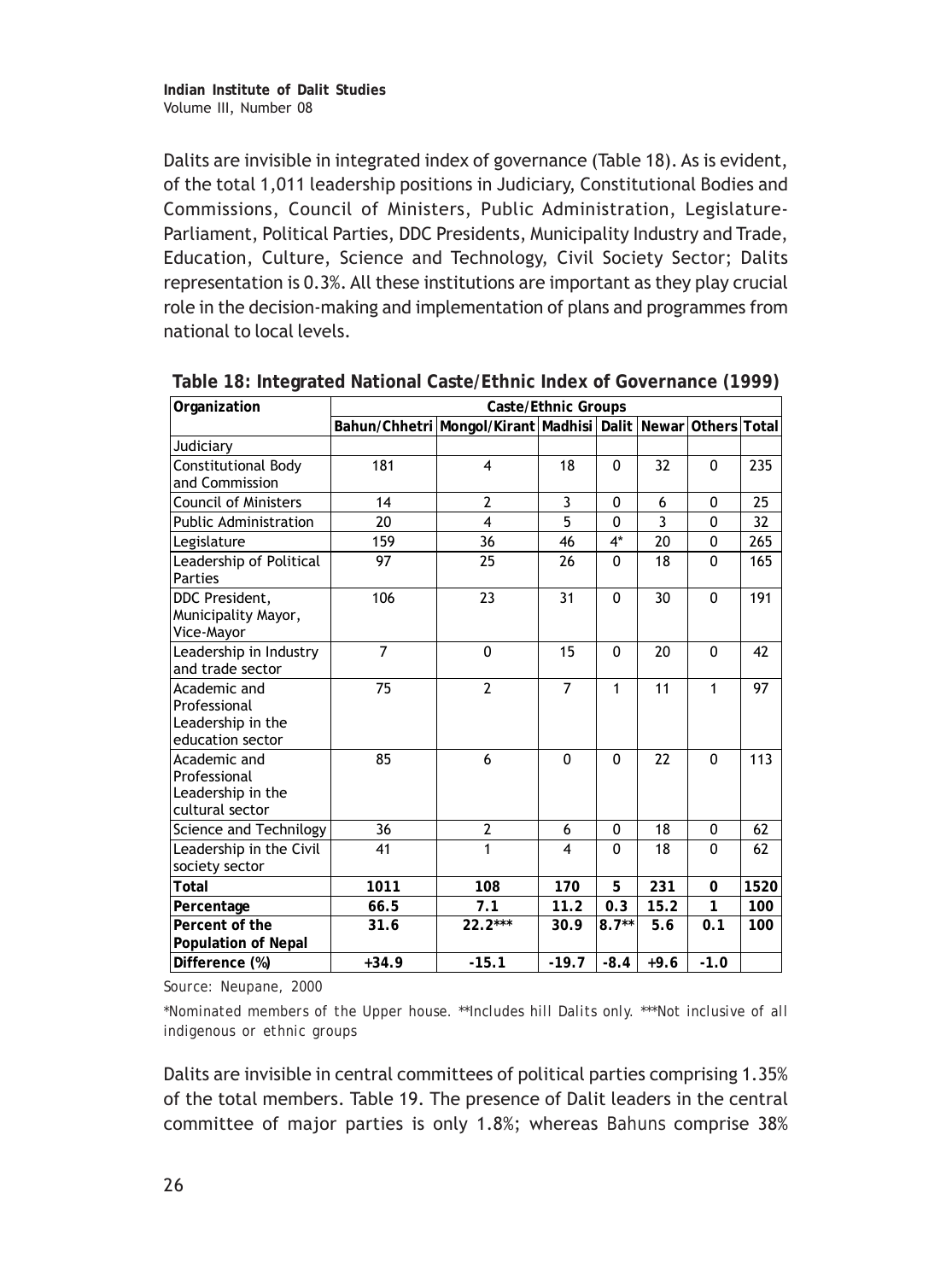(Hachhethu 2006). The recent records reveal that Dalit representation in the central committees of parties are 2.7% in NC, 1.7% in NCP-UML, 2.2% in NC-D, and 3.0% in CPN-Maoist. Dalits representation is 4% in district chapters of political parties. Table 20.

| Caste/Ethnic/          | <b>Major Political Parties</b> |              |            |            |          |                          |            |       |       |
|------------------------|--------------------------------|--------------|------------|------------|----------|--------------------------|------------|-------|-------|
| <b>Regional Groups</b> | <b>NC</b>                      | NC.          | <b>CPN</b> | <b>RPP</b> | People's | <b>NWPP</b>              | <b>NSP</b> | Total | %     |
|                        |                                | (Democratic) | (UML)      |            | Front    |                          |            |       |       |
| Hill caste             |                                |              |            |            |          |                          |            |       |       |
| Bahun                  | 18                             | 9            | 30         | 9          | 17       | $\overline{\phantom{a}}$ | $\Omega$   | 85    | 38.3  |
| Chhetri/Thakuri        | 3                              | 12           | 2          | 10         | 3        | 2                        | $\Omega$   | 32    | 14.4  |
| Sanyasi                | 0                              |              | 0          | 0          | 3        | 0                        | $\Omega$   | 4     | 1.8   |
| Newar                  | и                              | 2            | 6          | 3          | 4        | 5                        | $\Omega$   | 21    | 9.4   |
| Hill ethnic            | 4                              | 5            | 4          |            | 8        | 0                        | $\Omega$   | 28    | 12.7  |
| Terai<br>communities   | 3                              |              |            | 5          | 2        | $\mathbf{0}$             | 31         | 49    | 22.1  |
| Dalit                  | 0                              |              | 0          | $\Omega$   | 2        | $\Omega$                 | $\Omega$   | 3     | 1.3   |
| <b>Total</b>           | 29                             | 37           | 43         | 34         | 39       | 9                        | 31         | 222   | 100.0 |

**Table 19: Caste/Ethnic Composition of Central Committee Member**

*Source: Adapted from IIDS. 2000. The Fourth Parliament Election, Kathmandu: Institute for Integrated Development Studies.*

| Caste/         | Name of Parties |       |                    |       |             |       |               |       |                |       | Total  |       |
|----------------|-----------------|-------|--------------------|-------|-------------|-------|---------------|-------|----------------|-------|--------|-------|
| Ethnic         | CPN(UML)        |       | Nepali<br>Congress |       | N. Janmorch |       | CPN(ML)       |       | <b>RRP</b>     |       |        |       |
|                | Number          | %     | Number             | %     | Number      | %     | <b>Number</b> | %     | Number         | %     | Number | %     |
| <b>Brahmin</b> | 17              | 85.0  | 6                  | 35.20 | 5           | 29.41 | 7             | 70.0  | $\overline{4}$ | 36.66 | 39     | 52.0  |
| Chhetri        | 2               | 10.0  | 5                  | 29.41 |             | 41.17 |               | 10.0  | 3              | 27.27 | 18     | 24.0  |
| Mager          | 0               | 0.0   | 6                  | 35.30 | 3           | 17.64 | 0             | 0.0   | $\overline{4}$ | 36.36 | 13     | 17.33 |
| Newar          | 0               | 0.0   | 0                  | 0.0   |             | 5.88  |               | 10.0  | 0              | 0.0   | 2      | 2.66  |
| <b>Dalit</b>   |                 | 5.0   | 0                  | 0.0   |             | 5.88  | 1             | 10.0  | $\Omega$       | 0.0   | 3      | 4     |
| Total          | 20              | 100.0 | 17                 | 100.0 | 17          | 99.98 | 10            | 100.0 | 11             | 99.99 | 75     | 99.99 |

*Source: Sunar, 2002*

**Existing problems**: According to Bidhyanath Koirala, the main problems of lower participation of Dalits in politics include predominant control of political parties by "upper" caste people; lack of initiatives by political parties to increase participation and representation of the Dalits; lack of unity among Dalits, social issues occupying least priority from the political parties; predominance of Brahmanism in all political institutions; lack of political will for substantial social change; and political parties trying to keep Dalit Movements within their control. Similarly Sunar (2002) has also pointed out that poor economic status of the Dalits, discriminatory caste system, prejudiced mindset of non-Dalits, elite control in decision making process, poor educational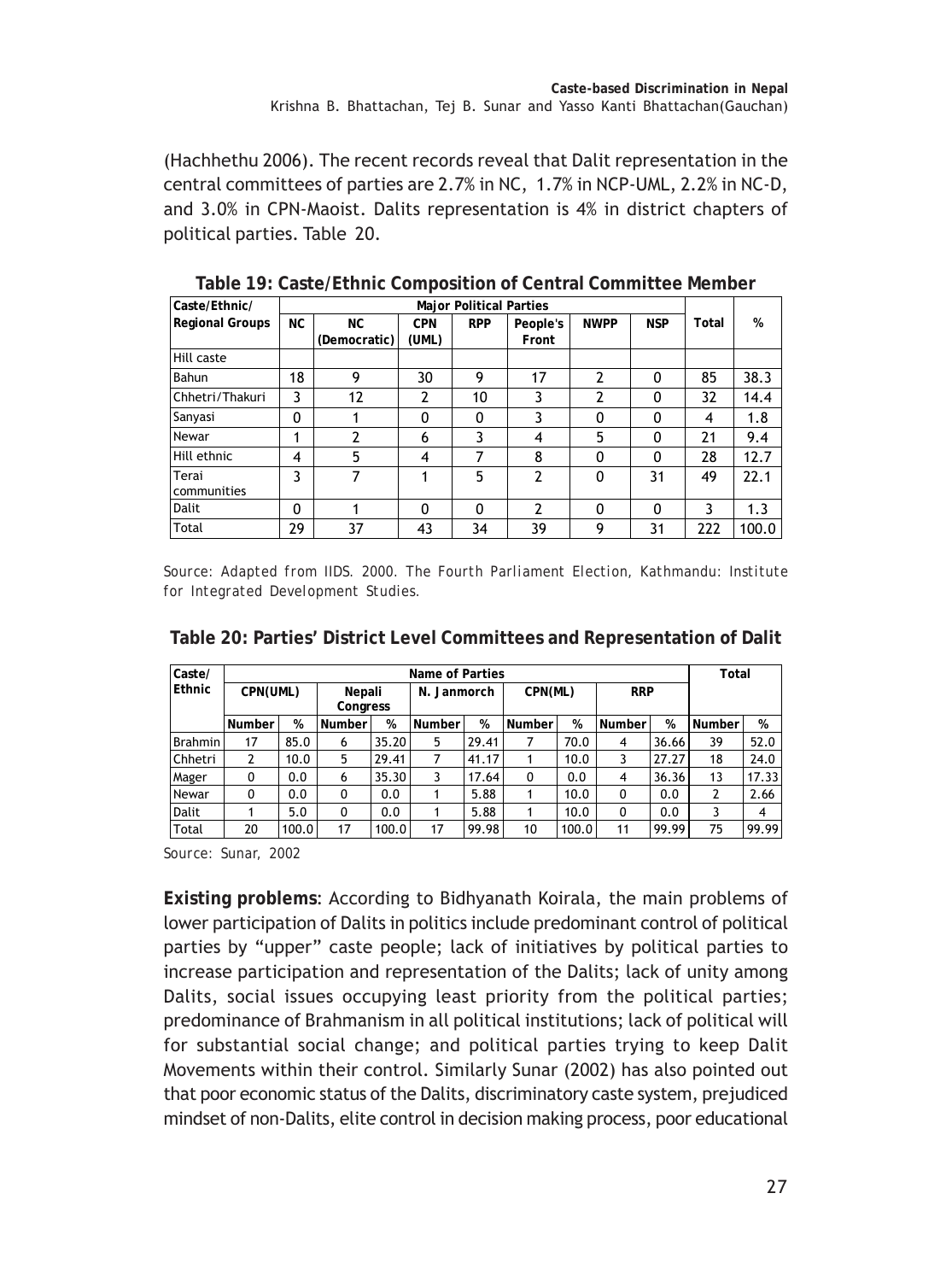status of Dalits, lack of awareness among Dalits, heavy expenditures to be incurred, are main problems that the Dalits face.

## **6.3 Rights and Local Governance:**

The Local Self -Governance Act of 1999 makes commitment in its Preamble to increase the participation of Dalits, indigenous nationalities and economically backward classes, and mobilisation and equal distribution resources for balanced development, and to bring social equality through institutionalisation of developmental processes. According to the Act, DDCs, Municipalities and VDCs are Local Bodies and their representatives are elected by the people. Most of the provisions of the Act concerning Dalits are either ambiguous or very limited in its nature and scope. As a result, often non-Dalits reap the benefits by limited Dalit participation due to ambiguous legal provisions. The Act has no encouragement to enhance participation and representation of Dalit in planning, implementation, and monitoring. The Act has given Semi-Judiciary role to the local bodies that includes punishment to persons who attempt to enter or forcefully enters in others' house. If Dalits enter a house including hotel, restaurant to stand against untouchability, the act may be punishable.. Although this Act tries to decentralize power and increase people's participation in political and development processes but it is not sensitive enough for inclusion of Dalits and enhancement of their participation in the political sphere.

Nepal has shown its commitment for Millennium Development Goals (MDGs). Nepal's plans, polices and programs are geared to achieve these goals. The Nepal Living Standard Survey II (2003/04) shows that the national average poverty rate is 31% but it is 47% for the Dalits (The World Bank & DFID, 2006). The Dalit Movement of Nepal is demanding institutional and special measures for their participation and representation in education, employment and development programmes. The dominant groups deliberately exclude Dalits from participation, involvement and representation. Dalits have little access to decision making process, information, resources, services and assets. UNESCO stated in 1998, "One of the great dangers the world is facing today, is the growing number of persons who are excluded from meaningful participation in the economical, social, political and cultural life of the communities" (ESP 2001).

Dalits face discrimination in community leadership as well. Representation in the community organizations is one of the best indicators of participation in the development process. During the fieldwork, respondents reported that 9 of the 18 Dalit castes are showcased in community organizations and are not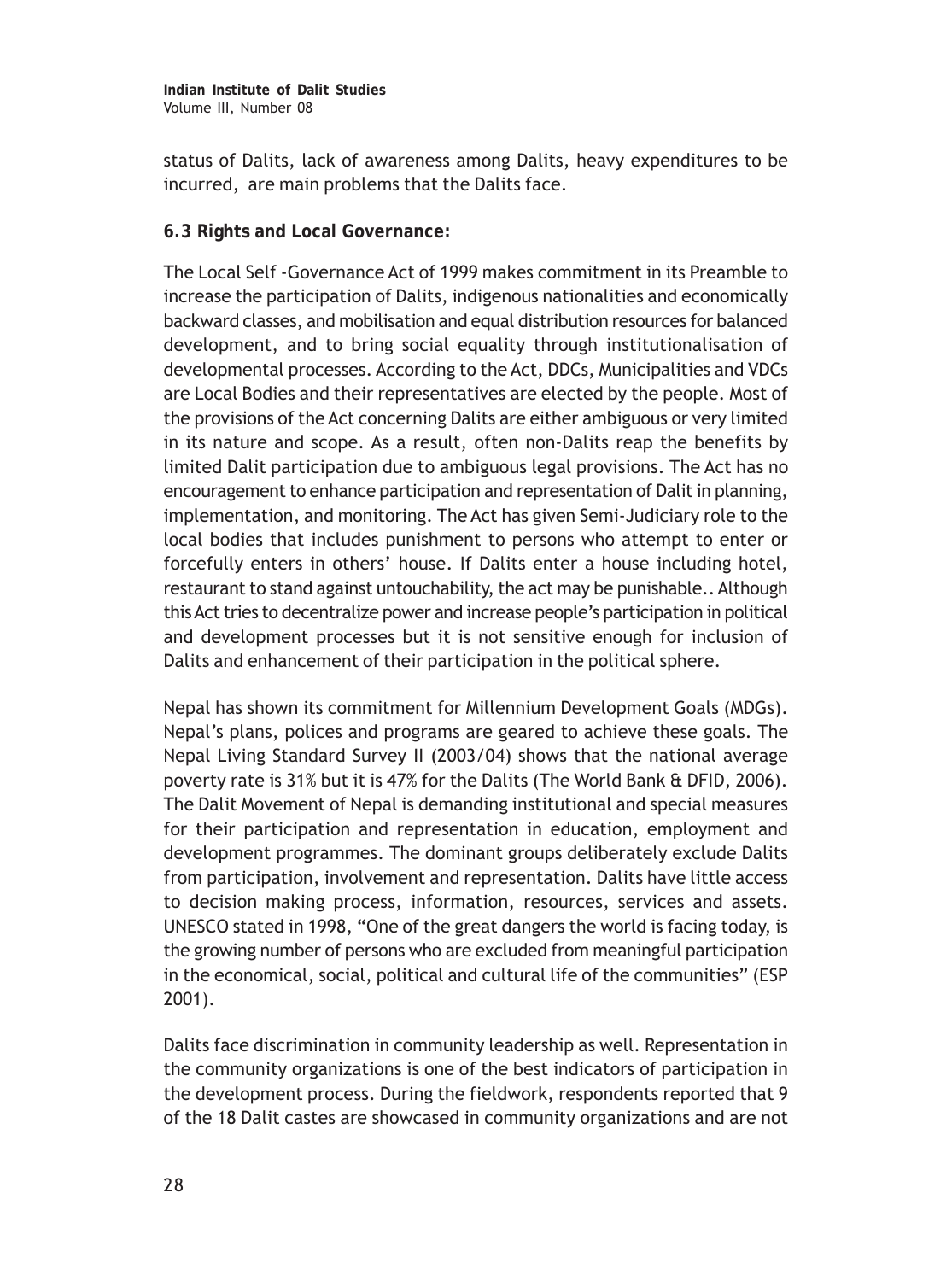given any role in its decision making. The Dalit leadership is not accepted in the community organizations of 7 Dalit castes. Also, non-Dalits do not accept instructions of Dalit leaders of 3 Dalit castes. This data reveals the prevailing practices of caste based discrimination against Dalits in community based organizations, consumer groups, management committees, and mother groups. Dalits representation in political sphere is negligible. Without their particpation in politics from local to national level, neither Nepal could become a democratic country nor could Dalits enjoy their equal rights. Democratisation of political parties, proprotional representation of Dalits at all levels and special rights for Dalits are essential for development of Dalits in particular and of Nepal in general.

## **7. Discrimination in Education:**

This section focuses on enrollments, dropouts, discrimination by peers, teachers and management, and discrimination in curriculum. Government initiatives, including scholarships, for the development of Dalits in education are also discussed towards the end.

The literacy rate of Dalit was 17% in the census of 1991 and it has doubled to 33.8% in the census of 2001 (Table 21). Though doubled, it is less than the National Literacy Rate of 53.7% and far less than literacy rates of *Bahun* (74.9%), *Chhetri* (60.1%), *Newar* (71.2), *Baniya* (67.5), *Kayastha* (82.0) and *Thakal*i (75.6). Literacy rate of Terai Dalit is even more miserable than of the Hill Dalits as it is only 21.1% (Sherpa, 2006).

| Caste/ethnicity    | Literacy rate<br>(above 6 years) | S.L.C. and<br>above | Bachelor and<br>above |
|--------------------|----------------------------------|---------------------|-----------------------|
| Nepal              | 53.7                             | 17.6                | 3.4                   |
| Brahaman/Chetri    | 67.5                             | 24.7                | 5.4                   |
| Terai              | 41.7                             | 16.7                | 2.7                   |
| <b>Dalit</b>       | 33.8                             | 3.8                 | 0.4                   |
| Ethnic groups      | 53.6                             | 12.9                | 2.0                   |
| Religious minority | 34.5                             | 9.0                 |                       |

**Table 21: Literacy Rate and Education by Caste/Ethnicity**

*Source: NLSS- II, 2004, GASE Report 2005.*

As the pool of literacy is low, the number of Dalits who have passed S.L.C. and above is even lesser. The National Average of S.L.C. education and higher education is 17.6% but Dalits's average is 3.8% only. National Average of Bachelor and above degree is 3.4% but incase of Dalits it is 0.4%.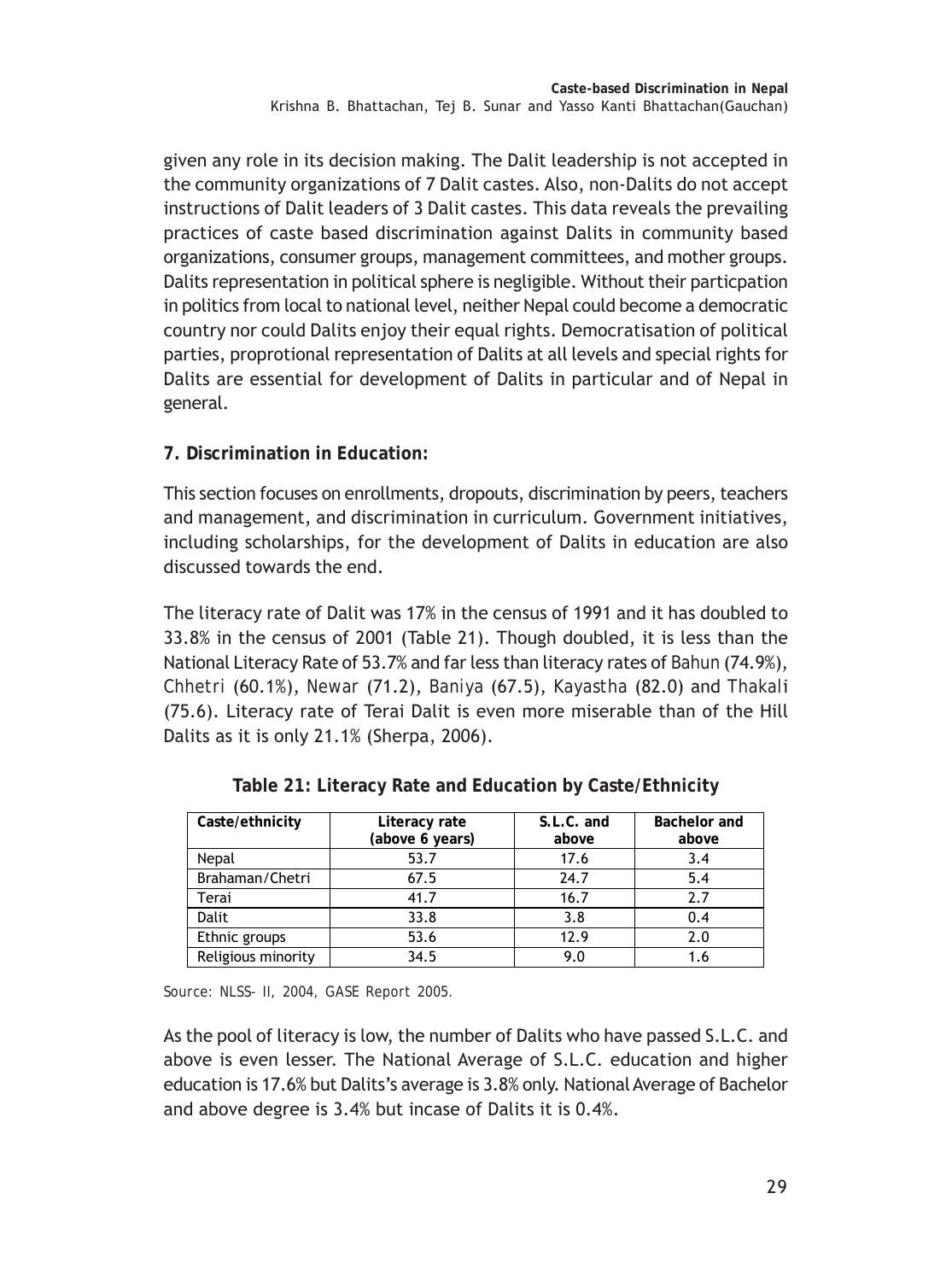| Dalit Caste groups      | 6 years & above of<br>schooling |       |             | Bachelor & above |          |             |
|-------------------------|---------------------------------|-------|-------------|------------------|----------|-------------|
|                         | Men                             | Women | <b>Both</b> | Men              | Women    | <b>Both</b> |
| Dalit                   | 43.7                            | 24.2  | 33.8        | 0.5              | 0.7      | 0.8         |
| Hill Dalit (1-5)        | 52.9                            | 31.4  | 41.9        | 0.5              | 0.4      | 0.5         |
| 2. Kami                 | 53.1                            | 31.4  | 41.8        | 0.5              | 0.1      | 0.4         |
| 3. Damai                | 55.0                            | 35.0  | 44.6        | 0.4              | 0.1      | 0.3         |
| 4. Sarki                | 49.9                            | 28.8  | 38.9        | 0.3              | 0.1      | 0.2         |
| 5. Badi                 | 47.1                            | 32.0  | 39.2        | $\mathbf 0$      | $\Omega$ | $\Omega$    |
| 6. Gaine                | 62.3                            | 32.1  | 47.5        | $\Omega$         | 1.1      | 0.5         |
| Terai Dalit             | 30.1                            | 11.5  | 21.1        | 0.7              | 0.3      | 0.6         |
| 1. Chamar               | 27.9                            | 9.0   | 18.9        | $\Omega$         | $\Omega$ | $\Omega$    |
| 2. Musahar              | 9.8                             | 3.8   | 6.9         | 0.3              | 0.3      | 0.3         |
| 3. Dusadh               | 28.5                            | 8.6   | 19.1        | $\mathbf 0$      | 0        | 0.2         |
| 4. Tatma                | 33.0                            | 10.2  | 22.2        | $\overline{2}$   | $\Omega$ | 1.6         |
| 5. Khatwe               | 26.4                            | 7.2   | 17.2        | 0.6              | $\Omega$ | 0.5         |
| 5. Bantar               | 35.9                            | 10.2  | 23.4        | 0.2              | $\Omega$ | 0           |
| 7. Dom                  | 14.9                            | 5.2   | 10.3        | $\Omega$         | $\Omega$ | $\Omega$    |
| 8. Chidimar             | 34.0                            | 14.9  | 25.1        | 0.2              | 0.6      | 0.3         |
| 9. Dhobi                | 46.5                            | 19.1  | 33.6        | 2.1              | 0.9      | 1.8         |
| 10 Halkhor              | 38.1                            | 21.7  | 30.1        | $\Omega$         | $\Omega$ | 0           |
| 11. Unidentified Dalits | 47.6                            | 23.9  | 35.5        | 0.7              | 0.2      | 0.6         |

| Table 22: Percentage of Educational Status by Dalit Caste Groups by Sex |  |  |
|-------------------------------------------------------------------------|--|--|
|                                                                         |  |  |
|                                                                         |  |  |
|                                                                         |  |  |

*Source: Adapted from Susan Acharya's report submitted to UNESCO, Nepal, 2007*

Educational development of different Dalit castes varies enormously. Literacy rate of the Hill Dalits is 41.9% but of Terai Dalits is 21.1% (Table 22). It is not only among Dalit castes but among all caste and ethnic groups. The literacy rate of *Musahar* is the lowest with 6.9%. The percentage of most of the Dalit caste groups is below 1. Dalits with B.A. and above degree is less than 1%, except *Tatma* with 1.6% and *Dhobi* with 1.8%. The percentages of *Badi, Chamar, Bantar, Halkhor* with B.A. and above degree is zero. Dalit women literacy rate and education is lesser than that of Dalit men.

The Government has brought some special measures targeting Dalits but these are not sufficient to address the magnitude of educational marginalization of the Dalits. Dr. Bidhyanath Koirala, an expert of education and Dalits, categorized discrimination against Dalits in four categories, namely structural, silent, direct and pedagogical discrimination.5

## **7.1 Enrollment:**

There is a significant gap between the share of population of Dalit in relation to their school going age population and enrollment (Table 23). This explains why a significant number of children of Dalit community are outside the school system (DoE, 2004).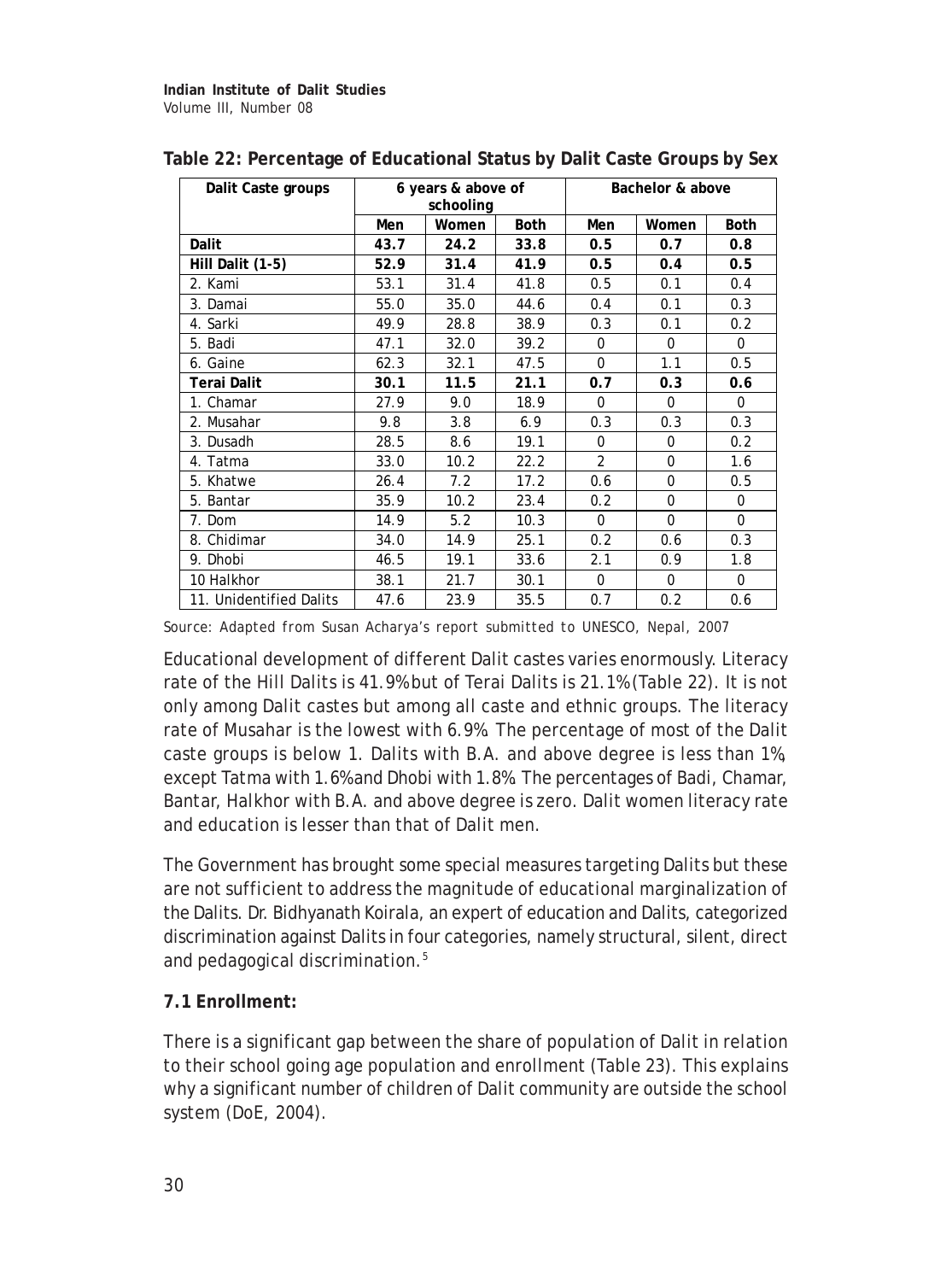| $501111$ and $501111$ at $7000$ is |                                 |                     |       |            |                             |         |  |  |
|------------------------------------|---------------------------------|---------------------|-------|------------|-----------------------------|---------|--|--|
|                                    |                                 | Share in population |       | Share in   | Gap                         |         |  |  |
|                                    | (5-9 years)<br>Janjati<br>Dalit |                     |       | enrollment | (Population and enrollment) |         |  |  |
|                                    |                                 |                     | Dalit | Janjati    | Dalit                       | Janjati |  |  |
| Nepal                              | 13.3                            | 43.7                | 8.7   | 25.8       | 4.7                         | 17.9    |  |  |
| Mountains                          | 9.0                             | 30.6                | 1.9   | 16.5       | 7.2                         | 14.1    |  |  |
| Hills                              | 14.1                            | 37.3                | 7.3   | 17.5       | 6.8                         | 19.7    |  |  |
| Tarai                              | 14.4                            | 52.2                | 12.5  | 37.7       | 1.9                         | 14.5    |  |  |
| Valley                             | 2.4                             | 24.5                | 1.9   | 18.7       | 0.6                         | 5.8     |  |  |

#### **Table 23: Percentage of Population and Enrollment by Dalit and Janjati, 2004**

*Source: School level Educational Statistics of Nepal: Flash Report 2004 Note: Janjati = Indigenous Peoples*

The share of enrollment of Dalit and indigenous peoples is lower than their population size. The Dalit share of population (Age 10-12 years) is 8% but enrollment of the Dalit is 6.8%. Dalits and indigenous peoples comprise approximately 57% of the total population of Nepal but their children's representation in primary school is 34%. Only 15% of the total Dalit population has educational attainment, which is almost half of the National Average. The Hill Dalits fare relatively better in education than *Terai* Dalits. Education of *Terai* Dalits such as *Chamar, Khatwe, Dushad* is very poor but that of *Mushahar* is almost none.

**Table 24: Comparison of Enrollment of the Dalit and Indigenous Peoples (Janjati) Students**

|                    | 2004    |             | 2005    |             |         |         |
|--------------------|---------|-------------|---------|-------------|---------|---------|
| Level              | Girls   | <b>Boys</b> | Girls   | <b>Boys</b> | Girls   | Boys    |
| Nepal              |         |             |         |             |         |         |
| Primary            | 1865012 | 2165033     | 1638484 | 1856016     | 2188130 | 2408249 |
| Lower<br>Secondary | 653159  | 791838      | 482961  | 600791      | 572375  | 682678  |
| Secondary          | 260472  | 327094      | 204675  | 254264      | 245751  | 296876  |
| Dalit              |         |             |         |             |         |         |
| Primary            | 194392  | 227213      | 262486  | 213169      | 355815  | 402576  |
| Lower<br>Secondary | 41923   | 56210       | 35502   | 51517       | 46717   | 64422   |
| Secondary          | 20601   | 27248       | 9229    | 14614       | 12593   | 19095   |
| Janajati           |         |             |         |             |         |         |
| Primary            | 455792  | 597080      | 704085  | 772876      | 854705  | 911590  |
| Lower<br>Secondary | 193082  | 224274      | 201981  | 237041      | 245794  | 278628  |
| Secondary          | 81414   | 96017       | 76 83   | 91821       | 95434   | 111383  |

*Source: Flash Report II, 2004-05 & 2005-06*

In primary level, the enrollment rate of Dalit students in the year 2005 increased by 12.8% than that of the year 2004 (Table 24). Enrollment rate decreased in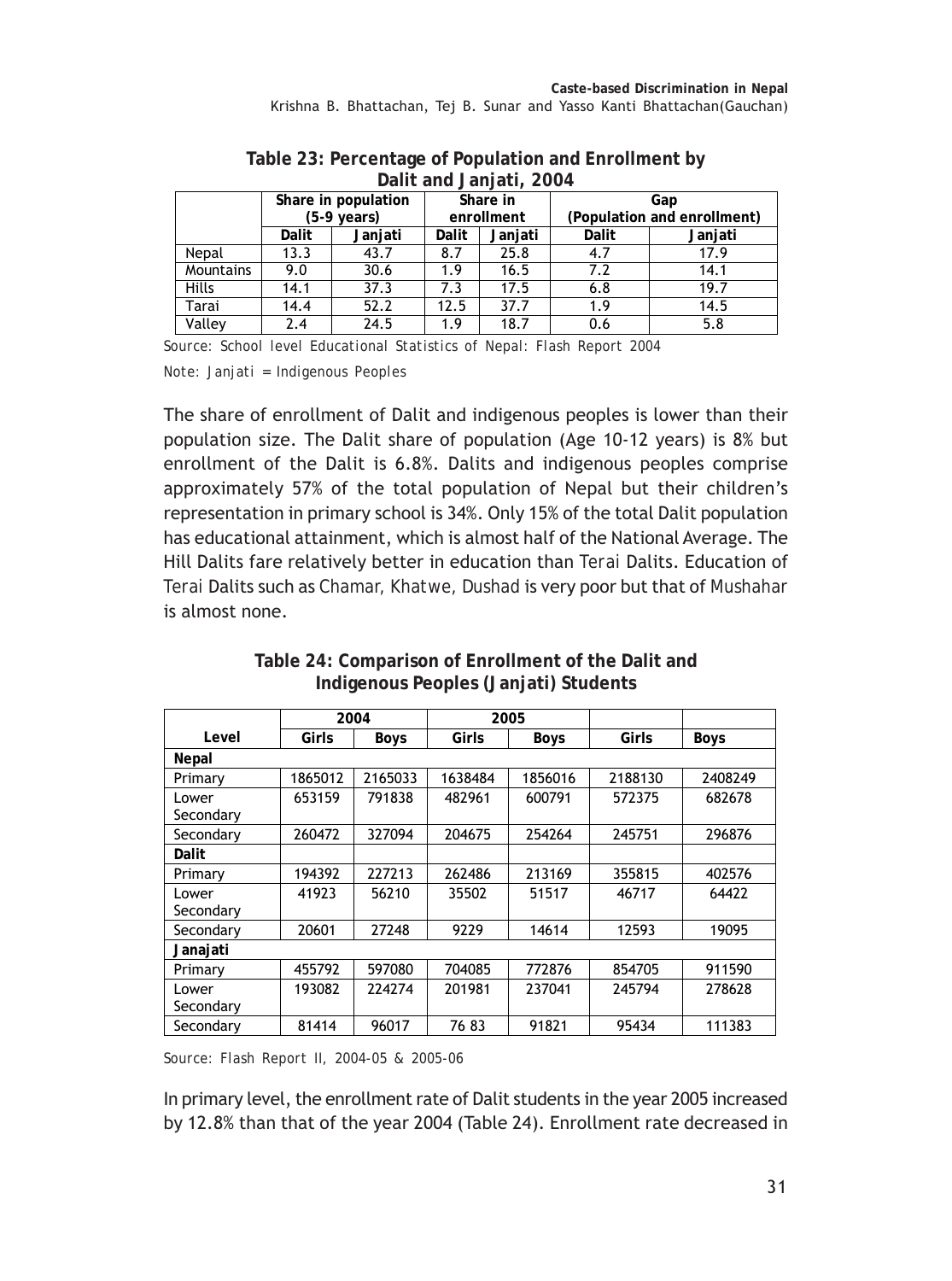**Indian Institute of Dalit Studies** Volume III, Number 08

lower secondary level and secondary level to 11.3% and 50.1% respectively. The rates of enrollment increased to 59.4% in primary level, 27.1% in lower secondary and 32.9% in secondary level. The positive perception of parents toward their children education and government incentives including scholarship have made a positively impact in the school enrollment of Dalit children, yet many Dalit children at school going age are still out of schools. The Government and other non-governmental organisations are working for the improvement of Dalit education, a substantial number of Dalit children are still out of the schools. Dalits lag behind in education as compared to other caste groups in Nepal.

## **7.2 Dropouts:**

Repetition and dropout rates are high, especially in Grade  $1<sup>st</sup>$ , and the completion rate is low in primary schools (Table 25). Completion rate has improved from 41% in the year 1999 to 50% in the year 2003. About a half of the children enrolled in schools do not finish primary education. Except in grade 4<sup>th</sup>, Dalit girls' dropout rate is high in all grades [New ERA, 2005]. Dropout rates are high and the quality of education continues to remain poor in public schools. Private schools have better quality and performance but these are unaffordable by the poor, including Dalits (New ERA, 2005).

According to a survey report of NNDSWO, one of the reasons for not attending school by Dalits of *Terai* is poverty. More than 50% of literate Dalits in Surkhet and Baitatdi districts reported that they were not allowed to go to schools but in Gulmi district poverty is reported to be the major reason for not attending schools by Dalits (NNDSWO, 2004).

| Levels                               | Population | Enrollment | Gap |
|--------------------------------------|------------|------------|-----|
| Primary level enrollment (5-9 years) | 13.3       |            | 4.6 |
| Lower secondary level (10-12 years)  | 8.0        | 6.8        |     |
| Total                                | 21.8       | 15.5       |     |

**Table 25: Percentages of Enrollment Gaps in Primary and Secondary Schools**

*Source: Source: School Level Educational Statistics of Nepal: Flash Report 2004*

Many Dalit students dropout from schools and there are various reasons for doing so. Some Dalit students' dropout from schools is due to discrimination. Generally schools and colleges are located far from the Dalit settlements; wherever renting the rooms without caste based discrimination is difficult, Dalit students feel depressed and frustrated and discontinue schools. Most of Dalit children dropout as their parents force them to do household chore, take care of their younger siblings. The blanket approach of development is another cause of dropout of Dalit students.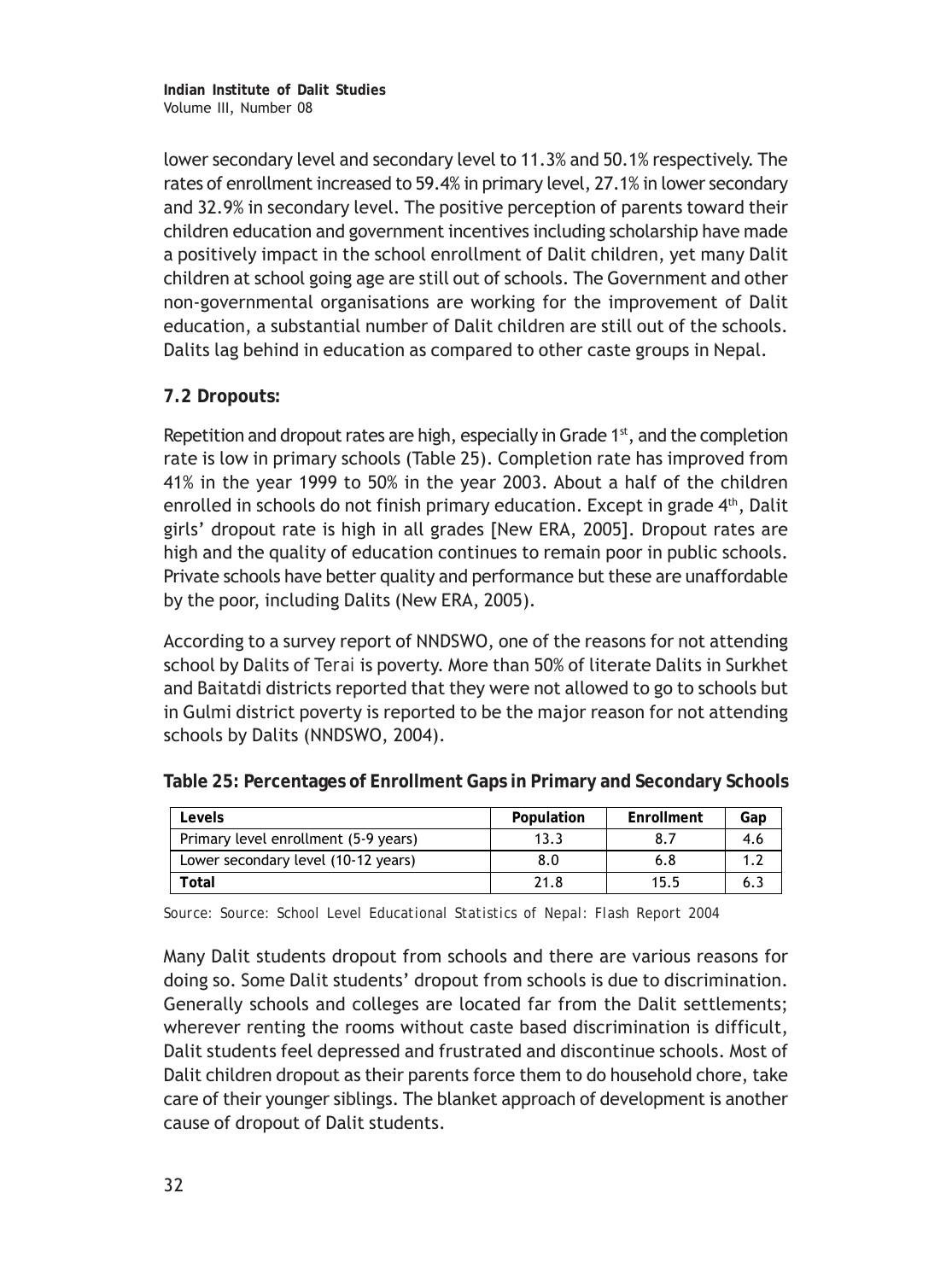During field work, respondents reported that teachers use and/or pass derogatory remarks or proverbs or examples against Dalits in the class. Students belonging to six Dalit castes have become the victims. Respondents reported that teachers force Dalit students to sit separately on back benches, deprive them from using educational materials and equipment, and to participate in sports and extra-curricular activities, no greeting by non-Dalit students and disobedience to Dalit teachers are experienced by Dalits belonging to one caste each. None of the respondent reported about discrimination against Dalit students by teachers about home and class work.

**7.3 Discrimination by School Management Committee:**

Dalits are least represented in School Management Committees (SMCs). The selection process of SMC members is confined to the head teacher, chairperson of the Ward where the school is located, and the chairperson of the VDC. The lack of Dalits in teaching profession and their inability to win elections prevents them from being its members. (Koirala,1996). The 'high' caste people who hold the position in school SMCs restrict Dalits to hold its candidature. During fieldwork, respondents mentioned that SMC has not prevented practices of untouchability in schools against Dalits belonging to three to four Dalit castes. A news report indicates that SMC members, teachers and education officers are involved in corruption of Dalit scholarships in many schools. Such corruption could be stopped and Dalit students could benefit, if Dalits should be represented in SMCs.

**7.4 Discrimination in Curriculum and Dalit Scholarship:**

NDC's review and study on the "Perspectives of Dalit in Curriculum and Teachers Guide" revealed the following major weakness in 6 major subjects of school level curriculums (NDC 2004; 2005/6). For example, curriculums do not mention about Dalits' traditional professional tools, such as hammer, ring and shoes. Life stories of Dalit social workers, scientist, historical personality, singer, poets, and political leaders are not included in school level curriculums. Curriculums do not contain any text and materials directed to elimination of caste-based discrimination and untouchability. Dalits' historic contributions are not mentioned in lower secondary level curriculums. Dalit contribution is not introduced positively in the curriculums. There are no teaching materials to pass on the message of eliminating caste-based discrimination and untouchability or giving importance of Dalit traditional profession and stories to unite Nepalese people. Curriculums present negative portrayal of the Dalits, and contain discriminatory words and phrases. There is a lack of relevant teaching and learning materials to discourage the discrimination and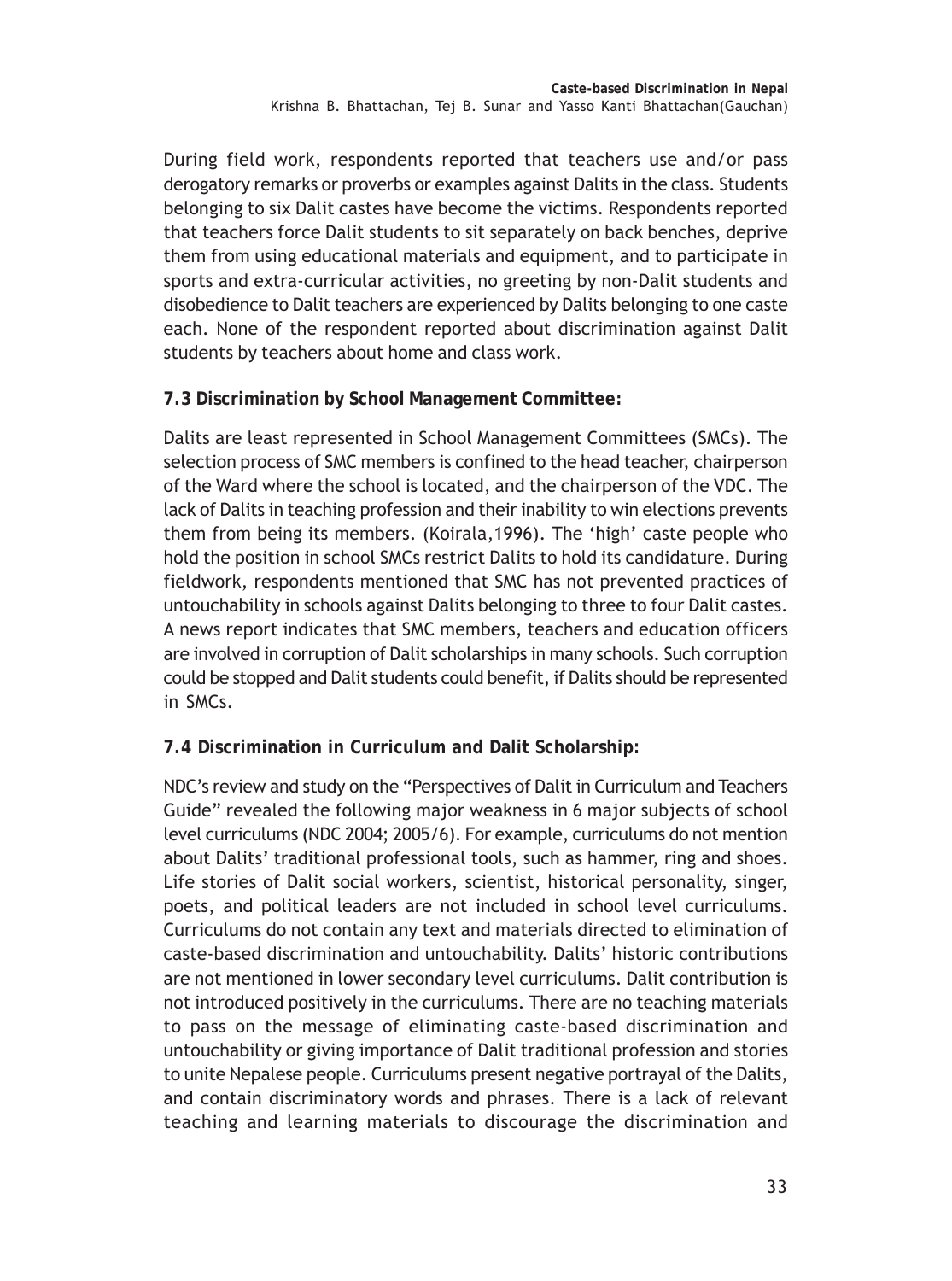untouchability. There are some inadequate and ineffective policies initiated by the government in favour of the Dalits. These include Education Act 1971 (8th Amendment), Education bylaws 2002, and inclusive provision in Annual Strategic Implementation Plan (ASIP) 2006-07.

Dalit scholarship is one of the major visible components of the Government program to support education of the Dalits. The Government has some provisions for school level scholarships such as primary education scholarship, secondary level education scholarship, and higher education scholarship. Though inadequate, some progress has been achieved in the education of the Dalit children. Increased tendency of school participation of Dalit children is visible at present, but these improvements are still limited in the sense that 30% of the children of school going age are still out of schools (Baseline Survey, 2001). The facts and evidences show that the level of Dalit enrollment in schools is increasing but there is still a big challenge of retention in and stop dropouts of Dalit children from schools.

**8. Multiple Discrimination against Dalit Women:**

After the "Territorial Integration" of Nepal in 1769, the Nepalese peoples experienced exclusionary democracy twice. Once it was in 1959-60; then in 1990-2002; and lately since April 2006. Nepal had ratified CEDAW, that is, Convention on the Elimination of All Forms of Discrimination against Women, in 1991 but its effective implementation is conspicuously lacking. Therefore, in general, there is no democracy for women at the public sphere (Bhattachan and Manandhar 2001). For some women, there has been no democracy at the private sphere; whereas for non-sacred sisters and non-dangerous wives there has been a partial democracy at private sphere. Gender issues of the past and present remains mostly the same. Most of the gender issues have been kept in the deep freeze of state, society and market.

## **8.1 Democracy and Women:**

Nepalese women are not a homogenous group. They form a heterogeneous group therefore, democratic practices in private sphere and forms and intensity of discrimination and inequality at private and public spheres vary enormously from one group of women to another. Generally, women become victims of gender discrimination. Women usually are victims at different levels.

- *• Bahun-Chhetri* women are single victim of gender discrimination only;
- *•* Hill Dalit women are double victims- one of gender discrimination and other of caste-based untouchability;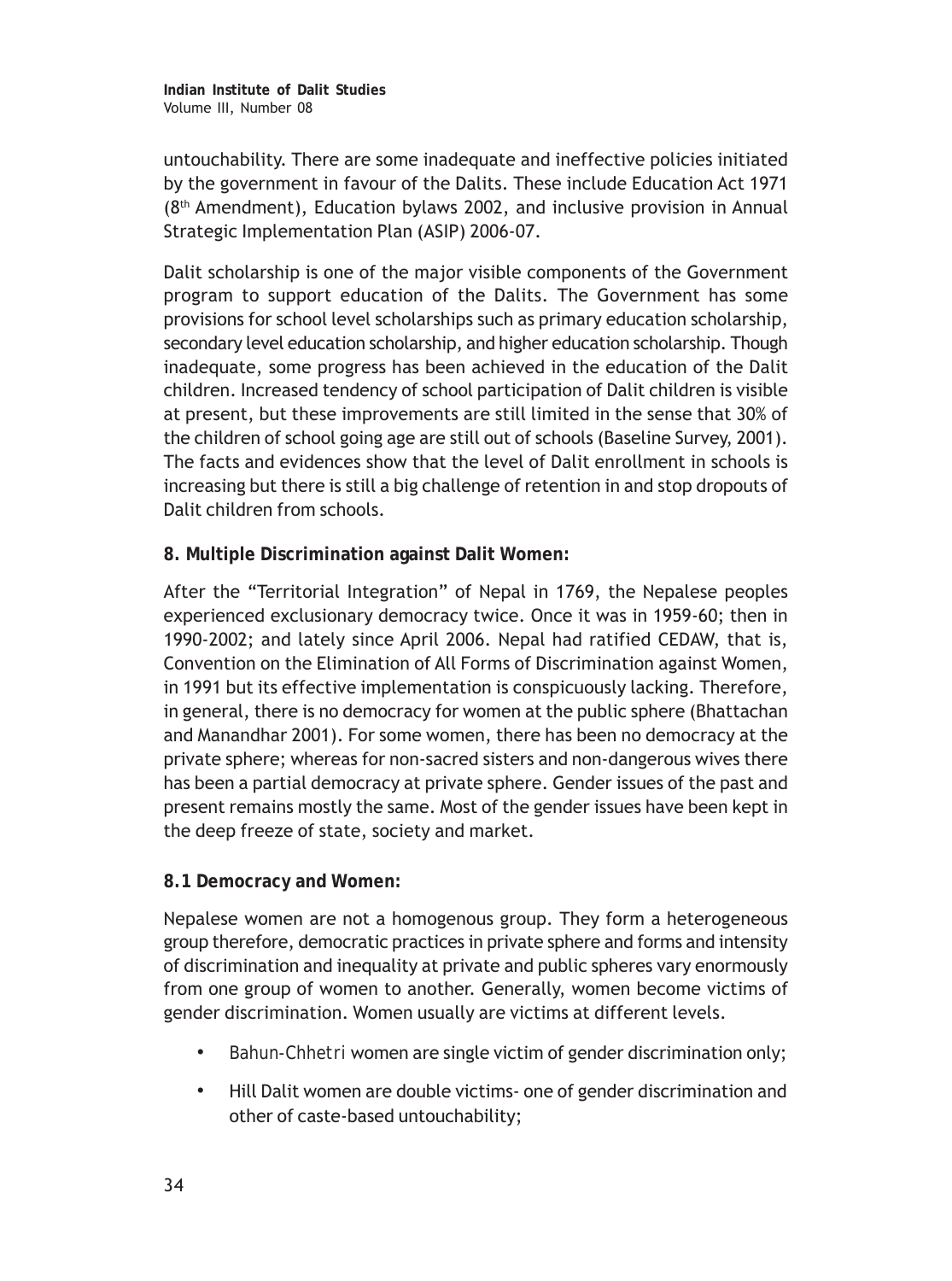- *•* Madhesi Dalit women are multiple victims of gender, caste, language, cultural and regional discrimination as being Madhesi;
- *•* So-called "High caste" and Muslim Madhesi women are also triple victims of gender, language and regional discrimination.
- *•* Mountain and Hill indigenous women are multiple victims- gender, ethnicity, language, religion and culture;
- *•* Madhesi indigenous women are multiple victims of gender, ethnicity, language, religion, culture and region;

Poverty is one of the serious issues in Nepal. MDGs goal of poverty reduction by the year 2015 appears nearly impossible in Nepal. The Ninth and the Tenth Five-Year Plans were Poverty Reduction Strategy Papers but both plans did not succeed in poverty reduction as planned. Poverty in Nepal has multiple dimensions. With due consideration from gender perspective, it is clear that women are relatively poorer than their men counterpart. There is a great diversity in poverty among women as:

- *•* All women, including Dalit women, suffer from "feminisation of poverty";
- *•* Dalit women suffer from "Dalitisation of poverty";
- *•* Indigenous women suffer from "indigenisation of poverty";
- *•* Madhesi women suffer from "regionalisation of poverty"; and
- *•* Rural women suffer from "ruralisation of poverty."

Nepalese women's status or positions and roles or functions are not generally based on ascription and/or achievement as imagined by sociologists. Instead, it is mostly based on prescription by patriarchy rooted in religion and culture.Among the dominant caste group some *Bahun-Chhetri* women, and among indigenous peoples the *Newar* women have relatively better access to public sphere. Except in the Constituent Assembly, women's representation at all levels in public sphere, including Executive, Legislature, Judiciary and Political, in the past continues to be nominal at all levels. Though nominal, *Bahun, Chhteri* and *Newar* women are over-represented and women belonging to Dalits, indigenous peoples and Madhesi continue to be excluded.

Some indigenous women have relatively better access to control resources at the private sphere and they also have better social mobility; but this is more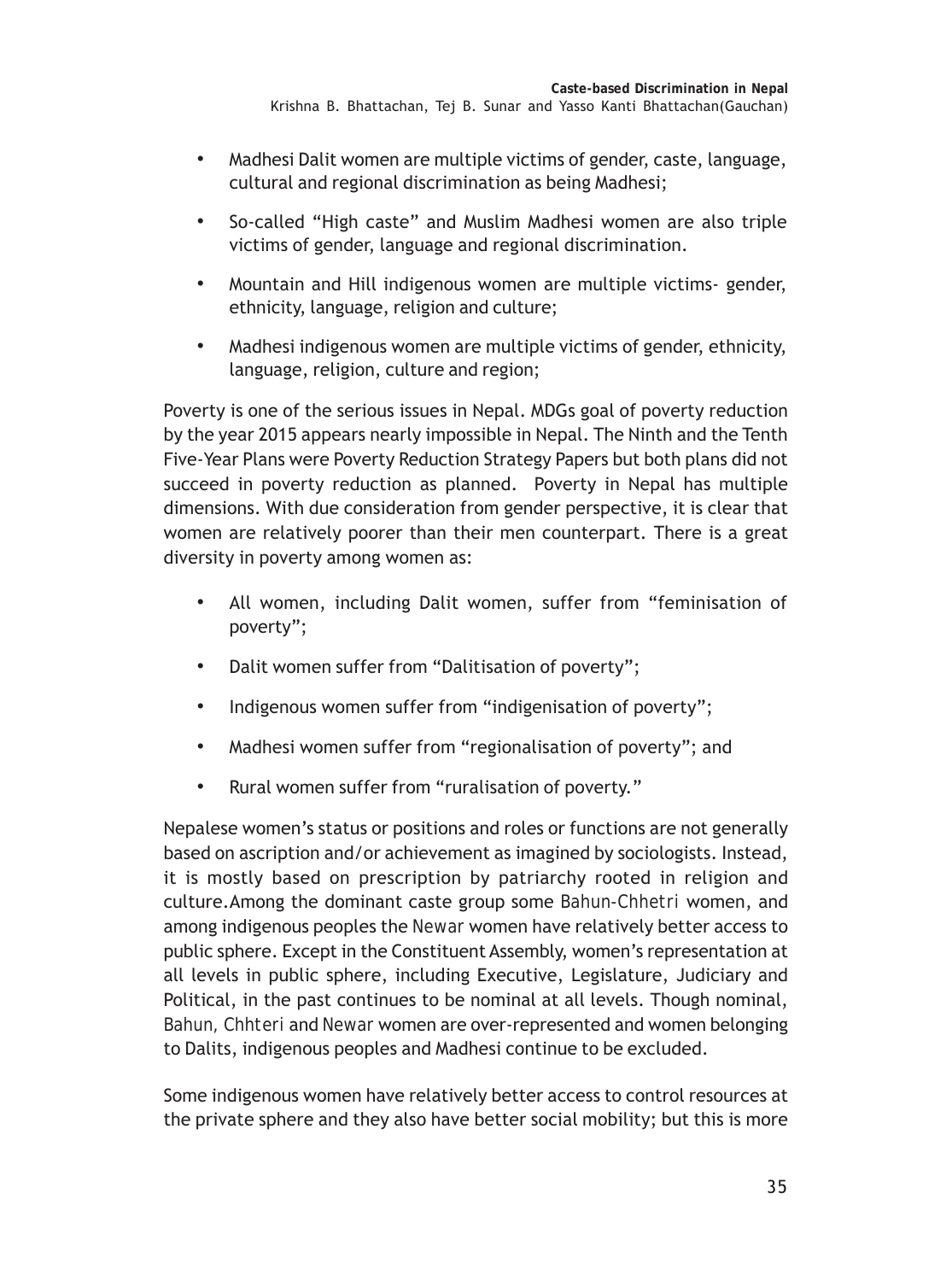**Indian Institute of Dalit Studies** Volume III, Number 08

true to non-Hinduised or non-Sanskritised than Hinduised or Sanskritised indigenous peoples. In most of the user's groups and community based organizations such as community forests, water user's groups, savings and credit groups, self-help groups, 'high caste" women have more access to and control over resources. Dalit women are either excluded or even if they are included they are dominated by the "high caste' women in such groups. In practice, *Bahun-Chhetri* women are treated as "temporary untouchables,"; whereas Dalit women (and also men) are treated as "permanent untouchables." The *Chaupadi* system in the mid and far-western Hills resembles to solo "concentration camp." *Chaupadi* is a system in which women family member(s) must live in a hut near their house during menstruation and they are not allowed to enter their house. The women are also trafficked having no control over their own bodies. The number of trafficking women is high among indigenous and Dalit communities. From gender perspective, it is for sure that Democracy in Nepal would exist as a myth

- *•* as long as women's identity and rights are denied,
- *•* as long as women are treated like second-class citizens,
- *•* as long as women are dominated, subjugated and exploited or oppressed.

Also, from sociological perspective, it is for sure that Democracy in Nepal would exist as a myth

- *•* as long as Dalit women's (and men's) rights are denied;
- *•* as long as indigenous women's (and men's) rights are denied,
- *•* as long as linguistic rights of mother tongue speakers, including those of Madhesi Dalit women (and men), are denied,
- *•* as long as religious rights are denied;
- *•* as long as cultural rights are denied, and
- *•* as long as regional rights of the Madhesi's are denied.

Nepal's Women's Rights Movement and International donors' gender mainstreaming programs would be more effective and more meaningful

*•* if it could spread to embrace women belonging to Dalits, Madhesi, indigenous nationalities, religious and linguistic groups;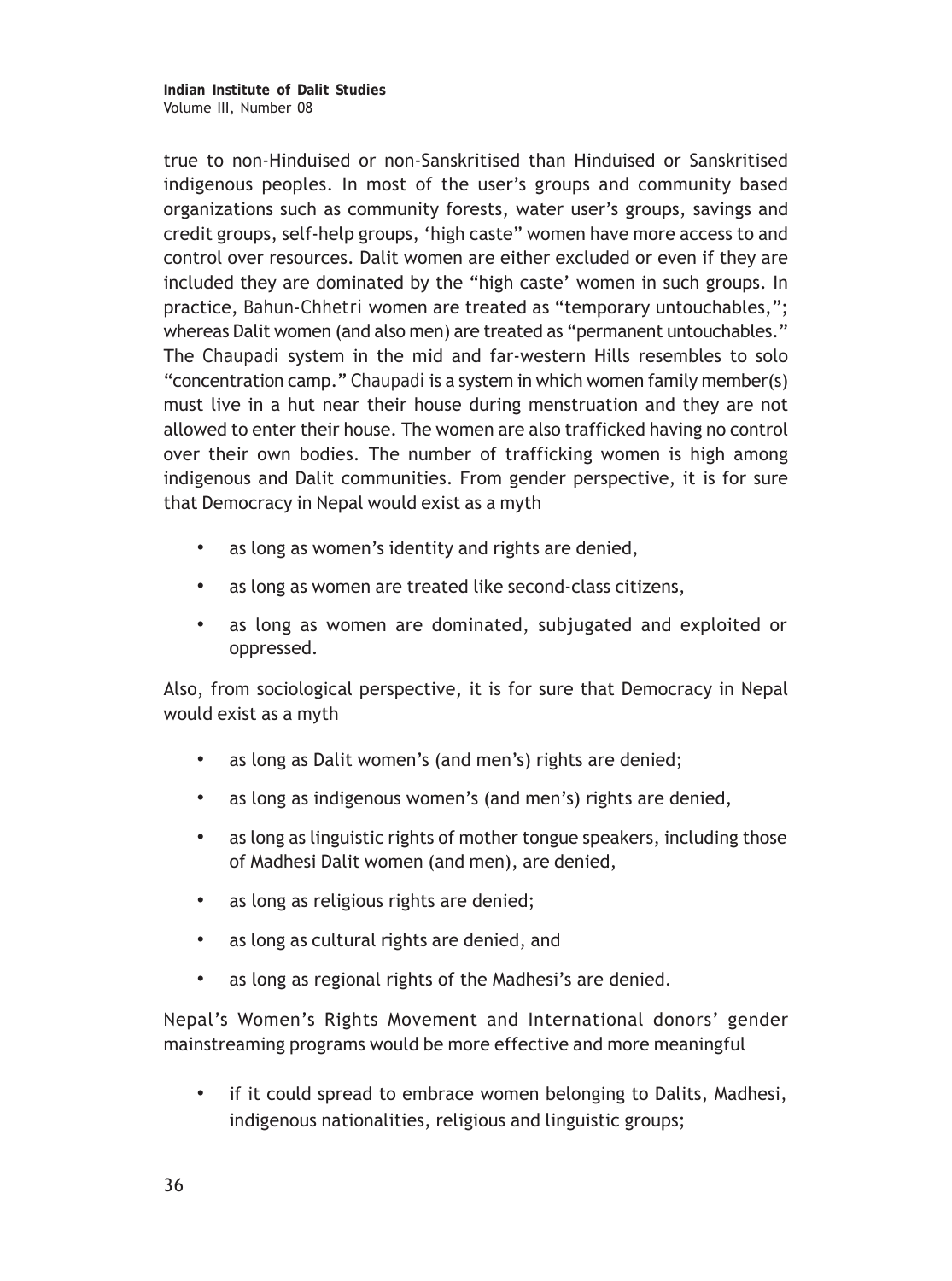- *•* if women's rights movements from national to grassroots level merge;
- *•* if women's rights movement and international donors could supplement and complement by raising issues of women belonging to Dalits, Madhesi, indigenous nationalities, religious and linguistic groups; and
- *•* if women's rights movement and international donors could forge alliances with other Movements, namely, Dalit Movement, Madhesi Movement, Indigenous People's Movement, Equal Language Rights Movement and Movement for Secularism.

The situation must change for creation of gender and caste/ethnic equity and equality.

## **8.2 Discrimination against Dalit Women:**

In Nepal neither women nor Dalit are homogenous categories. Instead both are characterised by diversity. Nepal is rich in both bio-diversity and socio-cultural diversity. The main elements of socio-cultural diversity are race, including caste and ethnicity, language, religion, culture, region and class. A little more than half of the 22.5 million total population of Nepal comprise women. The extent of discrimination towards women is on various fronts, such as:

- *•* Female Dalits face gender discrimination from their male counterparts, both non-Dalit and Dalit men.
- *•* Madhesi Dalit women face additional region-based discrimination from the Hill people, including the Hill Dalits.
- *•* Non-Hindu Dalit women face additional religious discrimination from the Hindus.
- *•* Non-Khas-Nepali language speaking Dalit women face additional discrimination from Khas Nepali language speaking people.
- *•* Lower class Dalitswomen face additional discrimination from middle and upper class people.

**Caste based Discrimination, including Untouchability, against Dalit Women as Dalits:** Non-Dalits practice caste-based discrimination, including untouchability, against Dalits, both women and men. Dalit women experience caste based discrimination, including untouchability, from the non-Dalits. Dalit women and men are denied entry into non-Dalits' houses and public places such as water sources, temples, tea shops and are majorly discriminated in wages through *Haliya, Bali Ghare*, and *Bista* systems.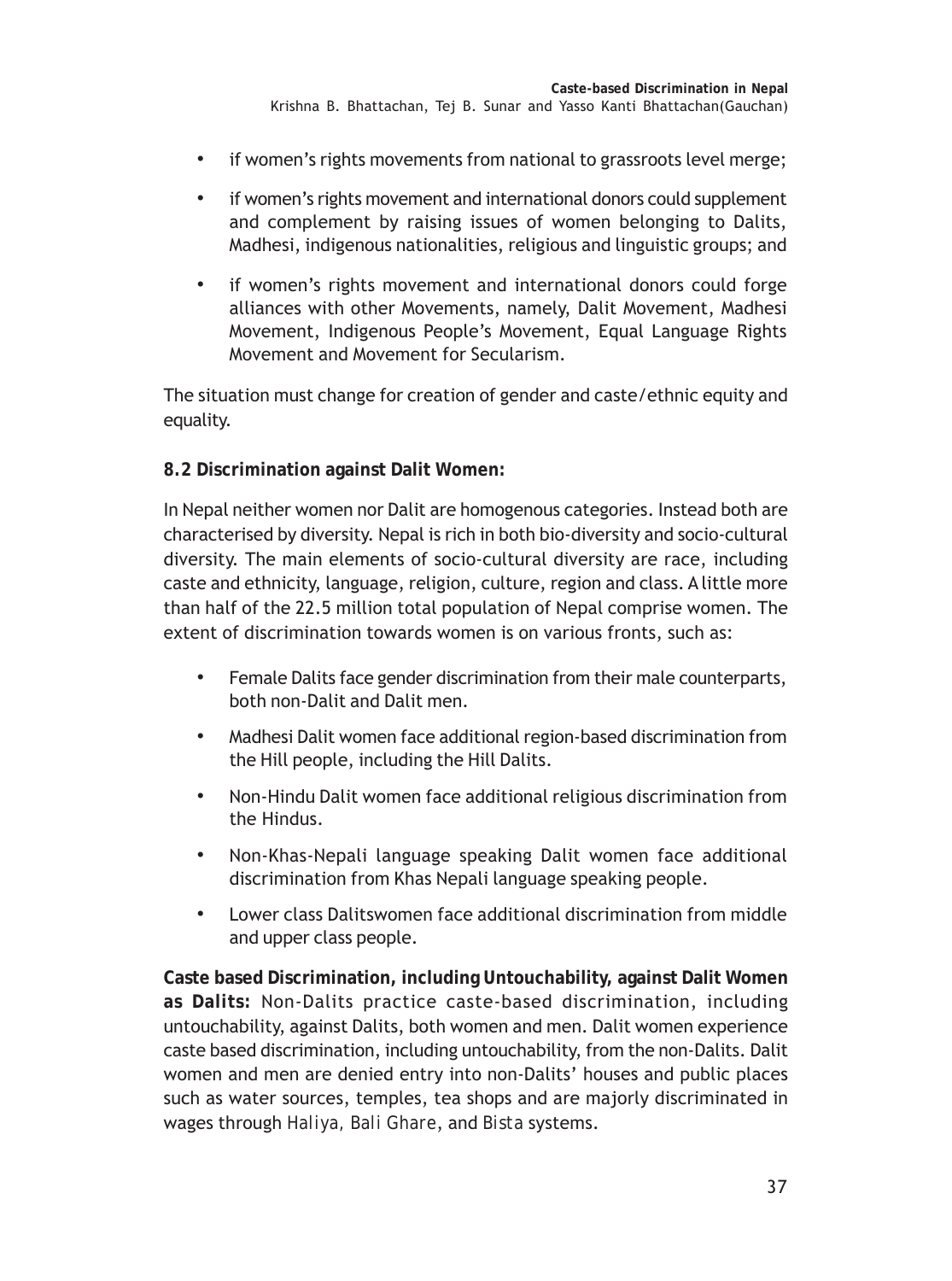| Categories         | Sex   | <b>Levels of Discrimination</b> |                     |                                       |                                            |                                                  |                            |                    |
|--------------------|-------|---------------------------------|---------------------|---------------------------------------|--------------------------------------------|--------------------------------------------------|----------------------------|--------------------|
| of Dalits          |       |                                 | <b>As Dalits</b>    | As regional, linguistic and religious | As women                                   |                                                  |                            |                    |
|                    |       | By<br>Non-<br>Dalits            | By<br><b>Dalits</b> | By Hill<br>Peoples                    | By Khas-<br>Nepali<br>Language<br>Speakers | By Non-<br>Dalit<br>Hindu<br>Religious<br>Groups | By<br>Non-<br>Dalit<br>men | By<br>Dalit<br>Men |
| <b>Hill Dalit</b>  | Men   | $\sqrt{ }$                      |                     |                                       |                                            |                                                  |                            |                    |
|                    | Women | Г                               |                     |                                       |                                            |                                                  |                            |                    |
| Madhesi            | Men   | Г                               |                     | Г                                     | ſ                                          |                                                  |                            |                    |
| Dalit              | Women | Г                               |                     |                                       |                                            |                                                  | Г                          | Г                  |
| Non-               | Men   |                                 |                     |                                       |                                            |                                                  |                            |                    |
| Hindu<br>Dalit     | women |                                 |                     |                                       |                                            |                                                  | $\sqrt{ }$                 |                    |
| Mother             | Men   |                                 |                     |                                       | ſ                                          |                                                  |                            |                    |
| tongue<br>speakers | Women |                                 |                     |                                       | $\sqrt{ }$                                 |                                                  |                            |                    |

## **Table 26: Levels of Discrimination against Dalit Women by Categories of Dalits and Sex**

**Gender Discrimination against Dalit Women and Girls:** Dalit women and girls experience gender discrimination within, from their men and boys, both non-Dalits and Dalit, counterparts. Gender discrimination, when compared with indigenous society and culture, is severe in Hindu society and culture due to patriarchy. Both non-Dalit and Dalit men and boys discriminate against Dalit women and girls in both private and public spheres in performing triple roles, namely reproductive, productive and community roles. Dalit women are confined to performing domestic works and child bearing and caring. They have limited or no access to and control over resources such as land, house, jewelery, and cash. Unlike non-Dalit women, especially *Bahun-Chhetri* women, Dalit women have social mobility, though limited, and engage in labour or wage earnings.

Unfortunately, Dalit women and girls experience violence including physical and psychological such as battering, rape and verbal abuse. A study done by SAATHI revealed that about 21% Dalit women is vulnerable to rapes as against 6% of *Bahun*-*Chhteri* women. Similarly, a report prepared by the NEW ERA revealed that the number of trafficking of women is highest among indigenous women/girls followed by Dalit women/girls. Also, in mid- and far-west, Dalit women are sexually exploited by non-Dalit men and in case of pregnancy, they are either forced to carry unsafe abortion or marry arbitrarily with some person who is given money to agree to get into the marital relation with such woman. (Bhattachan *et al*. 2003). Gender discrimination in Madhesi community is even more severe than among the women belonging to Hill castes, including Hill Dalits. *Ghumto* ("shawl") system is still prevalent in Madhesi community. It means Madhesi women cover their head by shawls when they see males,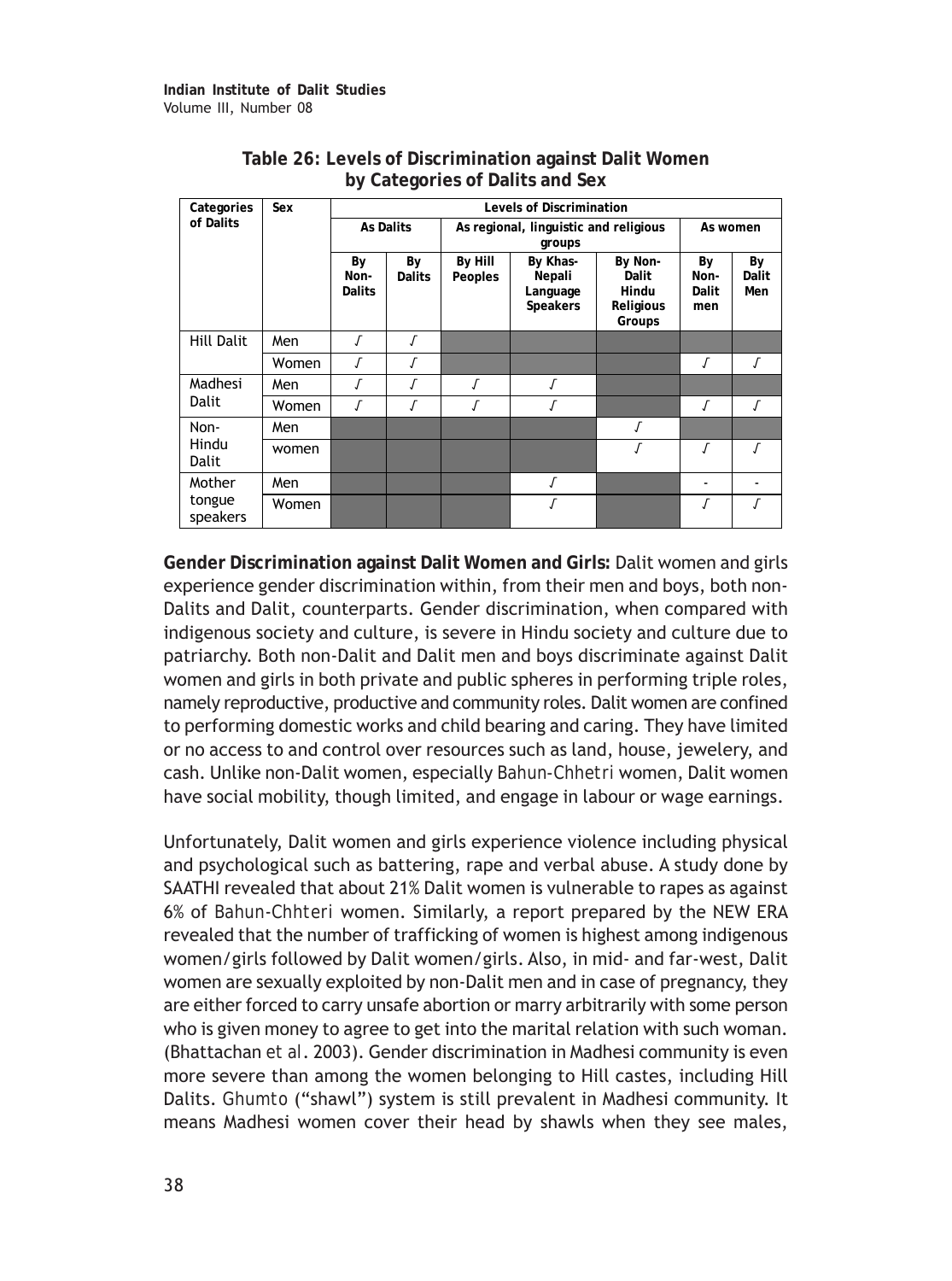including family members, neighbours and strangers. Although such practices are disappearing, yet gender discrimination against Madhesis women, including Madhesi Dalit women, is still more severe than in the Hill communities.

According to a Report prepared by the Human Rights Watch in 1999:

"In *Nepal*, Dalit women are economically marginalized and exploited, both within and outside their families. As the largest group of those engaged in manual labor and agricultural production, their jobs often include waste disposal, clearing carcasses, and doing leatherwork. Despite their grueling tasks and long hours, exploitative wages ensure that Dalit women are unable to earn a subsistence living. In some rural areas Dalit women scarcely earn ten to twenty kilograms of food grain a year, barely enough to sustain a family. Many have been driven to prostitution. One caste in particular, known as *[B]adi* caste, is trafficked for sex-work into Indian brothels." (Quoted by CHRGJ 2005:13)

Dalit scholars see contradiction in presentation of data by the NEW ERA and the Human Rights Watch. The NEW ERA mentions that the number of trafficked Dalit women is second highest but the Human Rights Watch mentions that one caste in particular *Badi* are trafficked into sex work.<sup>6</sup> It is indeed a bitter fact that the number of Dalit women belonging to different Dalit castes trafficked for sex work is indeed high. Such women become victim of trafficking due to many factors including poverty, illiteracy, unemployment and lack of awareness.

**Regional Discrimination against Hill Dalit Women and Girls:** All Madhesis are discriminated by the Hill people on regional grounds because the Hill people, particularly, *Bahun-Chhetris*, have control over the State machinery since 1769. All Madhesis are treated like second-class citizens and often treated like non-Nepalese. Prior to 1950, Madhesis needed permission for enter into the Kathmandu Valley. The Nepal Sadvabana Party and Madhesi leaders claim that 4 million Madhesis were deprived from citizenship certificates out of which almost all Madhesis Dalits were deprived from it. As half of the population is of women and girls, obviously almost all Madhesi women have been deprived from the citizenship certificates. The Nepal Government has made a political decision to distribute citizenship certificates at the doorsteps, all Dalit women and men are expected to get it but poverty, illiteracy and lack of awareness may deprive some Madhesi Dalits from getting it.

**Linguistic Discrimination against Non-Khas Nepali Language speaking Dalit Women and Girls:** Hill Dalits, like Hill *Bahun* and *Chhetris*, speak *Khas* Nepali language, which is the only official language of Nepal and also is considered as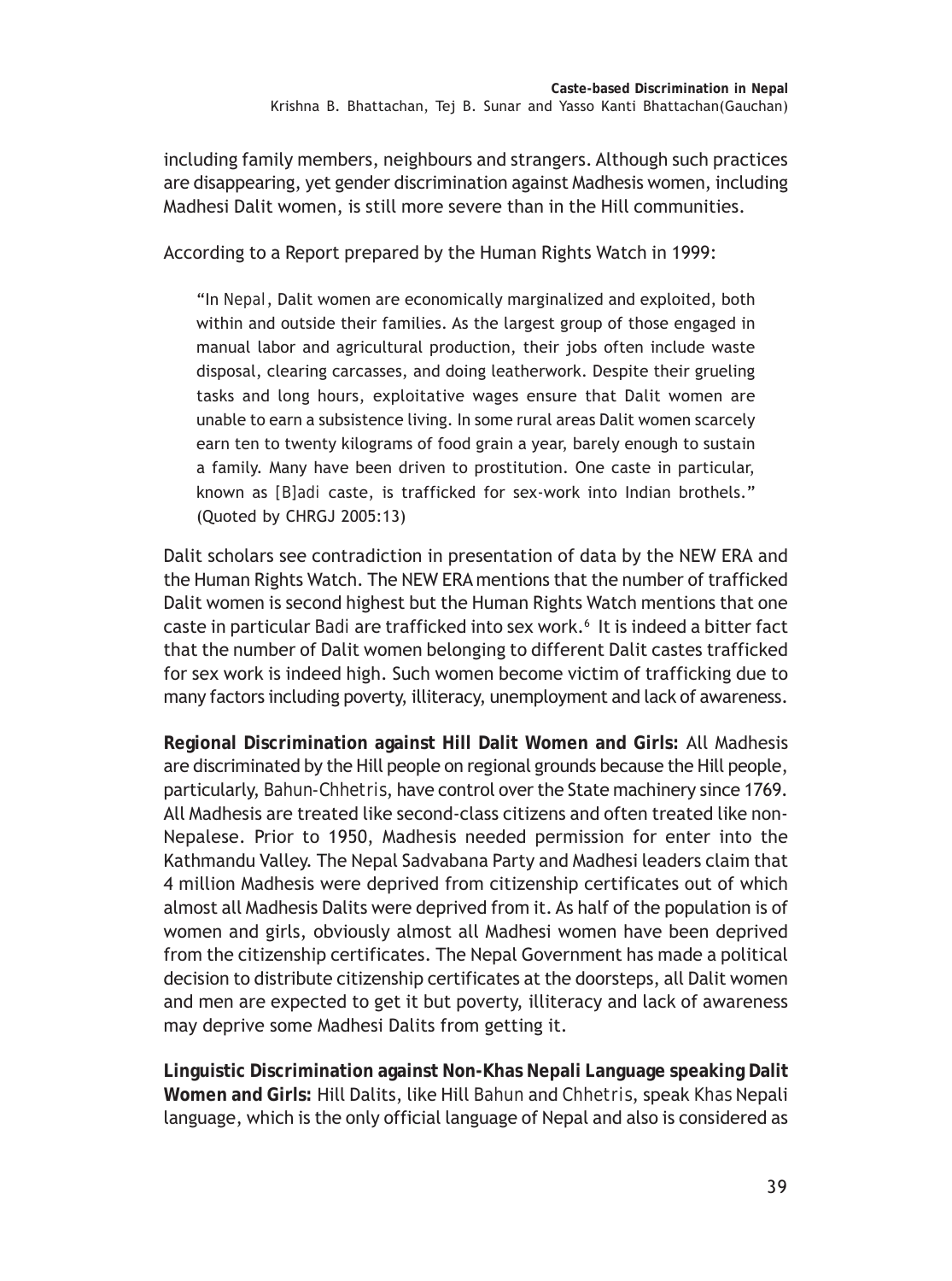"*lingua franca*" in Nepal, especially in the Hills. Indigenous peoples and Madhesis have their own languages, which comprise more than 125 languages and dialects. Madhesi Brahman, Kshyatriya, Vaishya and Dalit speak languages including Maithili, Awadhi, Bhojpuri, and Dehati. Some Madhesi political leaders and activists consider Hindi as the *lingua franca* in the Terai region but many oppose such view..

The Dalit Movement and its leaders did not pay attention to linguistic issue and it was never a demand of the movement until the beginning of the  $21^{st}$ century. The main reason to overlook it was that the Dalit Movement was mostly led by Hill Dalits and there was no overt issue of language as they spoke *Khas* Nepali. As Madhesi Dalits also came forward in the movement, though in small numbers, they raised issues including linguistic rights. Given the low literacy rate among the Madhesi Dalits and lowest in Nepal being the *Musahar*, imposition of *Khas* Nepali language in the offices, education, media and development programs; Madhesi Dalits could avail least chances to be literate, getting formal education, including basic and primary, school and higher education, and semi-skilled and skilled jobs. From gender perspective, women suffered more, than their men counterpart, for maintaining their mother tongues and cultures due to restricted mobility of and access to and control over resources by women.

**Religious Discrimination against Hindu and non-Hindu Dalit Women and Girls:** Caste based discrimination, including untouchability against Dalit women and girls continue to be optimum. Many Dalits in Nepal have adopted other religions to get rid of caste-based discrimination in Hinduism. However, practices of caste based discrimination against Dalit women and girls are found, though low, in varying degrees in other religious communities, such as Buddhism and Christianity. The top-most positions within the Church are monopolized by *Bahun-Chhetris*. They are liberal in many ways but tend to practice castebased discrimination as far as marriage of their children with Dalits and Dalit's entry in their houses are concerned. Other examples of such practices include Dalit women and girls not allowed to be priests, *Aanis* ("female monk") in Buddhist religion; whereas "upper caste" women and indigenous women are allowed to be *Aani*. Dalit women who have adopted Christianity are also discriminated to some extent by non-Dalit Christians. "High caste" Christians discourage inter-caste marriage of their sons and daughters especially with Dalits.

**8.3 Violence against Dalit Women:**

*•* Girls/women belonging to indigenous nationalities and Dalits are the main victims of trafficking into Indian brothels. Min Viswakarma has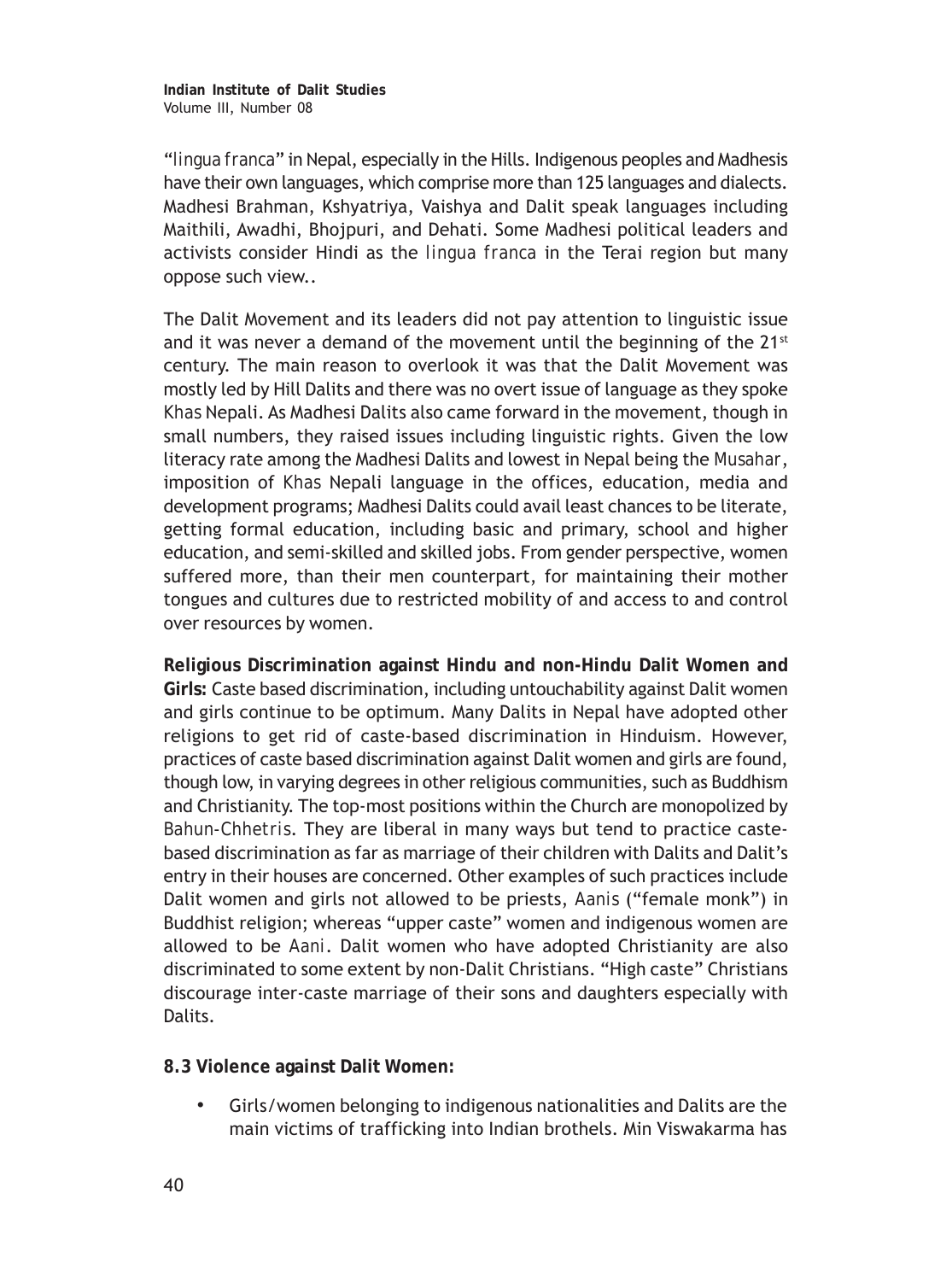listed some of its reasons that include push factors such as poverty and illiteracy and pull factors such as enticement for employment and fake-inter-caste marriages (Viswakarma, Min 2005: 44).

- *•* Min Viswakarma has mentioned problems related to two types of intercaste marriage (a) between Dalit girls and non-Dalit boy, and (b) Dalit girl and Dalit boy (Viswakarma, Min 2006:44-45). The main problems in inter-caste marriage between Dalit girl and non-Dalit boy include abandoning girl after having sexual satiation, abandon wife on the very first day of wedding, refuse to accept bride bythe boy's family and parents, deprivation from inheritance rights, boycott the couple by the community people, take legal actions to null and void the marriage, ensure needless torture and hardship to the girl, and demote boy's caste. Similarly, main problems in inter-caste marriage between Dalit girl and Dalit boy include obstruction before marriage, mental torture to girls and boys, fake legal charges, police custody, null and void marriage through intimidation, battering, and expulsion from the community.
- *•* Dowry is popular in the Madhesi communities, including Madhesi Dalits (Paswan, Nirmala 2006: 67-68). Dalit brides suffer from both physical and mental torture and some times problems related to dowry end in the death. Since almost all Madhesi Dalits are poor, dowry is indeed a big problem to any Madhesi Dalit girl and her parents.
- *•* It is customary to cover face/head of women family members by their shawls (Paswan, Nirmala 2006:66-67) Women are not supposed to talk directly with men showing their faces. Such a practice has a lot of negative impacts on feminine personality development, mobility, education and participation in public sphere.
- *•* At times in the villages, especially in the Terai, Dalit women are charged as witches when some misfortune happens to non-Dalits (Paswan, Nirmala 2006:67; (Viswakarma, Min 2005:45). Dalit women who are charged as witches are battered by the non-Dalits.
- *•* During armed conflict between the government security forces and the Maoists, many Dalit women were victims of sexual violence. According to a Report of the Center for Human Rights and Global Justice, "Late night intrusion into Dalit homes and sexual abuse by intoxicated police officers was a common experience for many Dalit women even before the Maoist activities were officially declared. The burgeoning presence of the police and army in the villages since the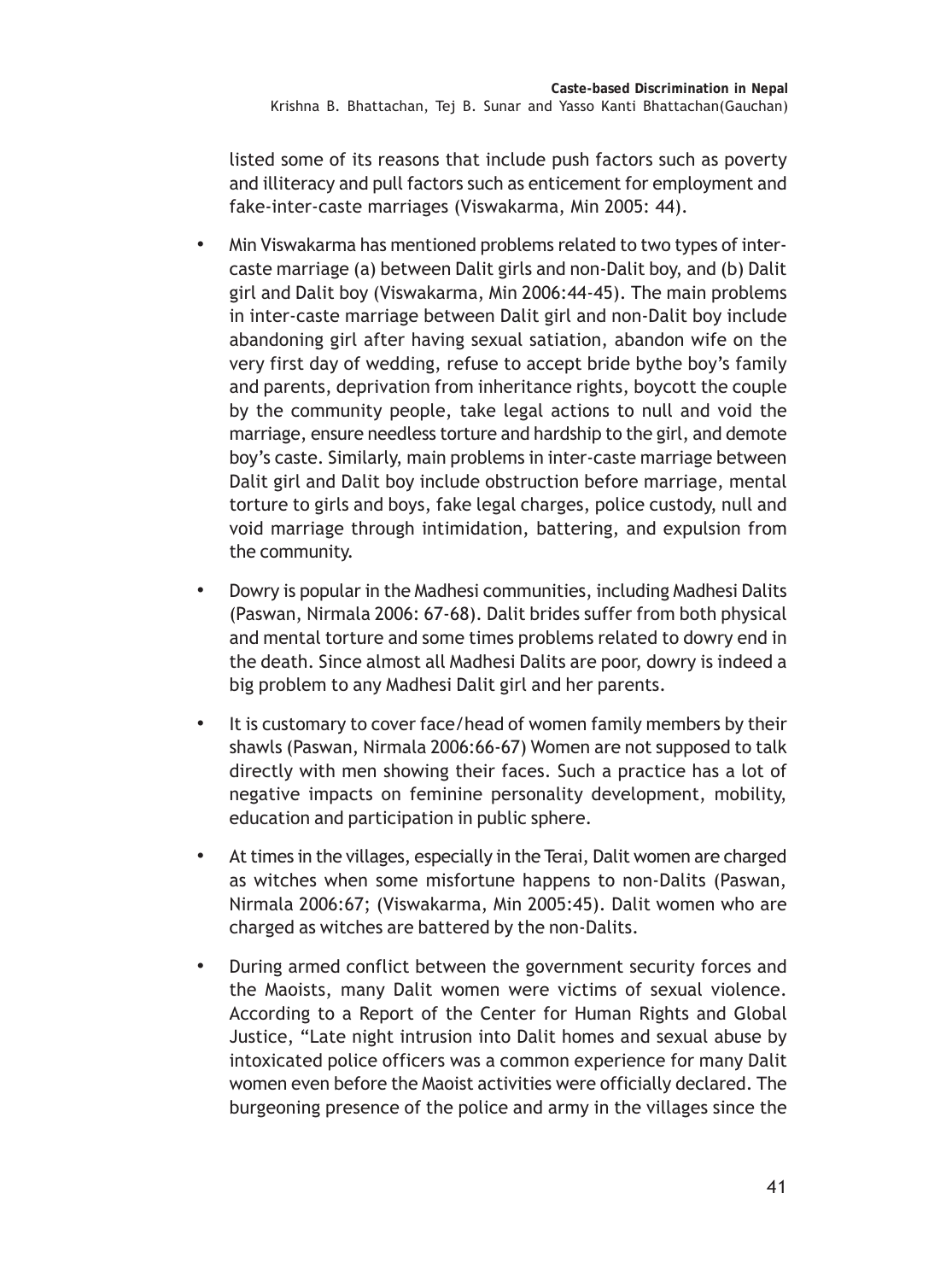Movement and the subsequent power of the security forces to detain, question, and intimidate rural villagers at will has led to even greater sexual abuse and exploitation. In the wake of State resistance to the Movement, armed forces are unrestrained in entering Dalit homes and victimizing Dalit women. According to a 2005 Amnesty International Report, there has been reportage of security forces raping girls during "search operations" in villagers' homes. Girls belonging to marginalized communities are particularly vulnerable to attack by the "upper-caste" members of the security forces." (CHRGJ 2005: 35-36).

## **8.4 Dalit Women Empowerment:**

Empowerment, Inclusion and Integration are the three most important efforts made by the Dalit Movement and Donor's support for the movement. Women's empowerment and mainstreaming gender has been the two most important efforts by Women's Rights Movement. Of these 'empowerment' is one of the most important concepts, which has not been widespread and not understood as it is on its terms. Dalit women's access to financial, natural and community resources are lowest compared to other "high caste" women and males. Women's empowerment or gender mainstreaming programmes also give more access to "high caste" women and girls and outrightly exclude Dalit women and girls. Also, programmess for marginalized or disadvantaged or excluded or deprived or "backward" groups or communities also provide least opportunity to Dalits in accessing resources. Similarly, Dalit targeted programs including Dalit programmes also give better access to Dalit men and boys than to Dalit women and girls.

#### **Differential Empowerment:**

Different categories of Dalit women need different types of empowerment. These are as follows:

- *•* Dalit women's empowerment to fight against forms of caste-based discrimination by non-Dalits.
- *•* Dalit women's empowerment to fight against forms of gender-based discrimination.
- *•* Madhesi Dalit women's empowerment to fight against forms of regional and linguistic discrimination.
- *•* So-called "lower caste" Dalit women's empowerment to fight against all forms of internal caste-based discrimination.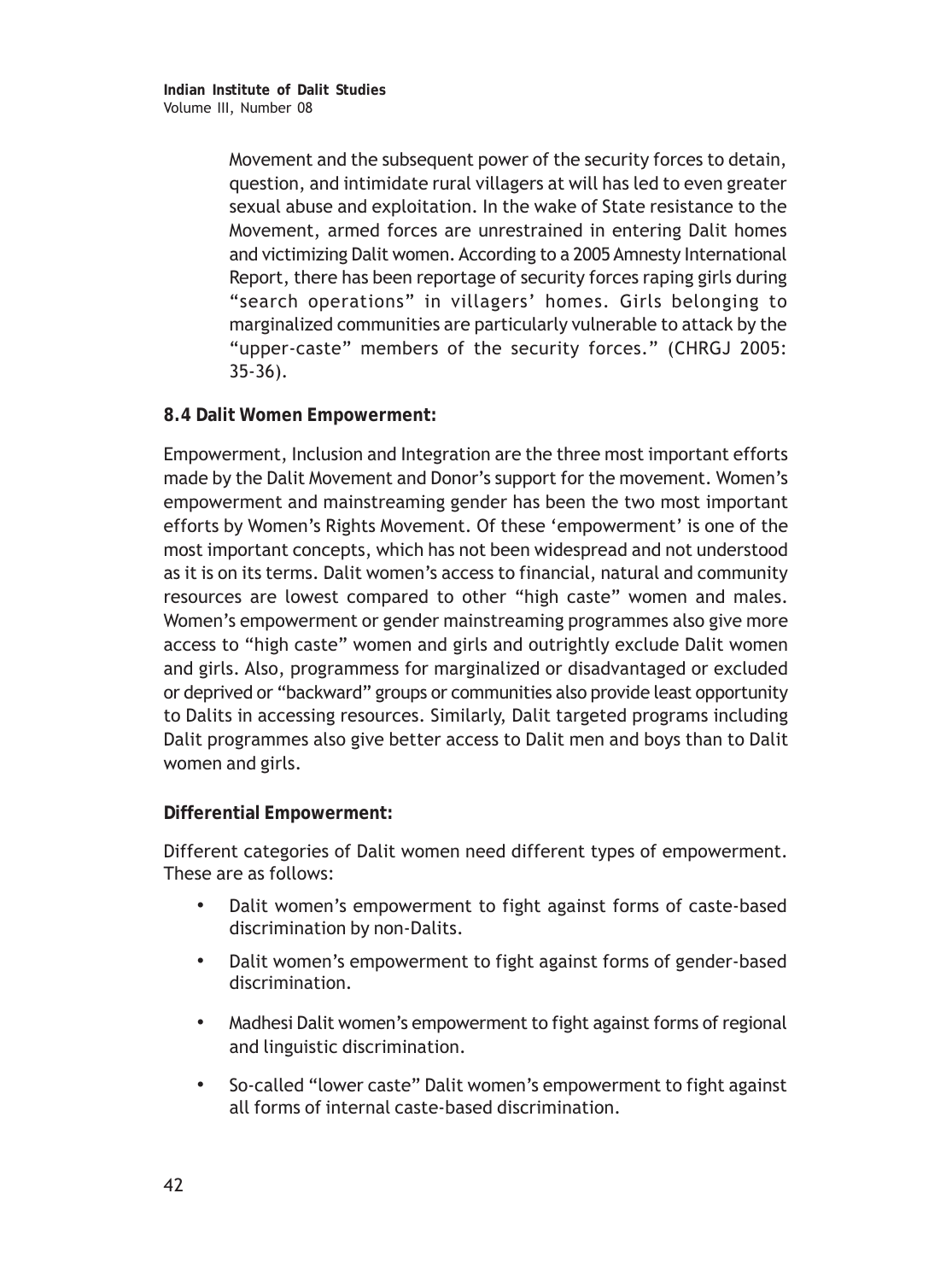Also, the following categories of people need to do the following if Dalit women should be empowered and get due equity and equal rights in community and society:

- *•* Non-Dalit women's empowerment not to practice any form of castebased discrimination against Dalit women (and men).
- *•* So-called "high caste" Dalit women's empowerment not to practice any form of internal caste-based discrimination against "low caste" Dalit women (and men).
- *•* Non-Dalit men's and Dalit men's empowerment not to practice any form of gender-based discrimination against Dalit women/girls.
- *•* Hill non-Dalit men's and Dalit men's empowerment not to practice any form of regional and linguistic discrimination against Madhesi Dalit women (and men).
- *•* Dalit women's empowerment in constitutional/legal, economical, educational, political, socio-cultural, psychological/emotional, spiritual, religious fields.

**Priority areas for Empowerment:** Dalit women's priority areas are as follows:

- 1. Human resource development or capacity building (education, knowledge, skill, information, voice, organisation and health).
- 2. Increasing capacity to use politics for achieving human rights;
- 3. Awareness to enrich capacity to critically challenge against all forms of discrimination, including caste-based discrimination (of Dalits in general, Hindu non-Dalits, indigenous peoples, women and Madhesi in general); and
- 4. Access to, control of and benefit from resources.

To conlcude, violence aginst Dalit women and double discrimination against them also should be eliminated. Both national and international actors could play significant role in such enedavours.

## **9. Conclusion**

Nepal is going through a peace process and democratic transition since the April Movement, 2006. The election for 575 members of the Constituent Assembly was successfully held on April 10, 2008 and nomination of 26 members of the Constituent Assembly was complete. The Nepal Communist Party -Maoist became the largest party followed by the Nepali Congress, Nepal Communist Party-UML and Madhesi Jana Adhikar Forum. The first meeting of the Constituent Assembly held on May 28, 2008 implemented Secular, Federal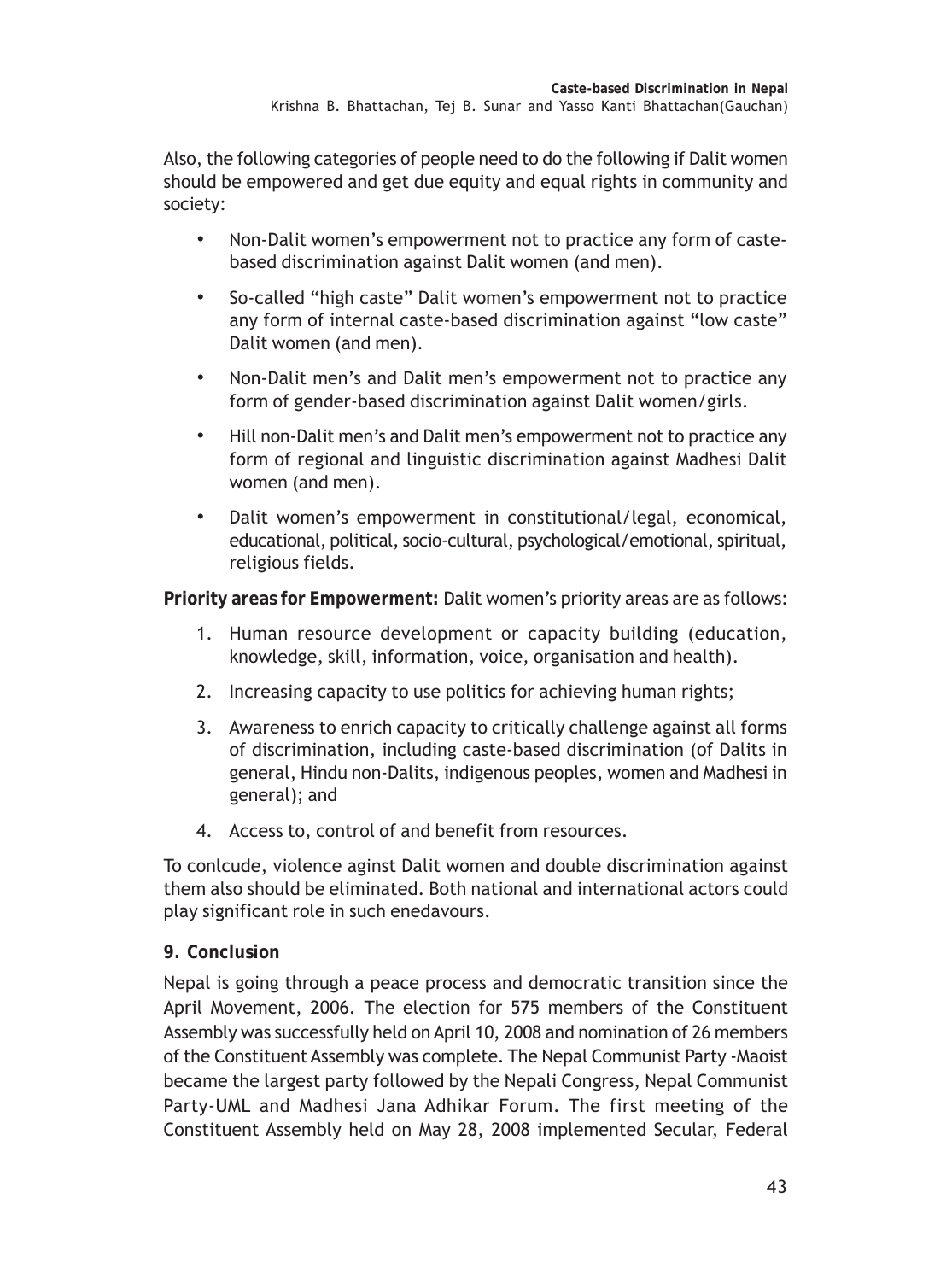**Indian Institute of Dalit Studies** Volume III, Number 08

Democratic Republic by eliminating institution of Monarchy for good. The Constituent Assembly has a Mandate to prepare a new Inclusive Constitution within two to two and half years. Caste-based discrimination, including untouchability, could be eliminated by synchronic concerted efforts from all stakeholders, including the Nepal Government, political parties, media, civil society organisations, Dalits' Rights Movement, the United Nations, Multilateral and Bilateral Organizations, INGOs and Advocacy Organizations.

#### **Endnotes**

- 1. Scholars like Dilliram Dahal, Bidhyanath Koirala, Khagendra Sharma, Gyanu Chhetri, Hari Bansha Jha, Jasmine Rajbhandary, Gita Karki, Yogendra Bahadur Gurung, Subas Risal, Ranju Thakur, and Krishna B. Bhattachan have contributed in social and economic aspects of the Dalits, including untouchability. Prominent researchers on Dalit issues include Hira Viswakarma, Chakraman Viswakarma, Yam Bahadur Kisan, Bimal Viswakarma, Lumasingh Viswakarma, Ratna Bahadur Bagchand, Tek Tamrakar, Purna Nepali, Kamla Hemchuri, Durga Sob, Ambika Gajmer, Ganesh V.K., and Pabitra Sunar. A. W. McDonald, Carol Tingey, Mary M. Cameron and International social scientists have also contributed researches on Dalit study.
- 2 . For details see Action Aid Nepal (2003, Existing Practices of Caste-Based Untouchability in Nepal and Strategy for a Campaign for its Elimination)
- 3 They provided this information during a National Conference of Dalits, organised in Godavari in Kathmandu by Dalit Civil Society Organisations with Constitutional Advisory Support Uint (CASU) of UNDP in 2007.
- 4 Annexure-1 refers to the Annex of the Draft Bill.
- 5 This information is based on personal communication with Dr. Koirala on 1 Feb 2007.
- 6 Comments made by Hira Viswakarma during a book launching program organized by DNF Nepal and NNDSWO in Kathmandu in November 2008.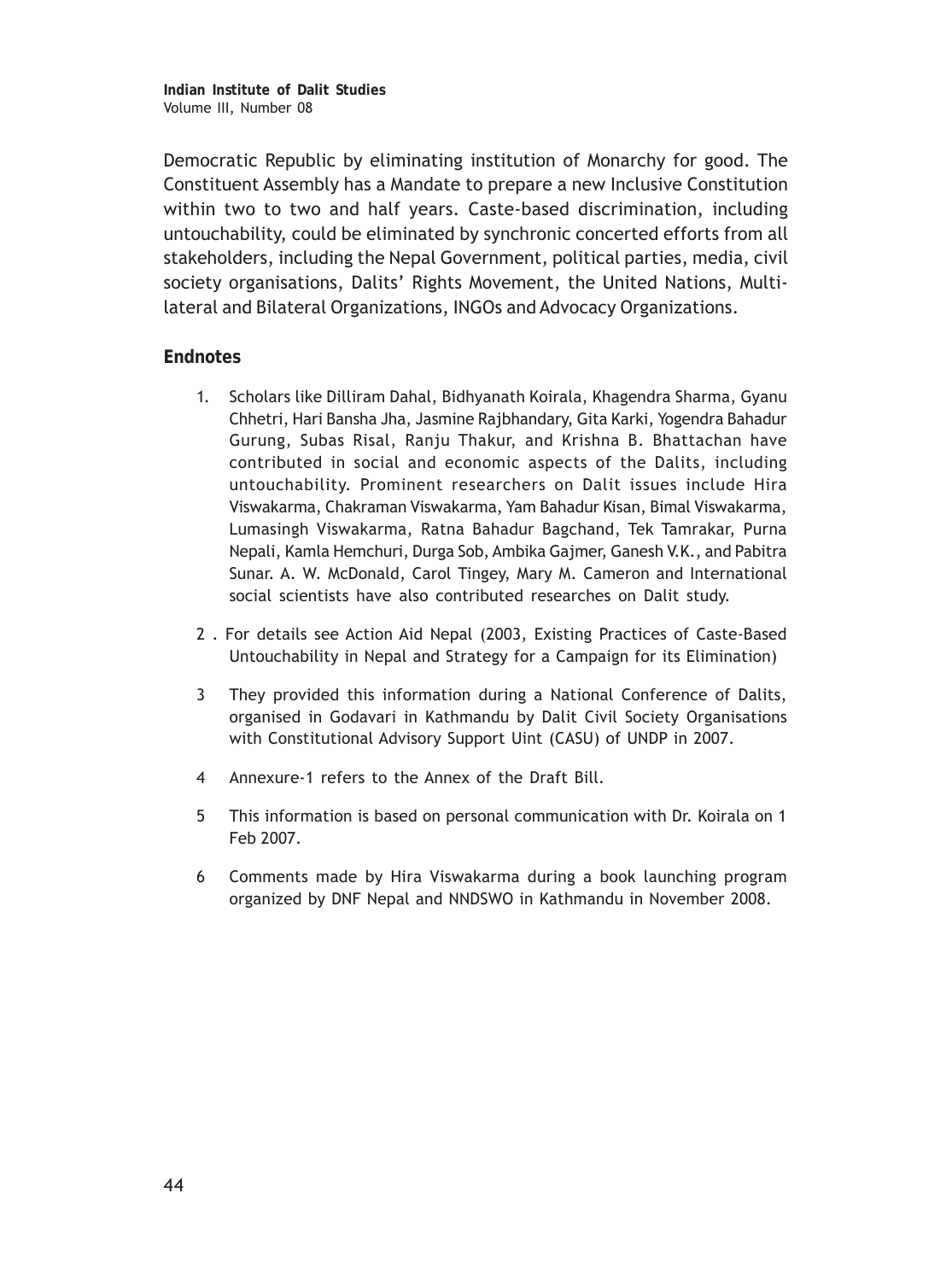#### **References**

- Bhattachan, Krishna B., Kamala Hemchuri, Yogendra Gurung, and Chakra Man Viswakarma. 2003. *Existing Practices of Caste-based Untouchability in Nepal and Strategy for a Campaign for Its Elimination*, Kathmandu: Actionaid-Nepal.
- Bhattachan, Krishna B. and Laxmi Keshari Manandhar (Eds.) 2001. *Gender and Democracy*. Kathmandu: Central Department of Home Science—Women's Studies Program, Tribhuvan University in cooperation with Friedrich-Ebert-Stiftung.
- Cameron, Mary M. 2005. *On the Edge of the Auspicious. Gender and Caste in Nepal***,** Urbana and Chicago: University of Illinois Press and Kathmandu: Mandala Publications. (Reprinted in Nepal).
- Center for Human Rights Global Justice. 2005. *The Missing Piece of The Puzzle Caste Discrimination and the Conflict in Nepal*, New York University School of Law, New York, USA
- Central Bureau of Statistics. 2004. "Nepal Living Standard Survey", Statistics Report, Vol I & II, Central Bureau of Statistics, Kathmandu, Nepal.
- Dahal, Dilli Ram *et al.* 2002. *Rastriya Dalit Rananiti Pratibedan*, "National Dalit Strategy Report", Kathmandu: Action Aid Nepal, Care Nepal and Save the Children (US).
- Enabling State Programme (ESP)/DFID. 2001. *Pro-Poor Governnace Assessment Nepal*. Kathmandu: Enabling State Programme.
- Gurung, Harka. 2003. *From Exclusion to Inclusion Socio-Political Agenda for Nepal*, Social Inclusion Research Fund, Lalitpur, Kathmandu Nepal.
- HMG-N, 2002. *Population Census, 2001. National Report***.** Kathmandu: Central Bureau of Statistics, National Planning Commission, HMG-N.
- IIDS, 2000. *The Fourth Parliament Election*. Kathmandu: Institute for Integrated Development Studies.
- INSEC, 2007. *INSEC Year Book 2007*. Kathmandu: Informal Sector Service Center (INSEC).
- Jan Utthan Pratisthan. 2004. *Nepalma Dalit Manav Adhikarko Abastha-2004 ra Kanooni Byabastha* (Legal Provision and Dalit Human Rights Situation 2004), Jana Utthan Pratisthan, Kathmandu Nepal.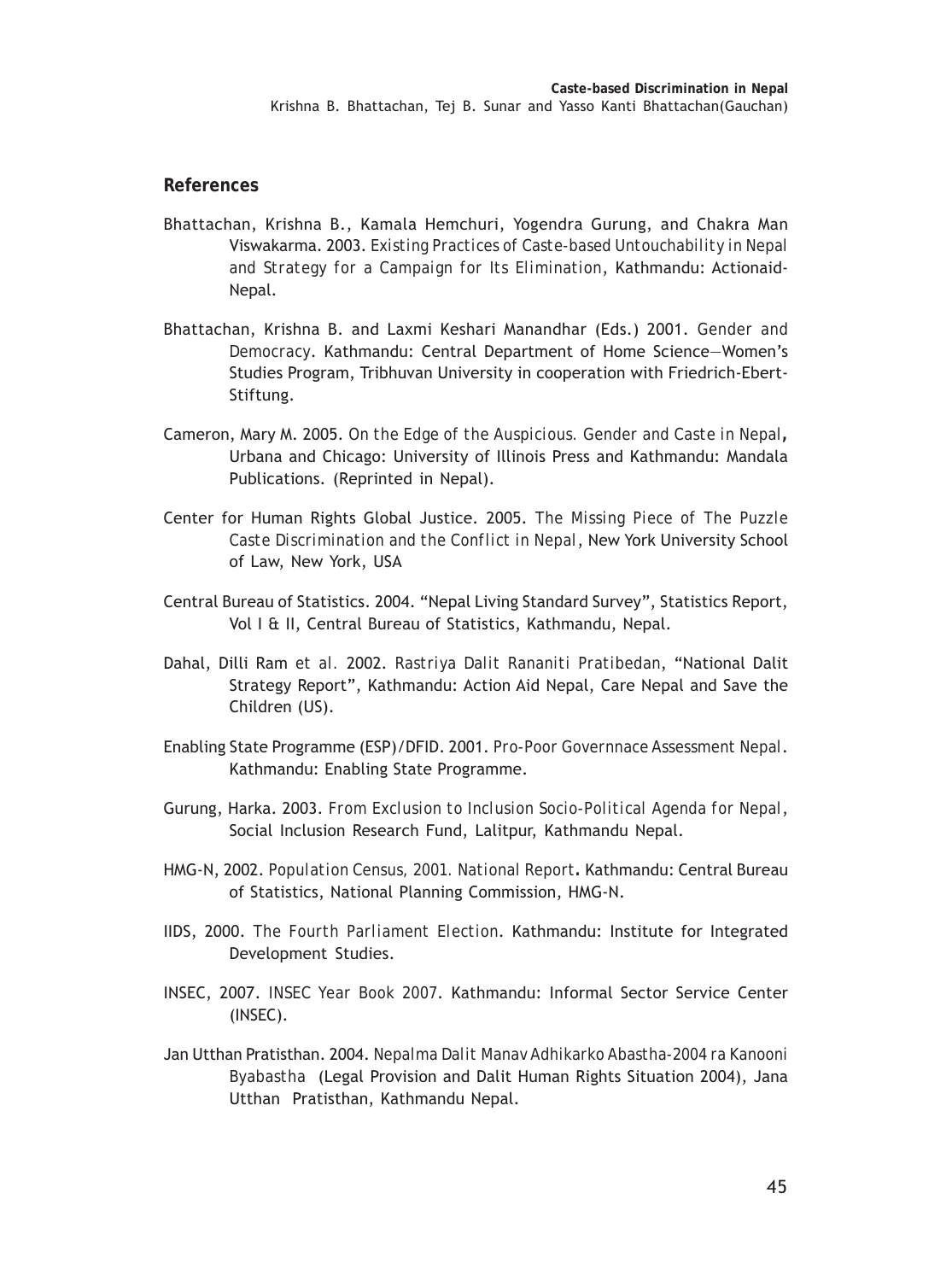**Indian Institute of Dalit Studies** Volume III, Number 08

- Koirala, Bidhyanath. 1996. *Schooling and the Dalits of Nepal*: *A case Study of Bungkot Dalit Community*. An unpublished thesis submitted to the University of Alberta, Canada, in partial fulfillment of the requirements for the Doctor of Philosophy in International/Intercultural Education.
- National Dalit's Commission. 2005. *Citizenship and Land Ownership Status of Dalit Community in Nepal*. Kathmandu: National Dalit's Commission.
- . 2003."*Dalit Paribhasa tatha Jatiya Anusuchi. Adhyayan Pratibedan 2060*. ("Definition of the Dalits and Caste List. A Study Report-2003"). Kathmandu: National Dalit's Commission. An unpublished report.
- Nepal South Asia Centre (NESAC).1998. *Nepal Human Development Report 1998*. Kathmandu: Nepal South Asia Research Centre (NESAC).
- Neupane, Gobinda. 2000. *Nepalko Jatiya Prashna; Samajik Banot ra Sajhedariko Sambhawana (Caste Issue of Nepal; Social Pattern in Possibility of Sharing)* Center For Development Studies, Thapathali, Kathmandu Nepal
- Paswan, Nirmal. 2006. "*Terai mul Dalit mahilaharuko awastha ra chunautiharu*" ("Condition and challenges of Dalit of Terai origin), Pp. 65-69. In: Bhatta, Gokarna (ed.) 2006 *Bikas Tatha Sushashanko Mulprabhama Dalit mahilako Sahabhagita* "Dalit Women's Participation in the Mainstream of Development and Good Governance". Kathmandu: Feminist Dalit organization.
- Robertson, Adam and Mishra, Shisham. 1997. *Forced to Plough. Bonded Labour in Nepal's Agricultureal Economy*. Kathmandu: Anti Slavery International and Informal Sector Service Center (INSEC).
- Sherpa, Pasang. 2006. *Dalitko Samajik, Aarthik, Saikshik ra Nirnaya Tahama Awastha* (The Condition of Dalits and Social, Economic and Educational Decision Making Level ) Pp.315-326. In: Koirala, Biddhyanath, Khadka, Rajan and Baral, Rajkumar(Ed.) Rajyako Punarsamrachanama Dalit Sahabhagita (Participation of Dalit in Restructuring of the State), Kathmandu Nepal.
- Sunar, Tej Bahadur.2002 . *Dalitharuko Rajnitima Sahabhagita* (Political Participation of Dalits), Central Department of Sociology/Anthropology, TU, Kirtipur Kathmandu, Nepal.
- Tamrakar, Tek. 2006."*Dalit mahilaka samajik, arthik tatha rajnitik adhikar samrachyanka lagi arkchyan"* ("Reservation for the protection of social, economic and political rights of Dalits"), Pp. 57-94. FEDO *Nepalma Dalit Mahila ("Dalit women in Nepal").* Kathmandu: Feminist Dalit Organmization (FEDO). (V.S. 2063).
- 2005. *Dalit Samudaya Biruddha Bhedbhavpurna ra Samsodhaniya Kanooni Prabadhaharuko Addhyan Pratibedan (*Study Report on Discriminatory and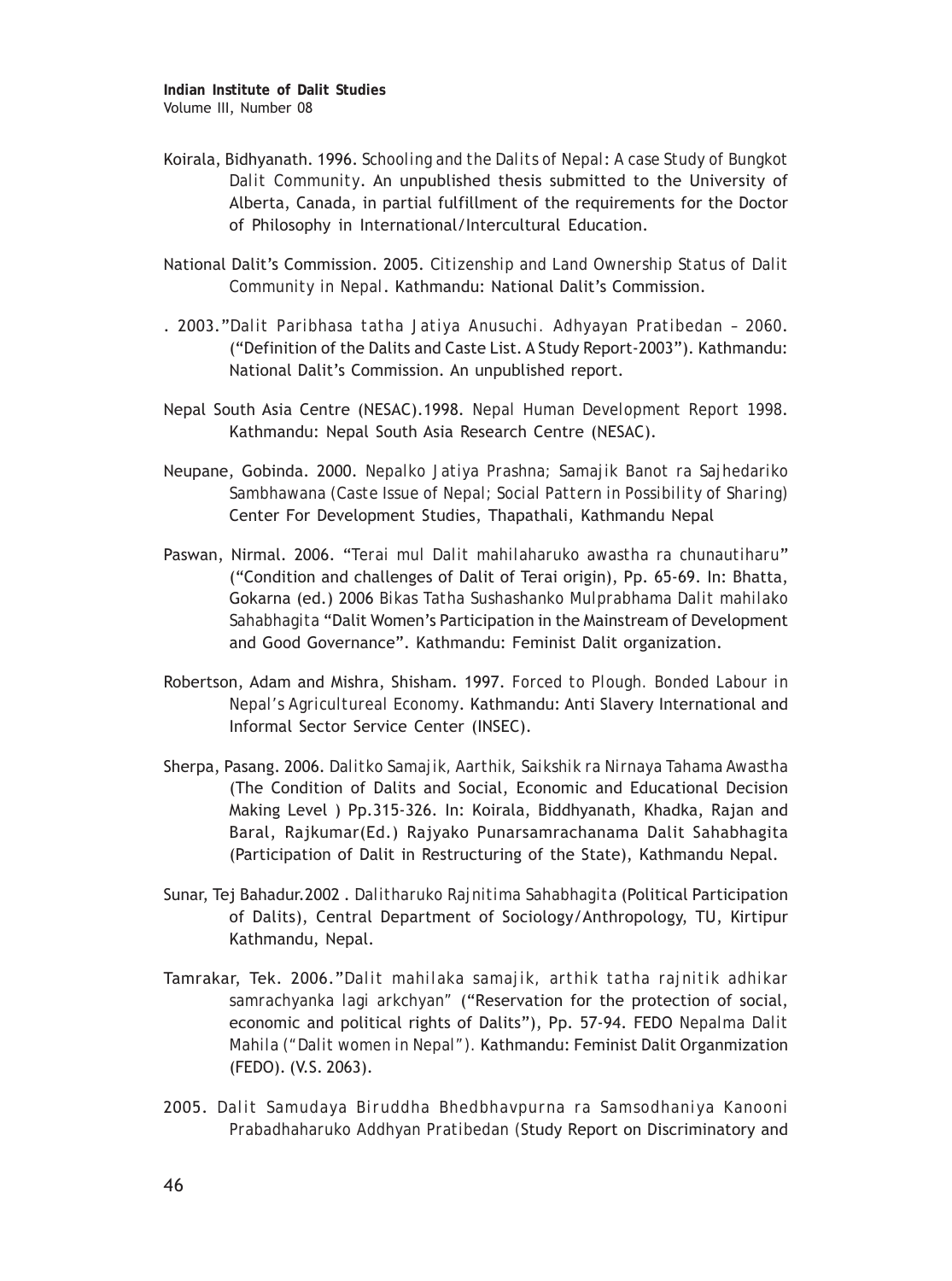Amendable Legal Provision against Dalits*)*, National Dalit Commission, Kathmandu Nepal.

- Team Consult Pvt. Limited. 1999. *The Conditions of the Dalits (Untouchables) in Nepal: Assessment of the Impacts of Various development Interventions*. A Report submitted to the United Nations Development Programme (UNDP), Nepal
- The World Bank and DFID 2006. *Citizens Without Rights: Nepal Gender And Social Exclusion Assessment*, Kathmandu Nepal.
- Viswakarma, Min. 2006. *Bhavi rananiti tayar garna mahattwapurna khurak dieyeko chha* ("Has given plenty of important foods for thoughts to prepare future strategy"). Pp. 42- 5. In: Bhatta, Gokarna (ed.) 2006 *Bikas tatha Sushashanko Mulprabhama Dalit mahilako Sahabhagita* ("*Dalit Women's Participation in the Mainstream of Development and Good Governance*"). Kathmandu: Feminist Dalit organization.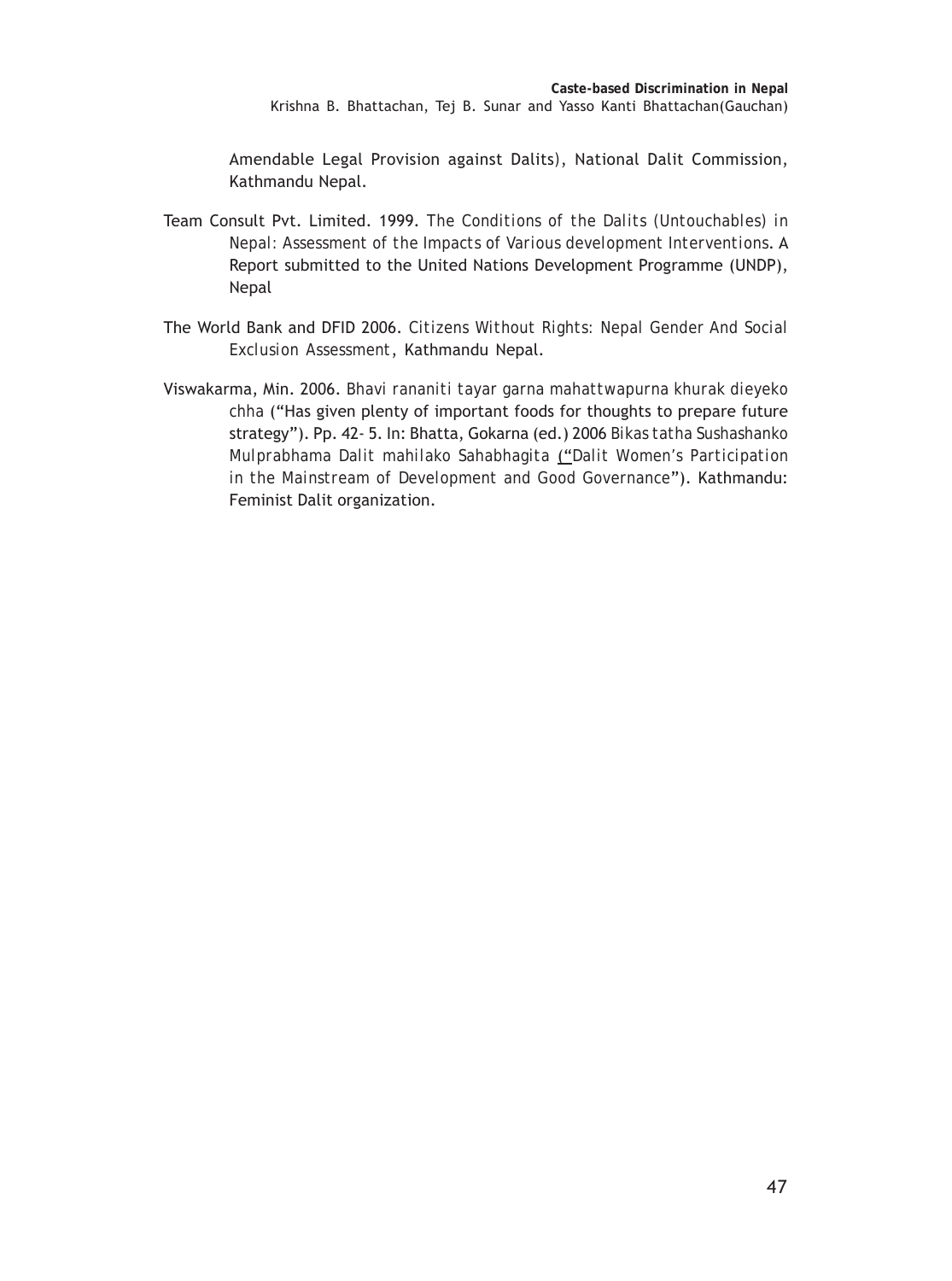|     | Castes            | "Sub-<br>Castes" | Surnames                                                                                                                                                                                                                                                                                                                                                                                                       | Traditional<br>Occupation                                                                    |
|-----|-------------------|------------------|----------------------------------------------------------------------------------------------------------------------------------------------------------------------------------------------------------------------------------------------------------------------------------------------------------------------------------------------------------------------------------------------------------------|----------------------------------------------------------------------------------------------|
|     | <b>Hill Dalit</b> |                  |                                                                                                                                                                                                                                                                                                                                                                                                                |                                                                                              |
| 1   | Kami              |                  |                                                                                                                                                                                                                                                                                                                                                                                                                | Metal works                                                                                  |
| 1.1 |                   | Kami             | Agri; Acharya; Afaldhoti; Od; Kasara; Kallohar; Kalikote;<br>Kaliraj; Gadal; Gahatraj (Gahate); Kumarki; Kaini; Koli;<br>Koirala; Khadkathoki; Khapangi; Khati; Gajamer;                                                                                                                                                                                                                                       | Produce Khukuri,<br>weapons, agricultural<br>tools etc.                                      |
| 1.2 |                   | Sonar            | Gajurel; Gadilee; Giri; Gotame; Gawa; Jandkami;<br>Tamata (Tamrakar); Niraula; Nepal; Panthi; Pokharel;                                                                                                                                                                                                                                                                                                        | Gold and silver works,<br>iewelery                                                           |
| 1.3 |                   | Lohar            | Paudel; Paudeli; Barailee (Baral, Baralee); Sripali;<br>Diyalee; Dudhraj; Bhushal; Bhool; Mahilipar; Rahapal;                                                                                                                                                                                                                                                                                                  | Iron works and<br>agricultural tools                                                         |
| 1.3 |                   | Od               | Rajilauhar; Sapkota; Sigaure; Sijapati; Setipar; Ramdam;<br>Rijal; Lwagoon; Sonam; Hemchuyuri; Tiruwa; Ghatanee<br>(Ghatne); Ghamal; Ghartee; Ghimire; Ghamchatla;<br>Chunar; Chhistal; Thagunna; Thatara; Nagarkoti; Pallaya;                                                                                                                                                                                 | House construction.<br>works related to soil<br>and timber                                   |
| 1.4 |                   | Chunara          | Parajuli; Potel; Buchebhale; Banskota; Bhatta; Bhattarai;<br>Mahar; Rasailee; Suchyuree; Sundhuwa; Setisuruwal;<br>Setimahar; Sashankar (Sadshankar); Serela; Lamgade;                                                                                                                                                                                                                                         | Produce wooden<br>utencils such as Theki,<br>Dudhero, Madani                                 |
| 1.5 |                   | Parki            | Sob; Ruchal; Pahari; Padhyabati; Lamakarki                                                                                                                                                                                                                                                                                                                                                                     | Produce bamboo<br>products such as Dalo,<br>Naglo etc.                                       |
| 1.6 |                   | Tamata           |                                                                                                                                                                                                                                                                                                                                                                                                                | Produce copper<br>utencils                                                                   |
| 2   | Sarki             |                  |                                                                                                                                                                                                                                                                                                                                                                                                                | Leather works                                                                                |
| 2.1 |                   | Mijar            | Acchami; Uparkoti; Upreti; Kamar; Kisan; Koirala;<br>Khatiwada; Giri; Gaire; Gairipipal; Gathe; Ghimiore;                                                                                                                                                                                                                                                                                                      | Honourary title<br>granted by the rulers                                                     |
| 2.2 |                   |                  | Charmakar Chand; Gotame; Chudal; Chuhan; Thagunna; Chhamarki;<br>Thaurasya; Thadarai; Dale; Tolangi; Thak; Thapaliya;                                                                                                                                                                                                                                                                                          | Produce leather<br>products                                                                  |
| 2.3 |                   | <b>Bhool</b>     | Thapa; Daulakoti; Dhaulakoti; Dabe; Dahal; Dulal;<br>Dhamel; Dhamala; Dhanali; Payeli; Purkoti; Pulami;<br>Paudel; Dasel; Bamarel; Bayelkoti; Bishunkhe; Bastakoti;<br>Bogati; Bhagyal; Bheyel; Bhool; Bhurtel; Bhipal;<br>Mangrati; Majakoti; Majaboti; Malbul; Malchok; Mudel;<br>Ramtel; Ruchal; Raut; Roila; Roka; Lamjel; Lamsal; Sahi;<br>Srimali; Siraute; Surkheti; Sanyel; Sanjawal; Hamal;<br>Hitang | Produce leather<br>products                                                                  |
| 3   | Damai/<br>Dholi   |                  |                                                                                                                                                                                                                                                                                                                                                                                                                | Play Panche Baja<br>musical instrument<br>during marriage and<br>on auspicious<br>occassions |
| 3.1 |                   | Pariyar          | Adhikari; Asasaya; Aujee; Kanal (Kandel); Katuwal;                                                                                                                                                                                                                                                                                                                                                             | <b>Tailoring</b>                                                                             |
| 3.2 |                   | Suchikar         | Kakrki Dholee (Mudula; Sutar; Lama; Khulal); Kalakheti;                                                                                                                                                                                                                                                                                                                                                        | <b>Tailoring</b>                                                                             |
| 3.3 |                   | Ngarachi         | Koirala; Khatiwada; Khati; Guide (Guindel); Gautam<br>(Gotame [Siwa]); Ghale; Gurung; Cahar; Chuhan; Jairu;<br>Thagunna; Thatal; Daude; Dhyakee; Tiwari; Trikatri;<br>Thapa; Darnal; Das; Nagarchi; Negi; Nepal; Naubag;                                                                                                                                                                                       | Play Nagara musical<br>instrument during<br>special occassion in<br>temples and palace       |
| 3.4 |                   | Dholi            | Chudal; Panta; Panchkoti; Pokharel; Bardewa; Bagchand;<br>Bagdas; Baiju; Budhathoki; Budhaprithi; Bhandari;<br>Bhattarai; Bhitrikoti; Bhusal; Magar; Mote; Mahara; Male;<br>Rajabar; Ranapaili (Ranapal; Ranapaheli); Rana; Rai;<br>Raingai; Raika; Ryainjhyain; Lapre; Lamghate; Luintel;                                                                                                                     | Government's<br>messenger to inform<br>community people by<br>playing Dhol                   |
| 3.5 |                   | Hudke            | Shildhar; Sunam; Sundas; Suncheuri; Sahi Samundri (Sai;<br>Saisamundri; Samundrasai); Suji; Hingmang; Hudke;<br>Aptarya; Ghalek; Bhedikar; Betuwa; Dharal; Retan;<br>Bitalu; Nagarkoti; Yagne; Ghatani; Bhende Siba; Kekhure<br>Siba; Sungure Siba; Damai Pariyar; Ratnapariyar;<br>Achhame Pariyar; Chhinal Pariyar; Thak Pariyar;<br>Nakadholi                                                               | Play Hudke musical<br>instrument                                                             |

#### **Annexures-1. Dalit Castes by Sub-Castes, Surnames and Traditional Occupations**

*Cont...*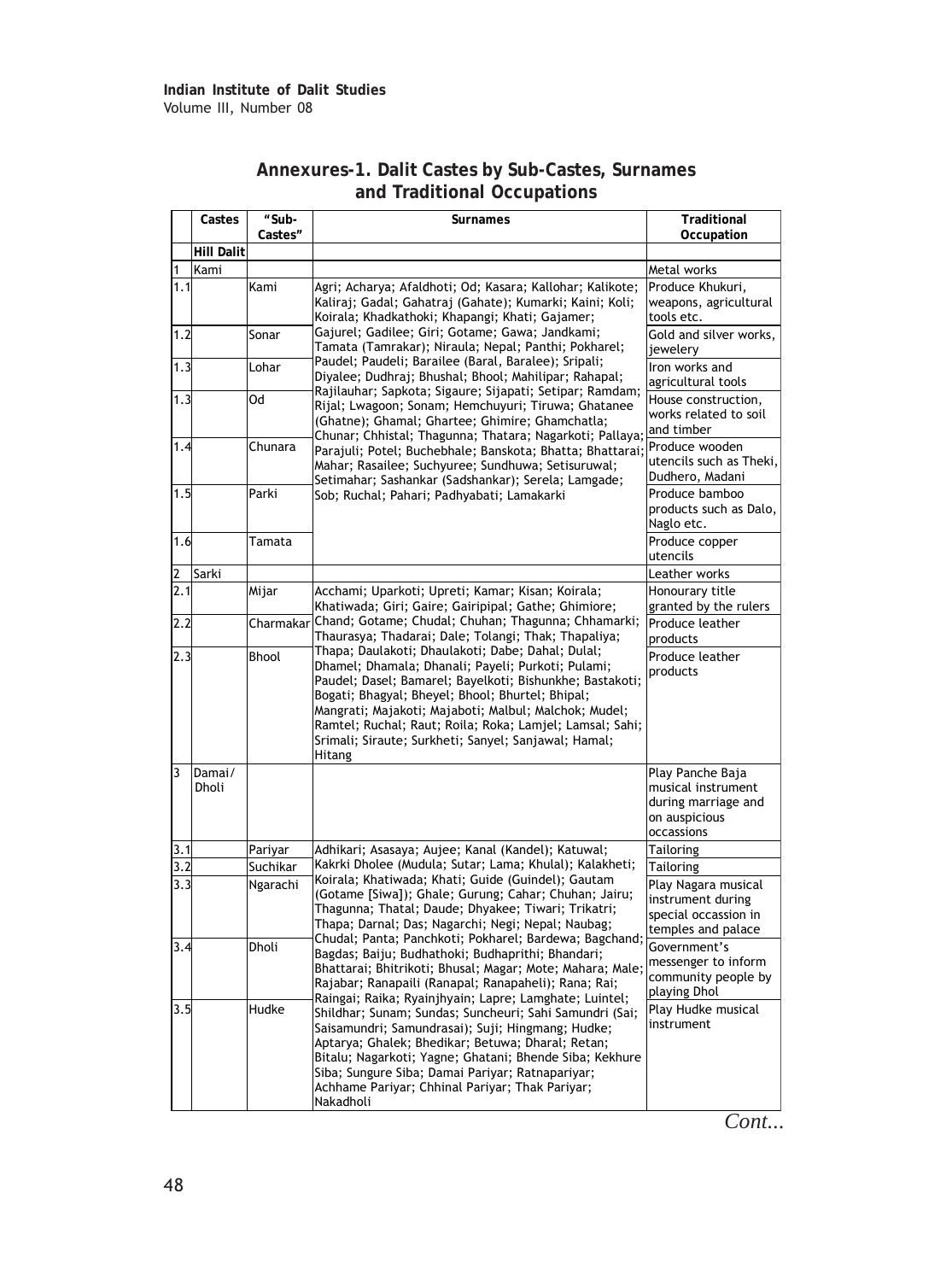|   | Castes                                                                                                                                                                                                                                                                                      | "Sub-<br>Surnames<br>Castes" |                                                                                                                                                                                                              | <b>Traditional Occupation</b>                                                                                                     |
|---|---------------------------------------------------------------------------------------------------------------------------------------------------------------------------------------------------------------------------------------------------------------------------------------------|------------------------------|--------------------------------------------------------------------------------------------------------------------------------------------------------------------------------------------------------------|-----------------------------------------------------------------------------------------------------------------------------------|
|   | Hill Dalit                                                                                                                                                                                                                                                                                  |                              |                                                                                                                                                                                                              |                                                                                                                                   |
| 4 | N/A<br>Adhikari; Kami; Kalakausik; Kala Paudel; Kalichan;<br>Gaine<br>Gosain; Jogi; Thakuri; Turki; Bahun; Budhathoki;<br>Baikar; Badhyakar; Bestha; Bista; Bogatai; Bhusal<br>(Parbate); Maheswar; Biswakarma; Bishnupad;<br>Raisamundra; Sursaman; Setaparbat; Setichan;<br>Kookchin Rana |                              | Singing by playing Sarangi<br>musical instrument                                                                                                                                                             |                                                                                                                                   |
| 5 | Badi                                                                                                                                                                                                                                                                                        | N/A                          | Khati; Rasailithapa; Rasaili; Lekali; Chhinal; Baral;<br>Thakur; Rana; Kumal; Khadka; Jogi; Bote;<br>Upadhyaya; Rijal; Singha; Shrestha; Paudel;<br>Adhikari; Kami; Damai; Badsaha; Khan; Dhital;<br>Niraula | Produce muical instruments<br>such as Madal, Dholak, clay<br>products such as Chilim,<br>gagri tv                                 |
|   | Madhesi Dalit                                                                                                                                                                                                                                                                               |                              |                                                                                                                                                                                                              |                                                                                                                                   |
| 6 | Chamar/<br>Harijan/Ram                                                                                                                                                                                                                                                                      | N/A                          | Ram; Mochi; Harijan; Rabidas (Raidas); Chamara;<br>Mahar; Mahara; Mehara; Raut; Bhagat; Das; Bajar;<br>Bagh; Dhusiya; Daswatiya; Madhesiya                                                                   | Leather works                                                                                                                     |
| 7 | Musahar                                                                                                                                                                                                                                                                                     | N/A                          | Sada; Sadaya; Rishidev; Rishikul; Raut; Tirhutiya;<br>Madhaiya; Kharpuria; Satnapuria; Kauchh;<br>Gharmunta; Pachharu; Mudi; Macharu                                                                         | Collect food grains from<br>holes in the farm; leveling<br>farm land                                                              |
| 8 | Dusadh/<br>Paswan/Pasi*                                                                                                                                                                                                                                                                     | N/A                          | Paswan; Hajari; Hajara; Madhaiya (Magaiya);<br>Kurmi; Kamhar; Paliwar; Kurna; Dar; Sarjaha<br>(Surajiya); Panjiyar; Pakhir Daid; Suryabanshi                                                                 | Godayit ('Messenger') of<br>social events; village<br>watchmen; Kamtiya<br>(watchmen to secure<br>harvest                         |
| 9 | Tatma                                                                                                                                                                                                                                                                                       | N/A                          | N/A                                                                                                                                                                                                          | Weaving                                                                                                                           |
|   | 10 Khatbe                                                                                                                                                                                                                                                                                   | N/A                          | Mandal; Tirhutia; Badaha; Kyotar; Parasa;<br>Pokharbhinda; Hasuliya; Newar; Nanaud; Bake                                                                                                                     | Weaving clothes; spinning;<br>carry Doli during marriages                                                                         |
|   | 11 Dhobi (Rajak) N/A                                                                                                                                                                                                                                                                        |                              | Kanujiya; Madhaiya; Belbar; Surjaha; Tamoli;<br>Tirhitiya; Turtuk; Dhoiba; Baitha; Rajak; Pathik;<br>Safi; Arya                                                                                              | Wash clothes                                                                                                                      |
|   | 12 Bantar<br>(Sardar)                                                                                                                                                                                                                                                                       | N/A                          | Rajdhami; Dhami; Sardar; Majhi; Raut; Bant                                                                                                                                                                   | Bamboo works                                                                                                                      |
|   | 13 Chidimar                                                                                                                                                                                                                                                                                 | N/A                          | N/A                                                                                                                                                                                                          | Hunting birds                                                                                                                     |
|   | 14Dom                                                                                                                                                                                                                                                                                       | N/A                          | Kothita; Mkhaita; Talwar; Tawakait; Chachewar;<br>Kolniyar; Sanparaya; Ghatait; Amleriya;<br>Mahawaita; Balgachhiya; Kanoon; Bakhatiya;<br>Modaliya; Jhojhawa; Chirniya; Bhalwait; Baisi;<br>Baswar          | Bbmboo products; play<br>musical instruments; cut<br>umbilical cords during child<br>birth, dig burial place; burn<br>dead bodies |
|   | 15 Mestor/<br>Halkhor                                                                                                                                                                                                                                                                       | N/A                          | Jamadar; Raut; Sariswal; Turka; Amariya; Dahaiya<br>(Darwe); Panpuri; Bakhariya; Mahar; Mestar;<br>Halkhor                                                                                                   | <b>Cleaning streets</b>                                                                                                           |
|   | 16 Kuswadiya/<br>Patharkatta<br>O                                                                                                                                                                                                                                                           | N/A                          | N/A                                                                                                                                                                                                          | Stone products                                                                                                                    |
|   | 17 Kakahiya                                                                                                                                                                                                                                                                                 | N/A                          | N/A                                                                                                                                                                                                          | N/A                                                                                                                               |
|   | 18 Kalar?                                                                                                                                                                                                                                                                                   | N/A                          | N/A                                                                                                                                                                                                          | Begging                                                                                                                           |
|   | 19 Khatik                                                                                                                                                                                                                                                                                   | N/A                          | Chandal; Barawa; Bhogariya; Bachara; Chaula;<br>Khirahi; Tawada; Chamariya; Taki; Dayama;<br>Bagadi                                                                                                          | Deer leather works                                                                                                                |
|   | 20 Kori                                                                                                                                                                                                                                                                                     | N/A                          | Purbiya; Pachhimha; Chamara; Kotchamara;<br>Dakhinaha; Bahiryinya                                                                                                                                            | Weaving clothes                                                                                                                   |
|   | 21 Pasi *                                                                                                                                                                                                                                                                                   | N/A                          | N/A                                                                                                                                                                                                          | Liquor production from Tadi<br>tree                                                                                               |
|   | 22 Sarvanga/<br>Sarbariya?                                                                                                                                                                                                                                                                  | N/A                          | N/A                                                                                                                                                                                                          | Begging                                                                                                                           |

*Source: NDC 2003*

*Note: o Sarvanga/Sarbariya and Kalar are the same caste group. Kalar is a derogatory term. Therefore, they prefer to call themselves as Sarvanga/Sarbariya*.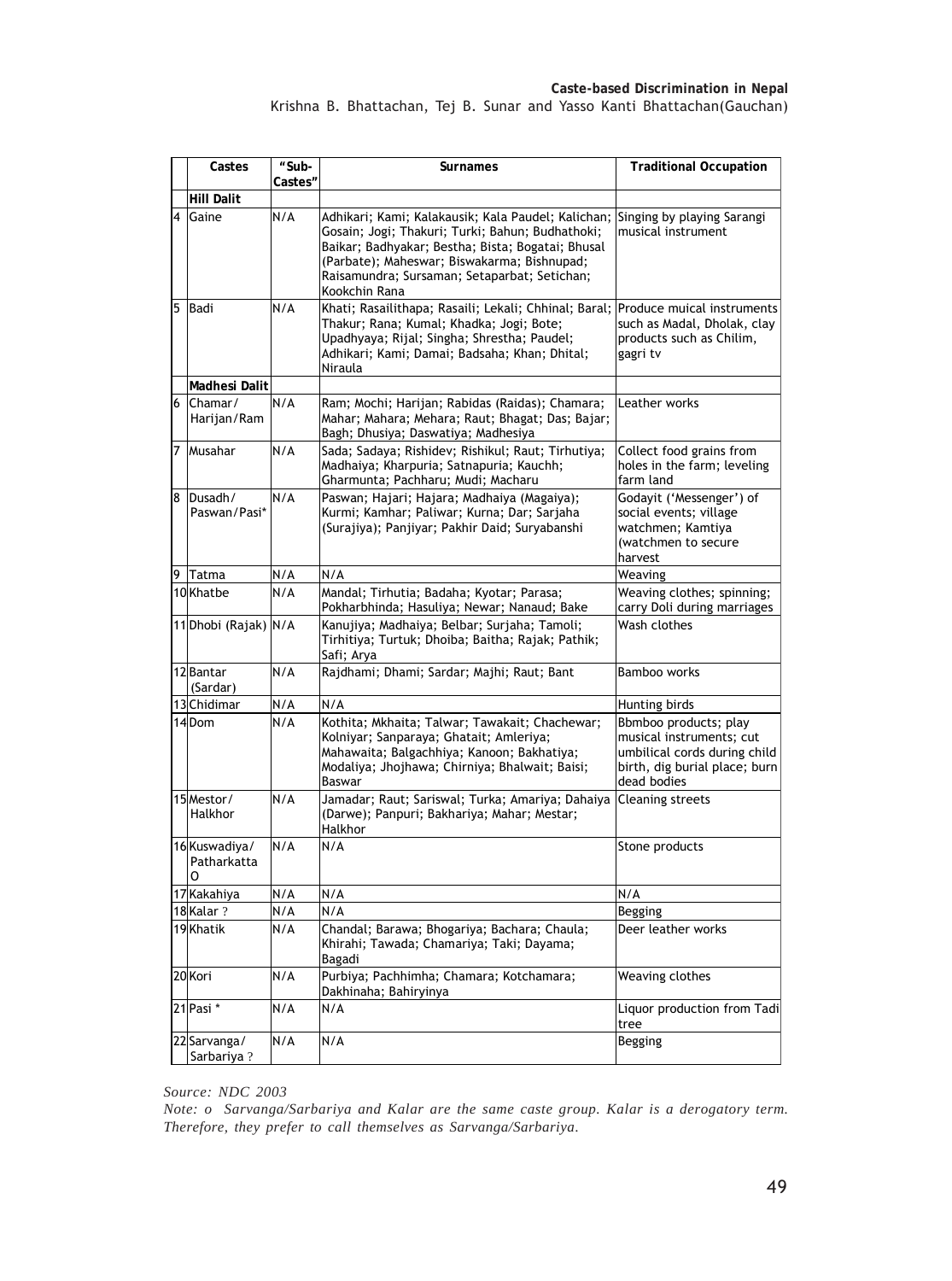# **Recent IIDS Publications**

#### **Books**

- Dalit in India Search for a Common Destiny by Sukhadeo Thorat, Sage Publications, 2009
- Social Justice Philanthropy by Sukhadeo Thorat, Gail Omvedt and Martin Macwan, Rawat Publications, 2009
- Nave Shitij Ki Aur (Hindi Poems) by Jai Prakash Leelwan, HDS and Anamika Publications 2009
- Samaye Ki Aadamkhor Dhun (Hindi Poems) by Jai Prakash Leelwan, IIDS and Anamika Publications 2009
- In Search of Inclusive Policy Addressing Graded Inequality by Sukhadeo Thorat and Narender Kumar, Rawat ٠ Publications, 2008
- B. R. Ambedkar Perspectives on Social Exclusion and Inclusive Policies by Sukhadeo Thorat and Narender Kumar (Eds.), Oxford University Press, 2008
- Bhartiya Dalit Sahitya Ka Vidrohi Swar by Vimal Thorat and Suraj Badtiya, Rawat Publications, 2008

#### **Forthcoming Books**

- Blocked by Caste: Economic Discrimination and Social Exclusion in Modern India, Sukhadeo Thorat and Katerine S. Newman, (Eds.), New Delhi, Oxford University Press, 2009
- Dalit Human Development Report by Sukhadeo Thorat and Martin Macwan
- Dalit Art and Imagery by Gary Michael Tartakov, IIDS and Rawat Publications
- Satta Sanskriti Varchasva Aur Dalit Chetna by Suraj Badtiya, IIDS and Anamika Publications
- Hindi Dalit Kavita; Swapan Aur Yatharth Ed. by Vimal Thorat and Suraj Badtiya, IIDS and Anamika Publications
- Prabhutay Ewam Pratirodh; Bhartiya Dalit Kahaniyan Ed. by Vimal Thorat and Suraj Badtiya, IIDS and Anamika Publications

#### **Working Papers**

- Urban Labour Market Discrimination by Sukhadeo Thorat, Paul Attewell and Firdaus F. Rizvi Volume III Number 01, 2009
- Will India's Attainment of MDGs be an Inclusive Process by Purnamita Das Gupta and Sukhadeo Thorat, Volume III Number 02, 2009
- In the Name of Globalization: Meritocracy, Productivity and the Hidden language of Caste by Surinder S. ٠ Jodhka and Katherine S. Newman, Volume III Number 03, 2009
- Dr. Ambedkar's Strategies Against Untouchability and the Caste System by Christophe Jaffrelot, Volume III Number 04, 2009
- Dalit Children in Rural India: Issues Related to Exclusion and Deprivation by Nidhi Sadana, Volume III Number 05, 2009
- Caste Discrimination and Social Justice in Sri Lanka: An Overview by Kalinga Tudor Silva, P.P. Sivapragasam and Paramsothy Thanges, Volume III Number 06, 2009
- Caste-based Discrimination in South Asia: A Study of Bangladesh, Iftekhar Uddin Chowdhury, Volume III Number 07, 2009
- Caste-based Discrimination in Nepal, Krishna B. Bhattachan, Tei B. Sunar and Yasso Kanti Bhattachan (Gauchan), Volume III Number 08, 2009
- Child and Education: Study on Exclusion and Discrimination, Geeta B. Nambissan, Volume III Number 09, 2009
- Experience of Discrimination and Social Exclusion in Health Care Utilization among Dalit Children, Sanghmitra S. Acharya, Volume III Number 10, 2009
- Diversity, Discrimination or Difference: Case Study Aotearoa/New Zealand, Patrica Maringi G. Johnston, Volume III Number 11, 2009
- Dalits in Business: Self-Employed Scheduled Castes in North West India, Surinder S. Jodhka, Volume III Number 12, 2009

To order IIDS Publications write to Admin Coordinator, Indian Institute of Dalit Studies